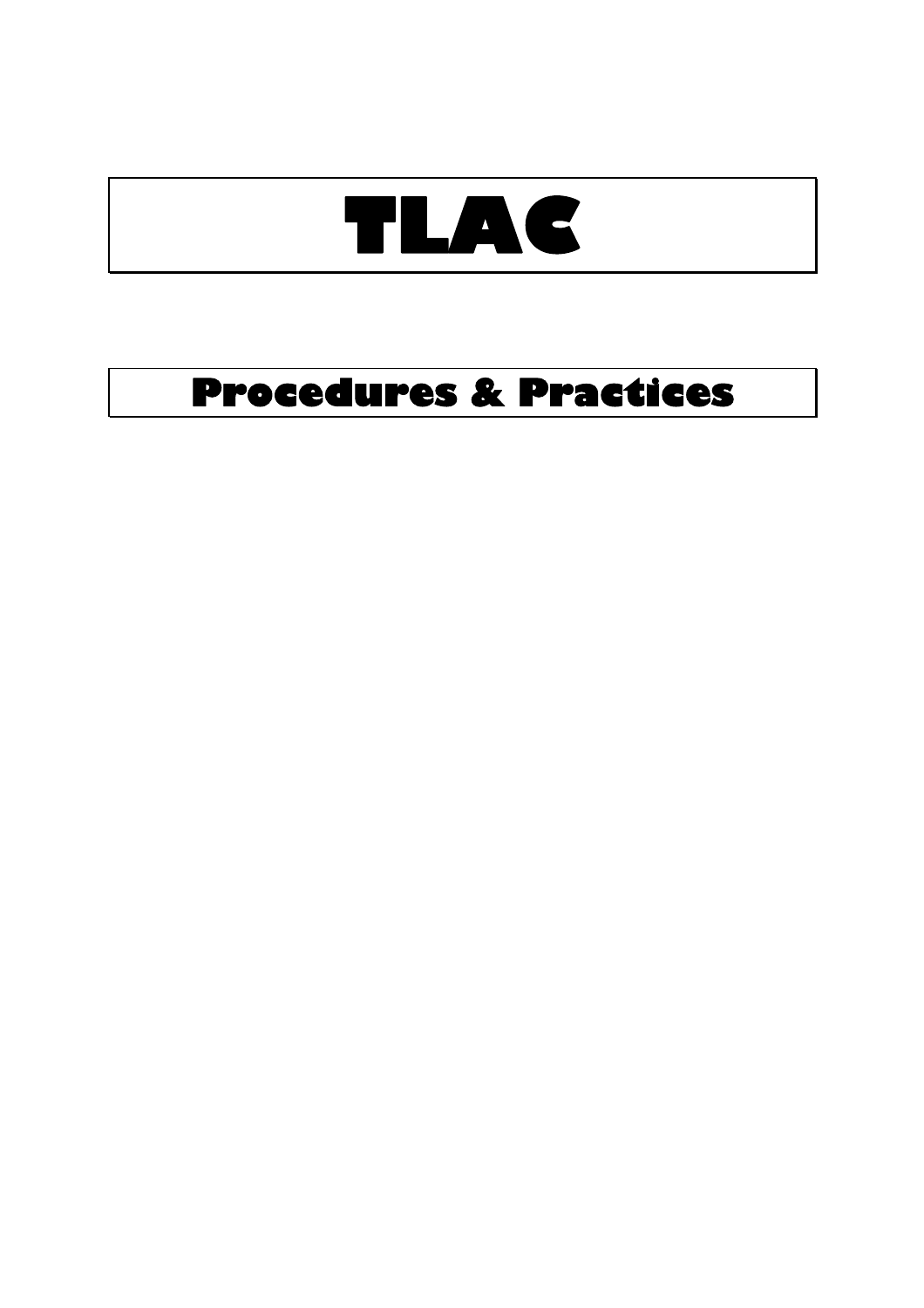**Procedures and Practices** 

**of the**

**Top Level Appointments Committee**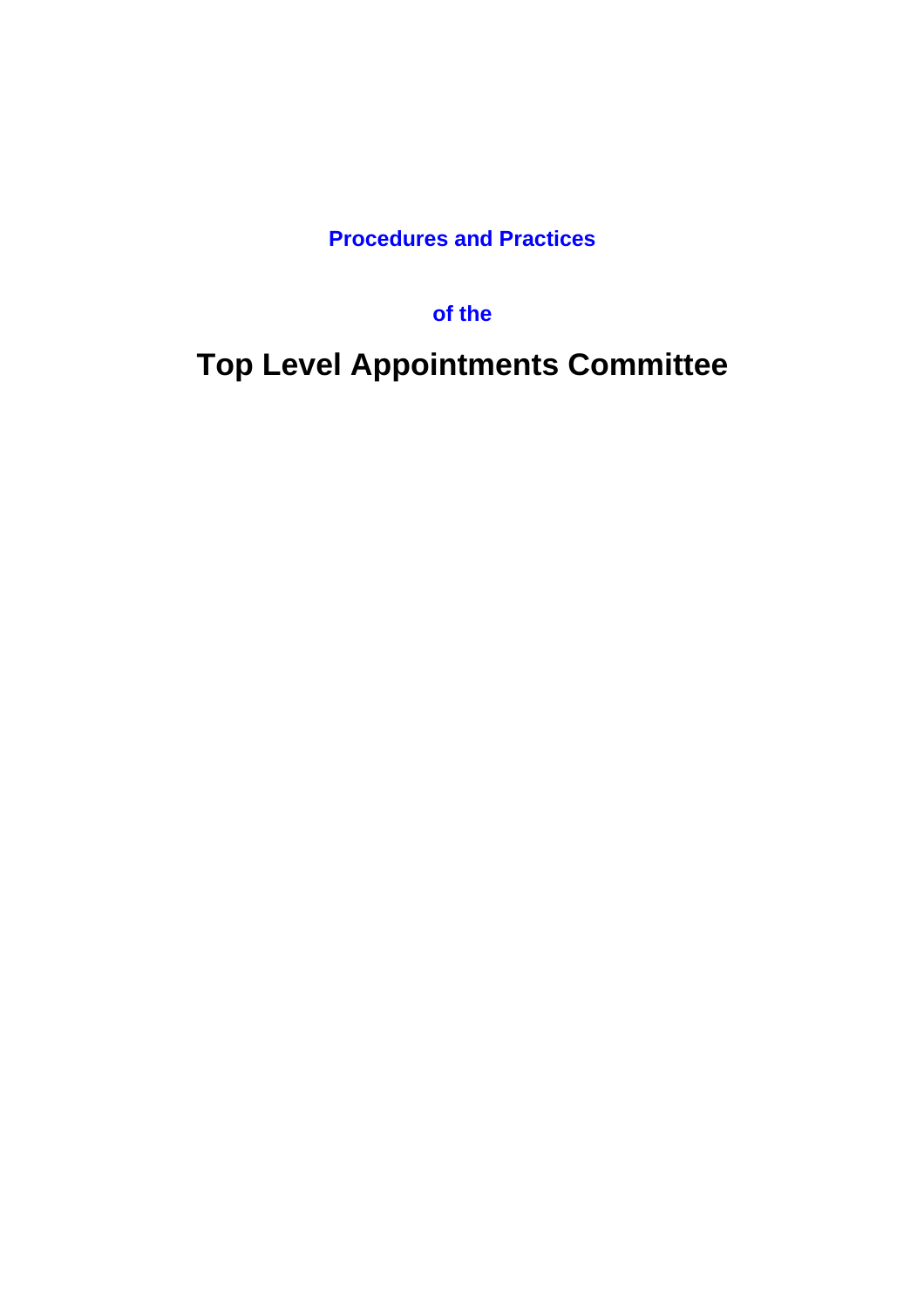# TABLE OF CONTENTS

| Foreword                                                                         | $\overline{2}$ |
|----------------------------------------------------------------------------------|----------------|
|                                                                                  |                |
| Section A: Background Information                                                | $\overline{4}$ |
| Section B: The Competency Approach                                               | 9              |
| Section C: The Application Process                                               | 17             |
| Section D: The PAS Interview                                                     | 21             |
| Section E: The TLAC Interview                                                    | 23             |
| Section F: TLAC and FOI                                                          | 25             |
|                                                                                  |                |
| Appendix 1: Forms to be completed in relation to Assistant Secretary level posts |                |
| Appendix 2: Forms to be completed in relation to Secretary General level posts   |                |

Appendix 3: Form to be completed by Heads of Department/Office

Appendix 4: Rating Guide for TLAC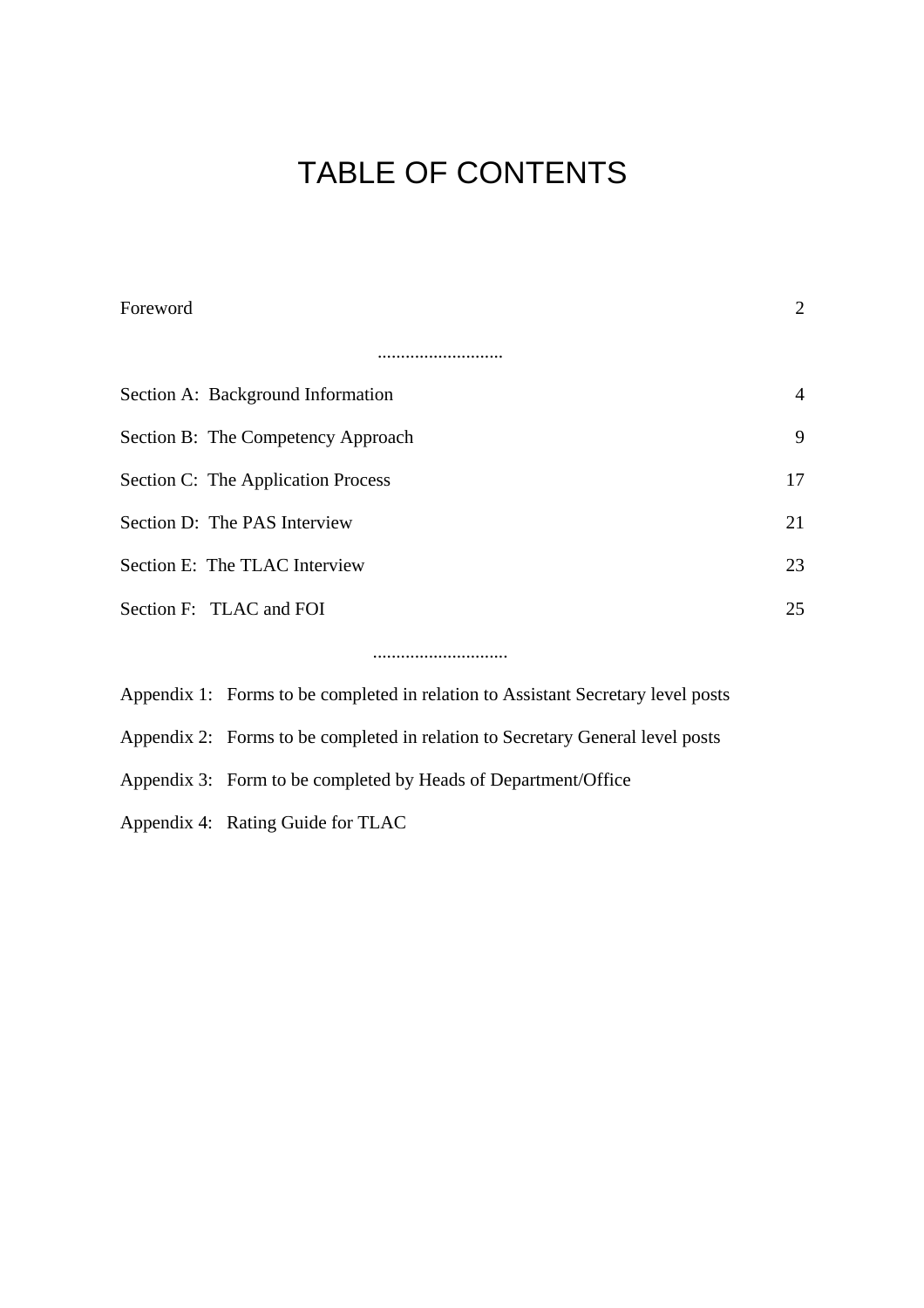### Foreword

The Top Level Appointments Committee (TLAC), was established in 1984. The Committee's role is to recommend candidates to Ministers and Government for the most senior positions in the Civil Service - at Assistant Secretary level and upwards. By carrying out this function in an independent manner, and by making its decisions strictly on the basis of the relative merit of the candidates for the positions concerned, TLAC aims to strengthen the management structure of the Civil Service, and to provide a means by which the best Civil Servants can aspire to fulfilling their potential.

Following a review completed in 1998, TLAC decided to make changes to its practices to ensure that the TLAC process continues to reflect best practice in candidate selection. With the assistance of consultants, an extensive job analysis exercise has taken place so as to identify the most important competencies for top management positions. For the future, selection of candidates will be carried out on the basis of an assessment of these competencies and the requirements of the particular job being filled. This booklet is intended to set out for candidates the procedures which TLAC will use in assessing their suitability for promotion.

In virtually every competition there are a number of very good candidates in addition to the successful candidate. These candidates should be aware that each person is judged on her/his suitability in the context of the particular post being filled and against the particular set of candidates who compete for that post. The fact that TLAC has not recommended a candidate for a particular post is therefore no indication of how that particular candidate would do in subsequent competitions and is certainly no reflection on how the candidate has performed in his or her existing work to date.

TLAC for its part undertakes that each candidate will be treated fairly, courteously and in a spirit of openness, each time they are considered.

Since the establishment of TLAC, I am satisfied, as are other TLAC members, that it has had a positive impact on how the Civil Service is managed at the most senior levels. We are determined to develop further the many strengths of the current system through adapting our selection method to reflect developments in best practice. I hope that this booklet will be of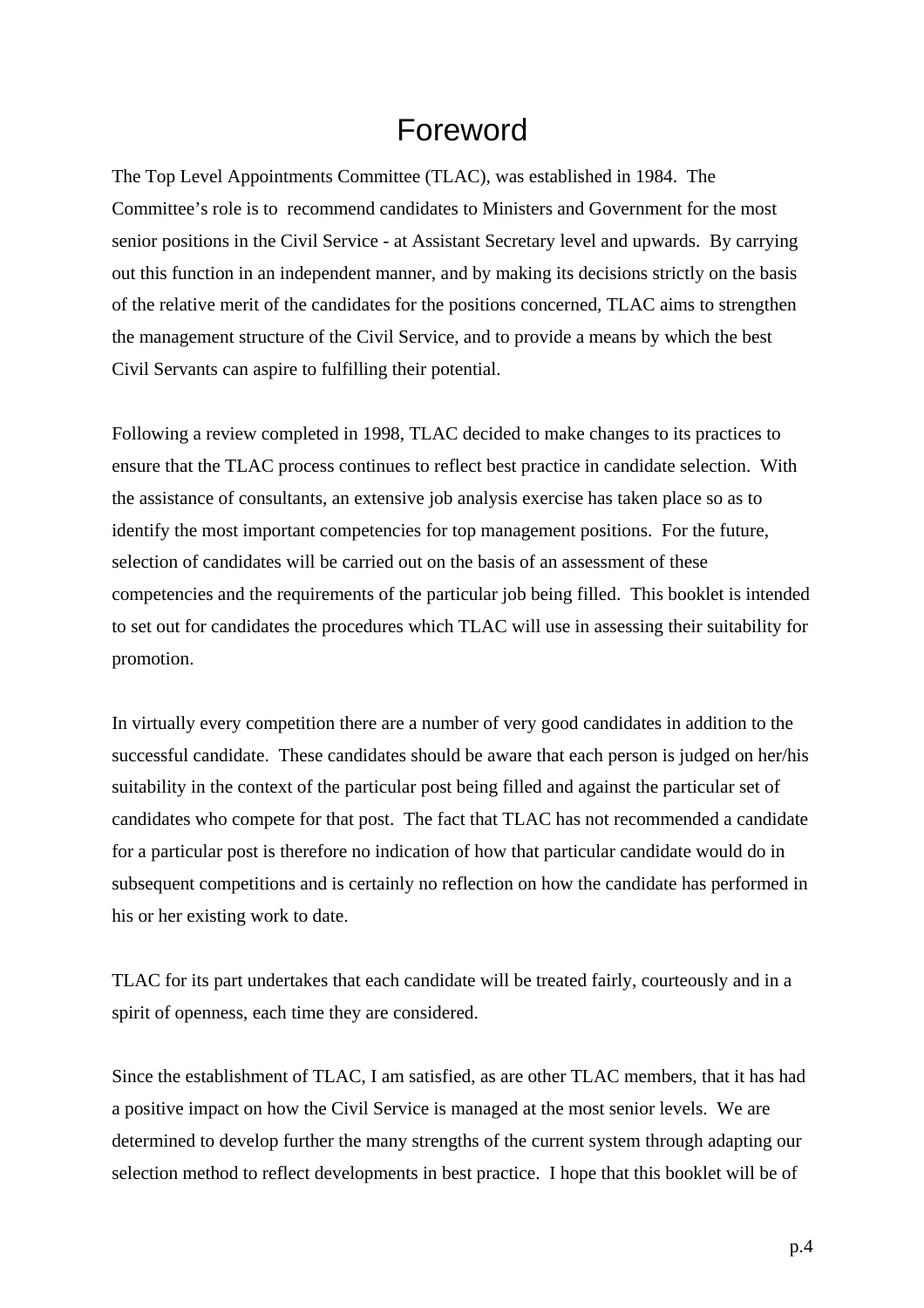benefit to all those involved in or interested in the TLAC process and, in particular, will serve to encourage as wide a pool of potential candidates as possible to apply for positions filled through TLAC.

Tom Considine, Chairman TLAC.

November 2001

Eddie Sullivan, Chairman TLAC since 26 March 2002

Ciarán Connolly, Chairman TLAC since 01 January 2008.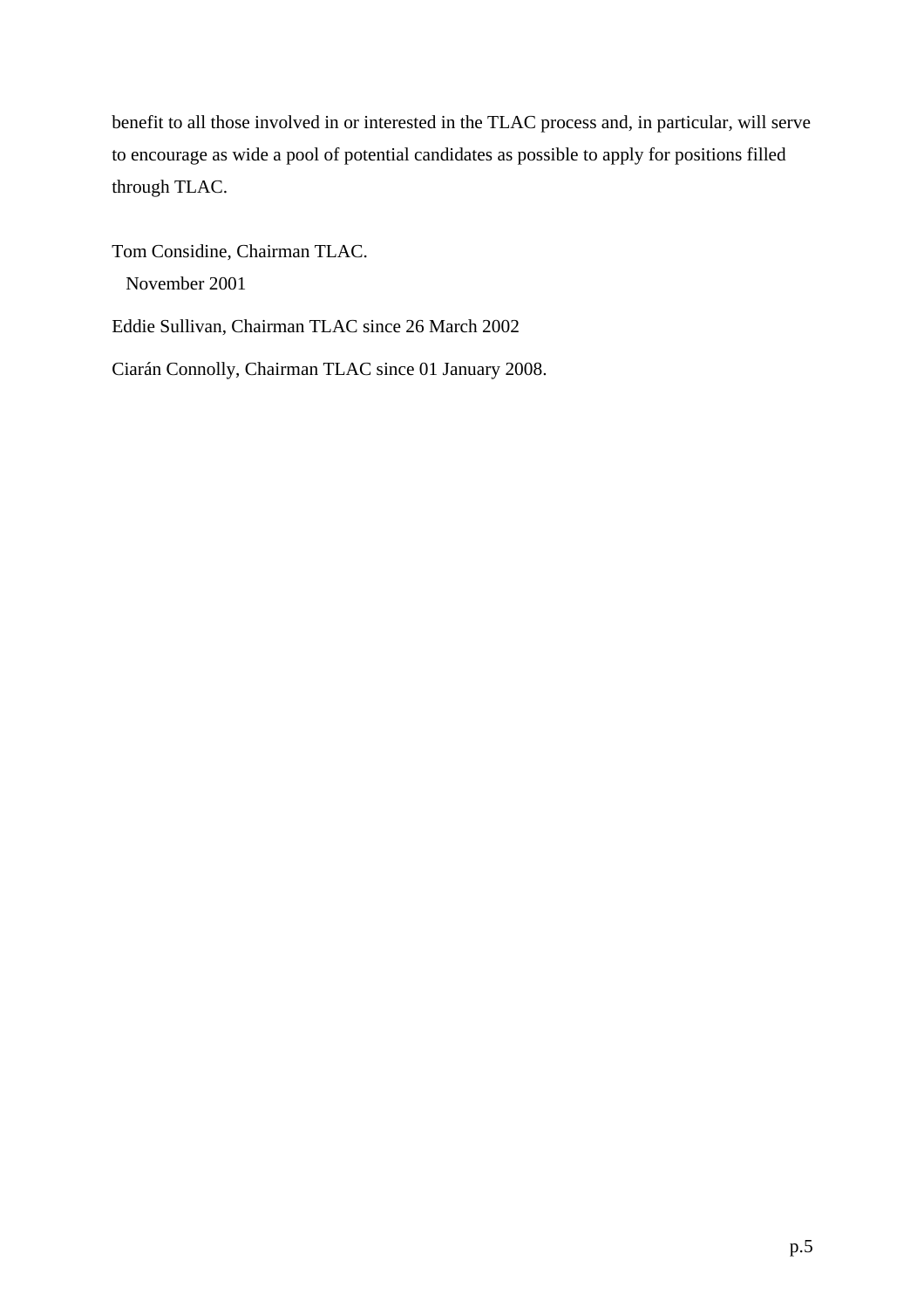# **Section A Background Information**

#### **Role of TLAC**

TLAC recommends candidates for the most senior appointments in the Civil Service. Subject to certain exceptions, TLAC deals with all posts at or above Assistant Secretary level or equivalent across the Civil Service. The Government is the appointing authority for posts at Secretary General level. In accordance with a decision of the Government, TLAC recommends up to three candidates, if found suitable, for posts at this level. The Government appoints the Secretary General from among the recommended candidates.

In the case of posts below Secretary General level, e.g. Assistant Secretary posts, the appropriate Minister is the appointing authority. One candidate is recommended by TLAC to the Minister for appointment.

#### **Membership of TLAC**

The Taoiseach appoints the members of TLAC in consultation with the Minister for Finance. There are normally five members on the Committee, as follows:-

- Secretary General, Public Service Management and Development, Department of Finance (*ex officio*),
- y Secretary General to the Government, Department of the Taoiseach (*ex officio*),
- a private sector member, appointed for a three year term, and
- two other Secretaries General, appointed for three year terms
- one other Secretary General, where not already a member and where a post in his/her Department is being filled. Where the post being filled is below Secretary General level he/she is present as an observer but where his/her successor is being appointed he/she is a full member.

While this document is intended to give an in-depth overview of the TLAC process, TLAC is responsible for determining its own procedures and remit, subject to Government decisions as appropriate. The information in this booklet is therefore subject to change either generally, or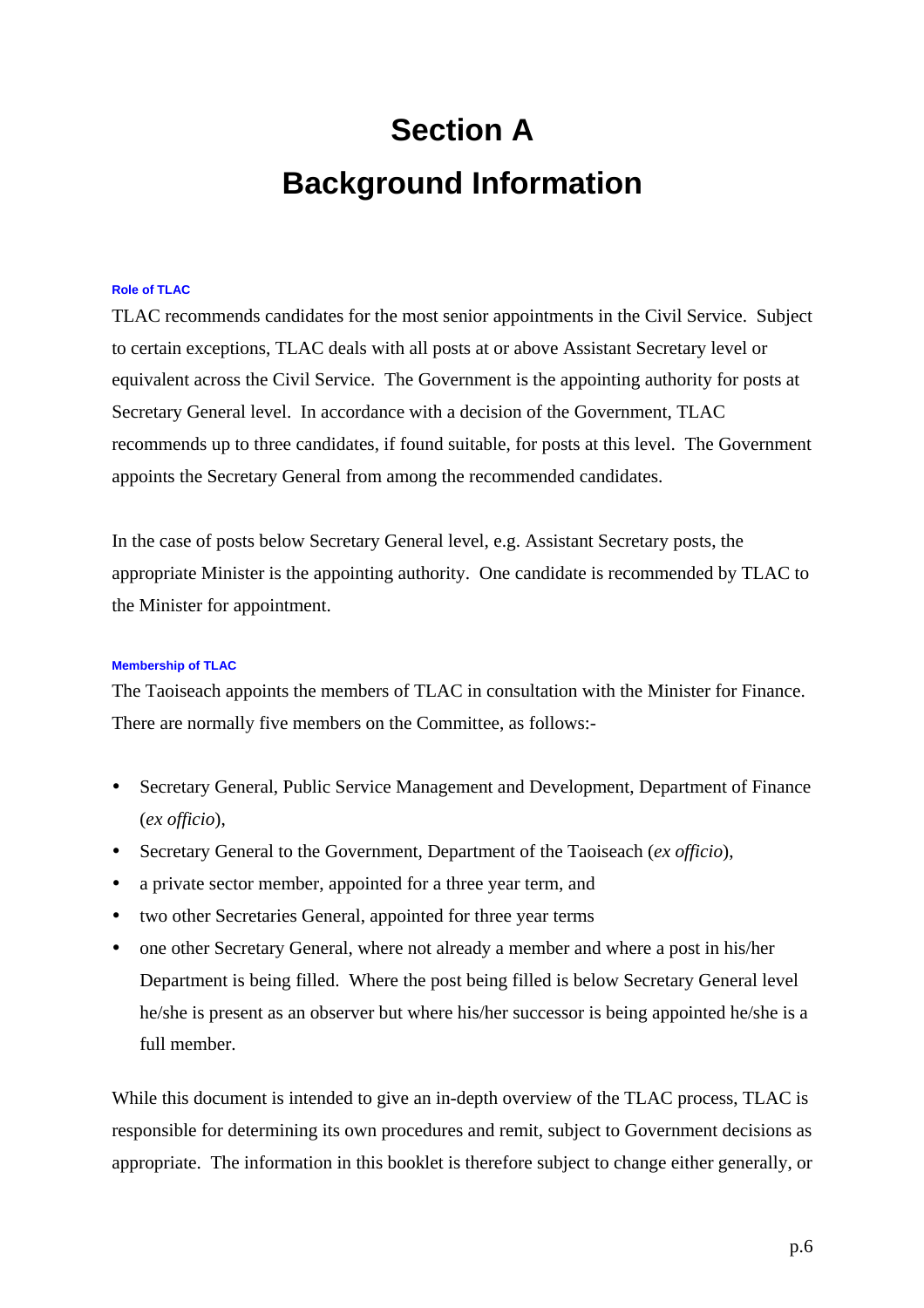in relation to specific circumstances identified by TLAC as requiring adjustments in the usual procedures.

#### **Excluded Posts**

TLAC does not make recommendations in relation to the filling of the following posts:

- Secretary General to the Government and to Department of the Taoiseach
- Second Secretary General, Department of the Taoiseach
- Secretary General, Department of Finance
- Secretary General, Public Service Management and Development, Department of Finance
- Secretary General, Department of Foreign Affairs
- Chairman, Office of the Revenue Commissioners.

#### **Guide to the TLAC process.**

#### **Initiation of process.**

The TLAC process commences when either a vacancy in a TLAC grade or a new post in such a grade is notified to the TLAC secretariat. Following clearance from the Department of Finance to fill the vacancy or new post the Department concerned is requested to prepare a job description.

#### **Open competitions.**

At this stage TLAC have the discretion to decide whether posts should be filled by open competition or by a competition run amongst eligible officers across the civil service. Normally, positions are filled in the latter way, although TLAC may decide, and have decided on occasions, that a competition open to persons not already serving in the civil service should be held. If this option is exercised then the competition is organised by the PAS. The PAS interview board appointed normally contains a member of TLAC.

#### **Civil service wide competitions**

Where it is decided to fill the post by way of civil service wide competition, applications are invited by circular from eligible officers for each individual vacancy as it arises (ie. officers serving in grades with pay maxima equal to or greater than the Principal (Standard Scale) maximum). The Committee discusses the merits of each applicant in relation to the particular vacancy and, when doing so, have regard to the CVs, the nature of the applicant's experience,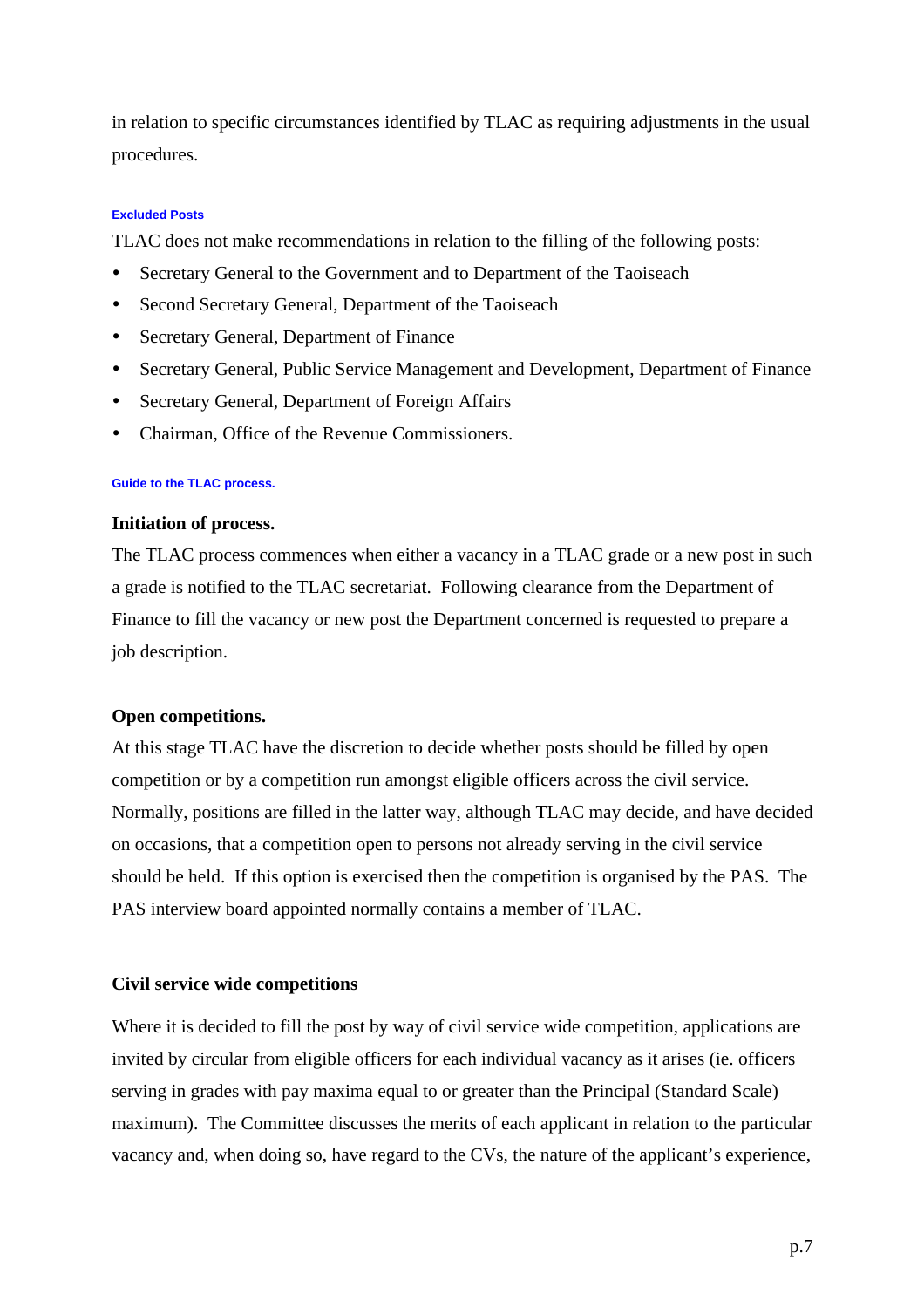the assessment of their work and their suitability for further promotion made by the immediate superiors and by the Heads of their Departments. The Head of the Department in which the vacancy has arisen is involved in the process. The Committee does not exclude any candidate from consideration on grounds of age. As a result of this process an initial list of candidates is drawn up by the Committee.

#### **Posts below Secretary-General level**

If the number of applicants for posts below Secretary-General level e.g. at Assistant Secretary level, is relatively large, then the Committee usually refers their initial list to the Public Appointments Service for short-listing. When this is being done the Secretary-General of the Department in which the vacancy occurs is invited to nominate (if he/she so wishes) up to 2 applicants from his/her Department who will meet the Committee without going through the Public Appointments Service shortlisting procedures. The Committee meets a number of applicants (usually 5) before recommending an appointment. A single name is forwarded to the appropriate Minister.

It is open to the Committee not to use the Public Appointments Service short-listing procedures nor to meet candidates themselves before making a recommendation. This procedure is very rarely used but might arise, for example, in circumstances where the Government requests a very early appointment to be made. Short-listing by the Public Appointments Service is dispensed with occasionally, when the field of applicants is small.

The Committee appreciate that many applicants who are not short-listed have done, and are doing, first class work in their Departments. The Committee would stress that the fact that candidates are not short-listed for a particular post in no way reflects on their merit or ability and certainly does not rule them out for consideration for any other post for which they may wish to be considered.

#### **Secretary-General level posts.**

In the case of vacancies at this level the same procedure is employed by the Committee, except that candidates are not referred to the Public Appointments Service for short-listing. The Committee itself screens and short-lists the candidates and usually devotes a full day to meeting the short-listed candidates before making its recommendation. Because these posts are the most senior posts at official level in departments, the Government decided that up to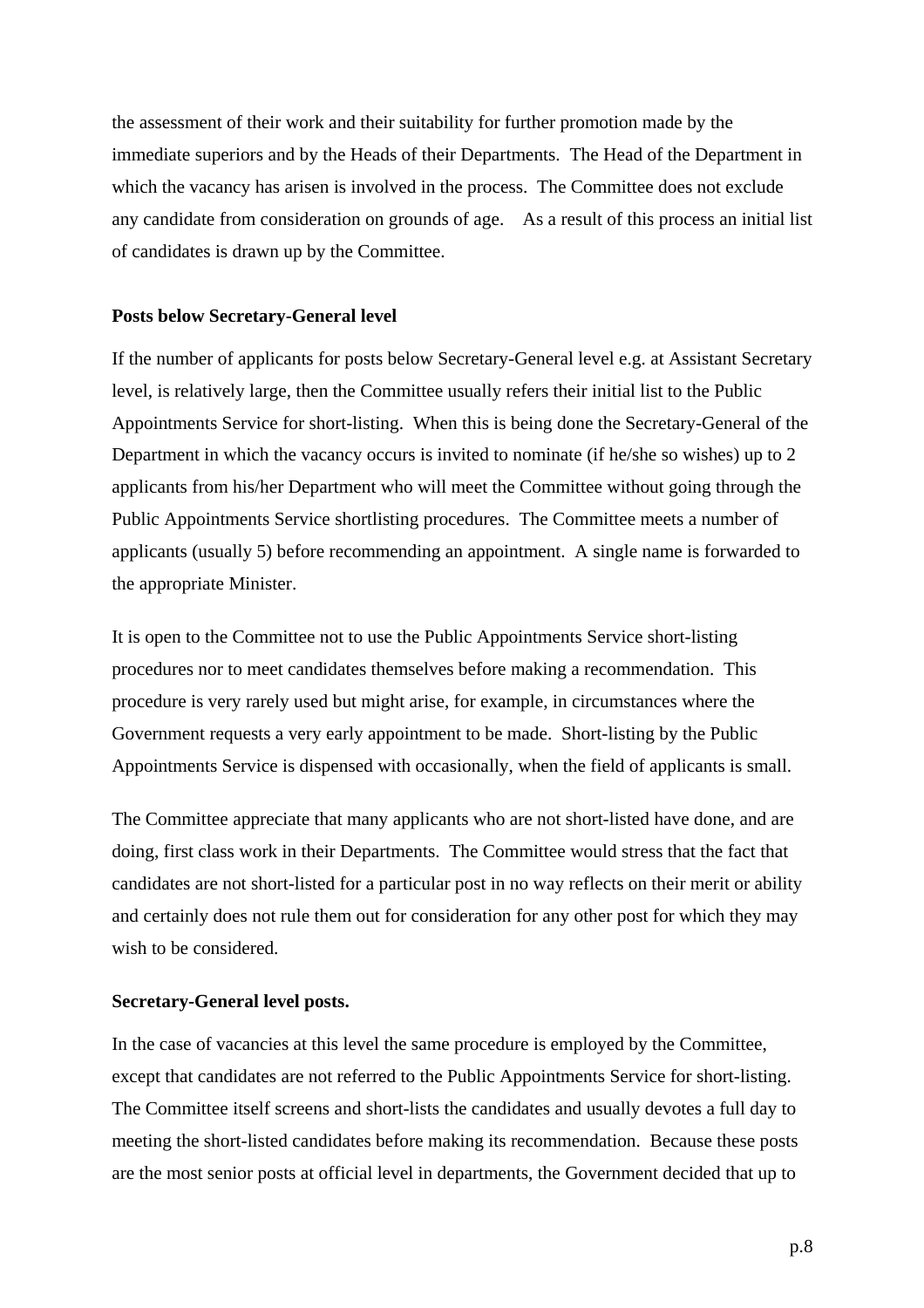three candidates, if found suitable, are to be recommended in alphabetical order. The final decision is made by the Government.

In the case of Secretary-General posts the outgoing Secretary-General participates as a full member of the Committee.

The usual procedures for post at Assistant Secretary level are as follows:-



#### **Procedures for posts at Assistant Secretary Level**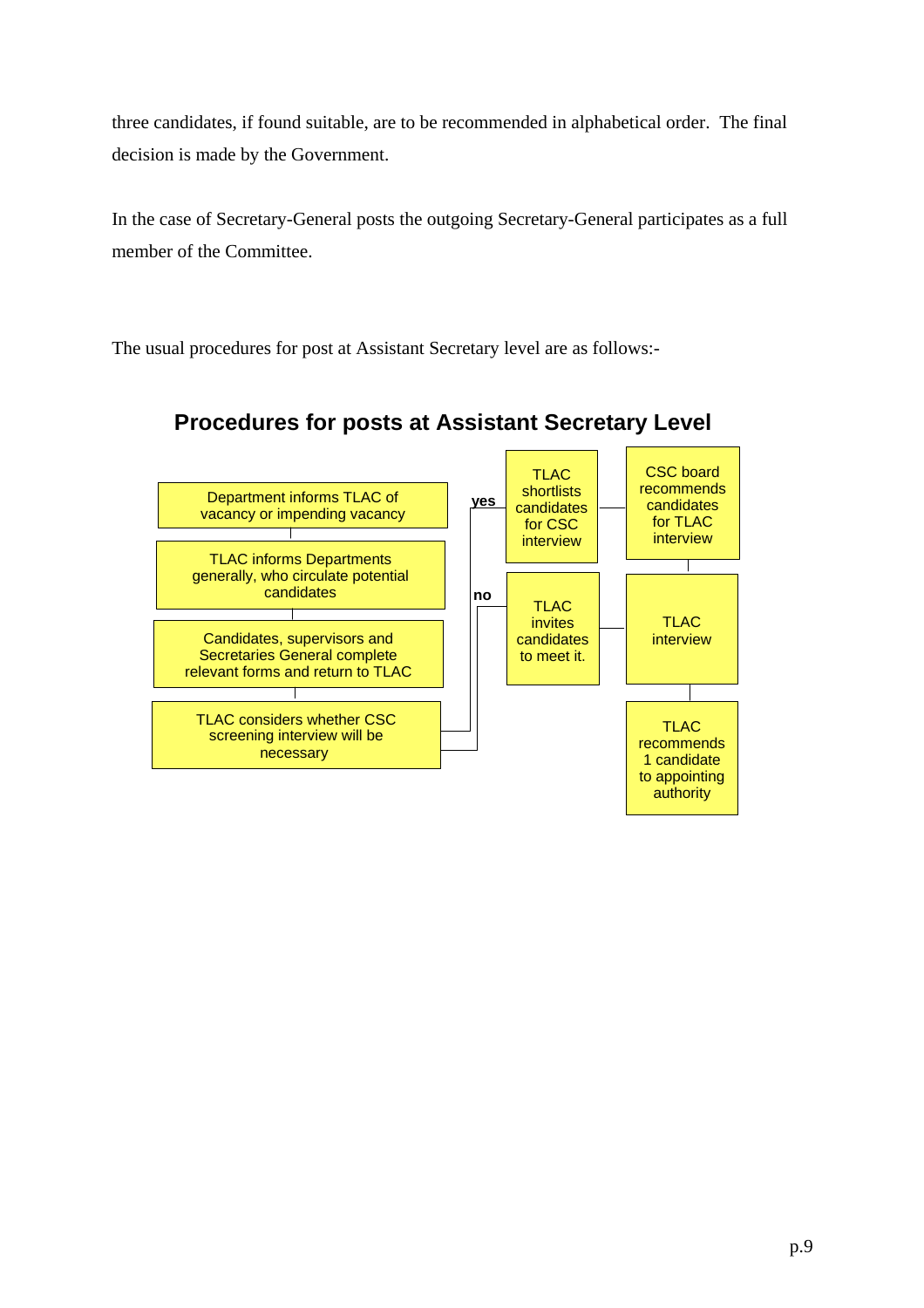The usual procedures for posts at Secretary General level are as follows:-



#### **Procedures for posts at Secretary General Level**

The diagrams above reflect the usual practice where a competition is confined to persons already serving in the Civil Service. TLAC may decide, and have decided on a number of occasions in the past, that a competition open to persons not already serving in the Civil Service should be held. In such a case the competition is organised by the PAS, and the PAS interview board would normally contain a member of TLAC. A Civil Servant who wishes to apply for a TLAC competition should be serving in the grade of Principal (standard scale) and upwards, including Departmental and Professional equivalents.

#### **Correspondence**

The following contact details should be used by persons wishing to correspond with TLAC or seeking information about the Committee:-

#### Secretary

Top Level Appointments Committee

Office of the Secretary General, Public Service Management and Development

#### Department of Finance

Government Buildings

Merrion Street

#### Dublin 2

Telephone: (01) 604 5621

Fax: (01) 678 5622 Email: tlac@finance.gov.ie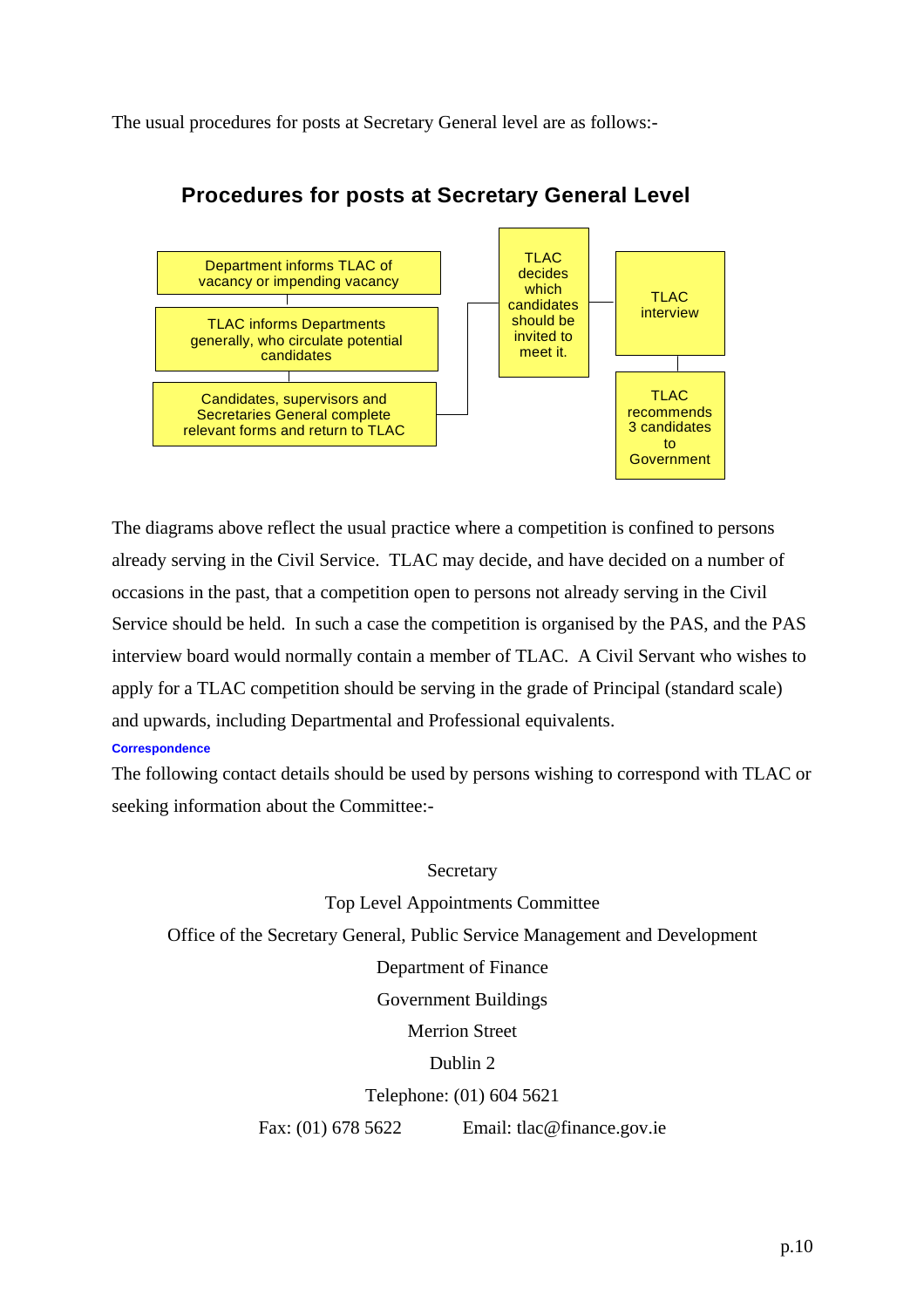### Section B The Competency Approach

#### **What is a competency based approach to selection for promotion?**

Competencies can be defined as "knowledge, skills, behaviours and attributes required to successfully accomplish a job". Competencies for a particular job or grade are established by way of a structured analysis of the requirements of the relevant positions. Such an analysis allows for the identification of those competencies which are consistently linked with effective role performance of the relevant job-holders. Candidates can then be assessed against these requirements, with a view to obtaining the best fit between the position and the successful applicant. Research has demonstrated increased reliability and validity through the use of competencies in the selection process.

#### **Development of the competencies to be used for the TLAC process**

The competencies to be used by TLAC for the Assistant Secretary and Secretary General posts were developed following a comprehensive job analysis.

The job analysis used a combination of research methods including the following:

- (i) A structured task analysis survey conducted with 17 Secretaries General and 15 Assistant Secretaries and equivalent grades
- (ii) A combination of focus group discussions and 1:1 interviews with officers at Secretary General, Assistant Secretary and Principal levels across all Departments and Offices
- (iii) Focus group discussions with incumbents at both Secretary General and Assistant Secretary level on the likely future developments in these roles in the context of the SMI process
- (iv) A focus group discussion with a number of senior female executives in other public sector agencies to gain a better understanding of gender relevant issues.
- (v) Individual interviews with senior politicians from the major political parties, including the Taoiseach, Tánaiste and Minister for Finance, to explore their views on the critical qualities for effective performance at Secretary General and Assistant Secretary levels.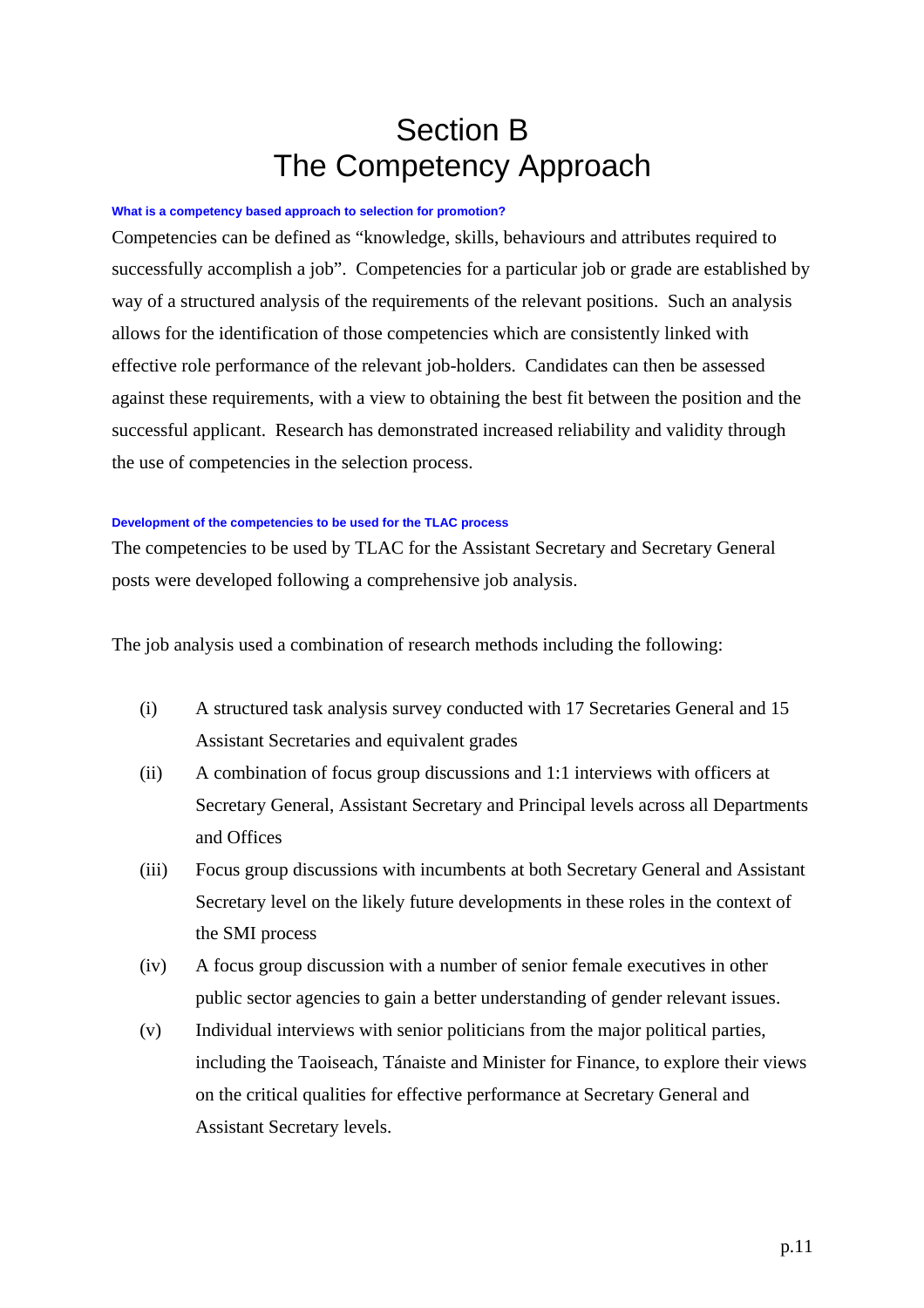(vi) A literature review of public sector competency studies for the senior management roles in other countries with particular reference to those pertaining in Canada, Australia, New Zealand and the United Kingdom. This study also reviewed private sector competency models at equivalent organization levels.

The information collected from these various research strands was then used to inform the definition of competencies for the two target job levels. This emergent competency model was then verified by a second sample of job holders. This second validation group critically reviewed the competency definitions, added additional points of emphasis and commented on the relative significance of individual competencies for specific roles.

The resultant competency model for Secretary General and Assistant Secretary clusters into four main dimensions as illustrated below:

| <b>Generic</b><br>Competency<br><b>Domains</b> | Leadership                                                                                                                            | <b>Judgement</b>                                                                                                                                             | <b>Managing</b><br><b>Relationships</b>                                 | <b>Personal Drive for</b><br><b>Results</b>                                                                                        |
|------------------------------------------------|---------------------------------------------------------------------------------------------------------------------------------------|--------------------------------------------------------------------------------------------------------------------------------------------------------------|-------------------------------------------------------------------------|------------------------------------------------------------------------------------------------------------------------------------|
| <b>Secretary General</b>                       | Establishing<br>$\bullet$<br>Vision and<br>Purpose<br>Providing<br>$\bullet$<br>Developmental<br>Leadership                           | Judgement<br>$\bullet$<br>and Systemic<br>Perspective<br>Steering<br>٠<br>through the<br>political<br>environment<br>Environmental<br>$\bullet$<br>Awareness | Managing<br>$\bullet$<br>Relationships<br>Communication<br>$\bullet$    | Managing for<br>٠<br><b>Results</b><br>Personal Drive<br>and<br>Accountability<br>Professional<br>٠<br>Integrity                   |
| <b>Assistant Secretary</b>                     | Leads on the<br>$\bullet$<br>Management of<br>change<br>Focus on<br>$\bullet$<br>Human<br>Resources<br>Corporate<br>٠<br>Contribution | Analysis and<br>$\bullet$<br>Thinking<br><b>Skills</b><br>Strategic<br>٠<br>Contribution                                                                     | <b>Managing Critical</b><br>$\bullet$<br>Relationships<br>Communication | Organisational<br>$\bullet$<br><b>Skills</b><br><b>Results</b><br>$\bullet$<br>Orientated<br>Approach<br>Professional<br>Integrity |

Based on this job analysis, the following generic competencies were developed for Assistant Secretary and Secretary General level positions.

#### **TLAC – Secretary General Competencies**

#### **Professional Integrity**

Adheres to and promotes values and an ethical approach in keeping with the mission of the Civil Service. Brings a consistently high level of personal and professional commitment to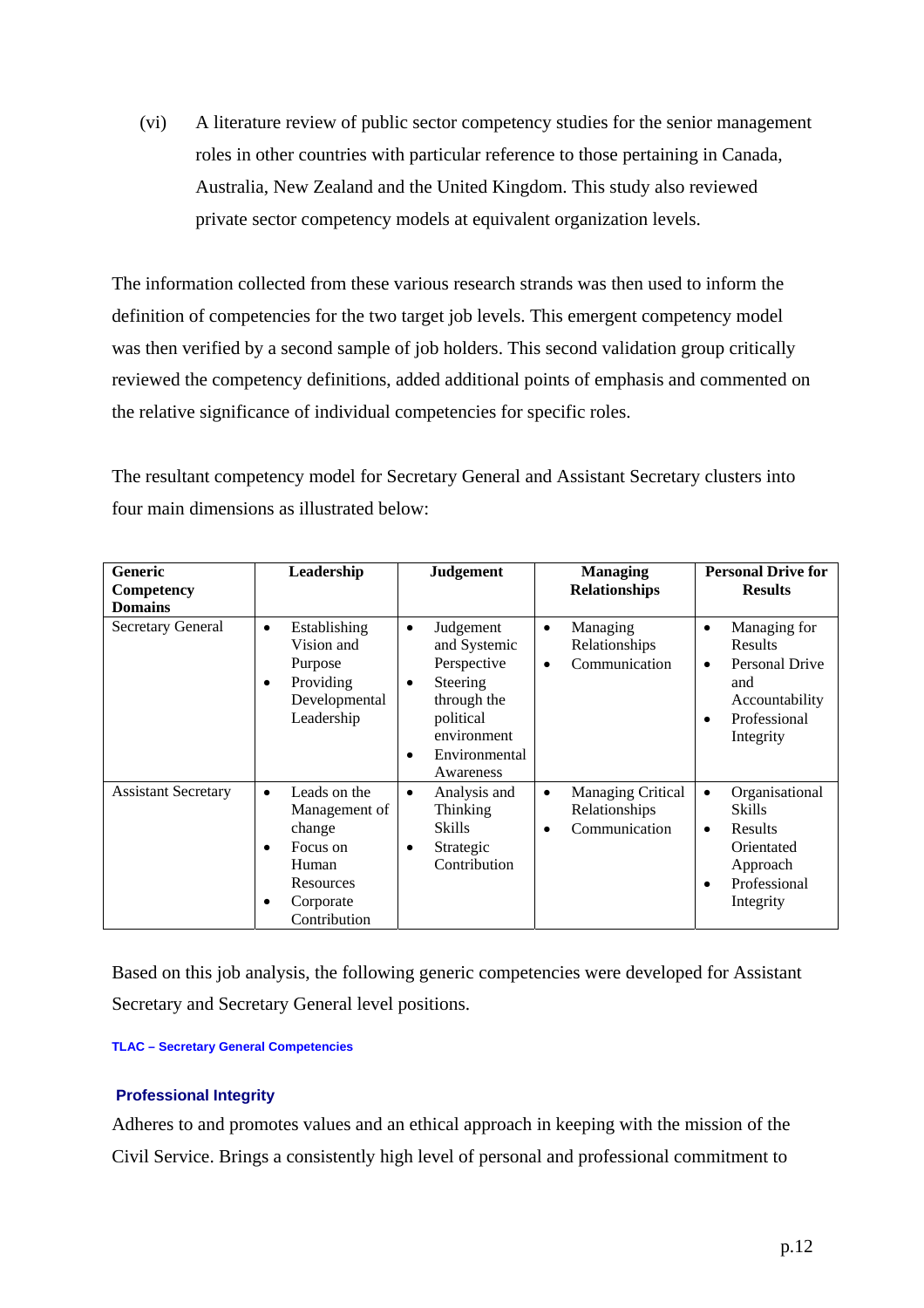serving the Government of the day. Commits to the development and implementation of policies and programmes within the overall central corporate framework.

#### **Establishing Vision and Purpose**

Establishes and communicates a clear vision and sense of core purpose for the department in line with Government policy. Personally shapes and champions this vision, translating it into practical terms that secures the buy-in of staff at all levels. Converts this vision into meaningful objectives and ensures that departmental structures and systems are aligned to deliver on these objectives.

#### **Environmental Awareness**

Shows a very broad perspective and a wide knowledge base on issues. Scans the environment on an ongoing basis and anticipates how future policies, practices and events could impact on the organisation. Sees ahead and anticipates future consequences and trends accurately. Develops future scenarios and can create adaptive strategies to position the department in a proactive way.

#### **Judgment and Systemic Perspective**

Takes a systemic overview of issues and evaluates them comprehensively in the context of the broad political and legal environment, both at National and International level. Appreciates the complexity of issues and sees the linkages between several strategic priorities and their environmental backdrop, understanding how they interact with one another. Is incisive and focussed on the priorities when evaluating problems. Is a systems thinker, identifies knock on implications of decisions being made. Provides and evaluates a number of solutions both in the immediate context and whilst considering the impact on longer-term objectives.

#### **Managing for Results**

Shows a strong bias towards execution, ensuring that high-level objectives are translated into practical implementation plans that achieve the expected outcomes. Puts a strong emphasis on productivity and the efficient deployment of financial and human resources within the departments. Puts in place processes and systems that assign accountabilities clearly and that measure the impact and value for money of initiatives.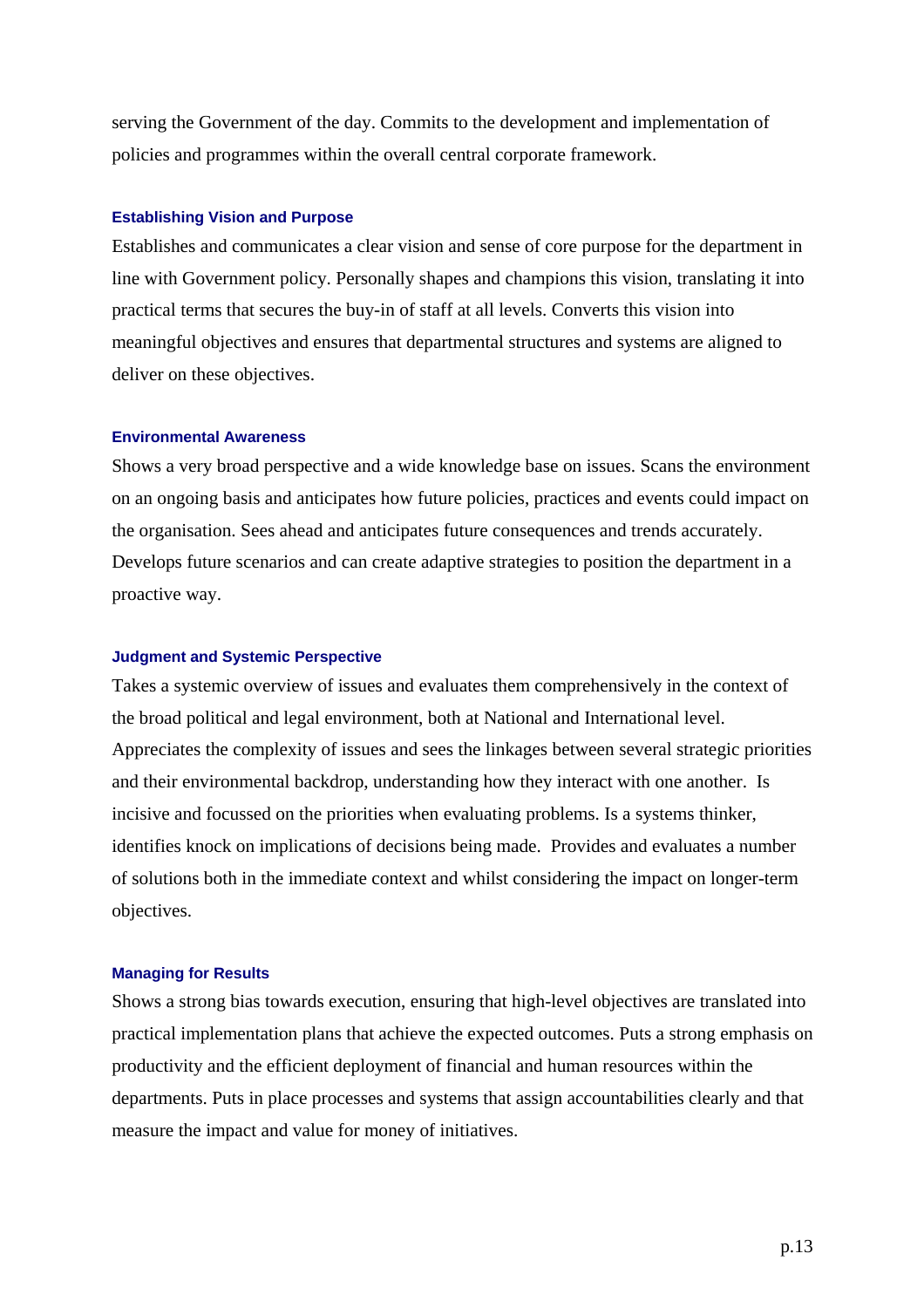#### **Communication**

Projects personal credibility and expertise to others and fronts the organisation in an authoritative manner. Commands attention and can manage a group process well. Communicates effectively in a variety of settings including formal presentations and question and answer sessions with external bodies. Successfully influences others by the effective use of information, targeting their communication to meet the anticipated needs of their audience. Develops successful communication strategies on critical, sensitive or high profile issues.

#### **Steering through the political environment**

Works effectively within the political process, recognising and managing the tensions arising from different stakeholders perspectives. Anticipates where sensitivities and complexities may arise and plans his/her approach accordingly. Represents the department's view with integrity while negotiating skillfully to achieve mutually acceptable outcomes. Shows diplomacy, discretion and tact in dealing with high tension situations.

#### **Providing Developmental Leadership**

Shapes the culture and working ethos in the Department. Inspires and motivates the team to achieve organisational and personal goals. Builds consensus with the MAC and the wider team to deliver on an agreed agenda/set of objectives. Builds the potential of the team and mentors staff to optimise their contribution to the organization in the long term.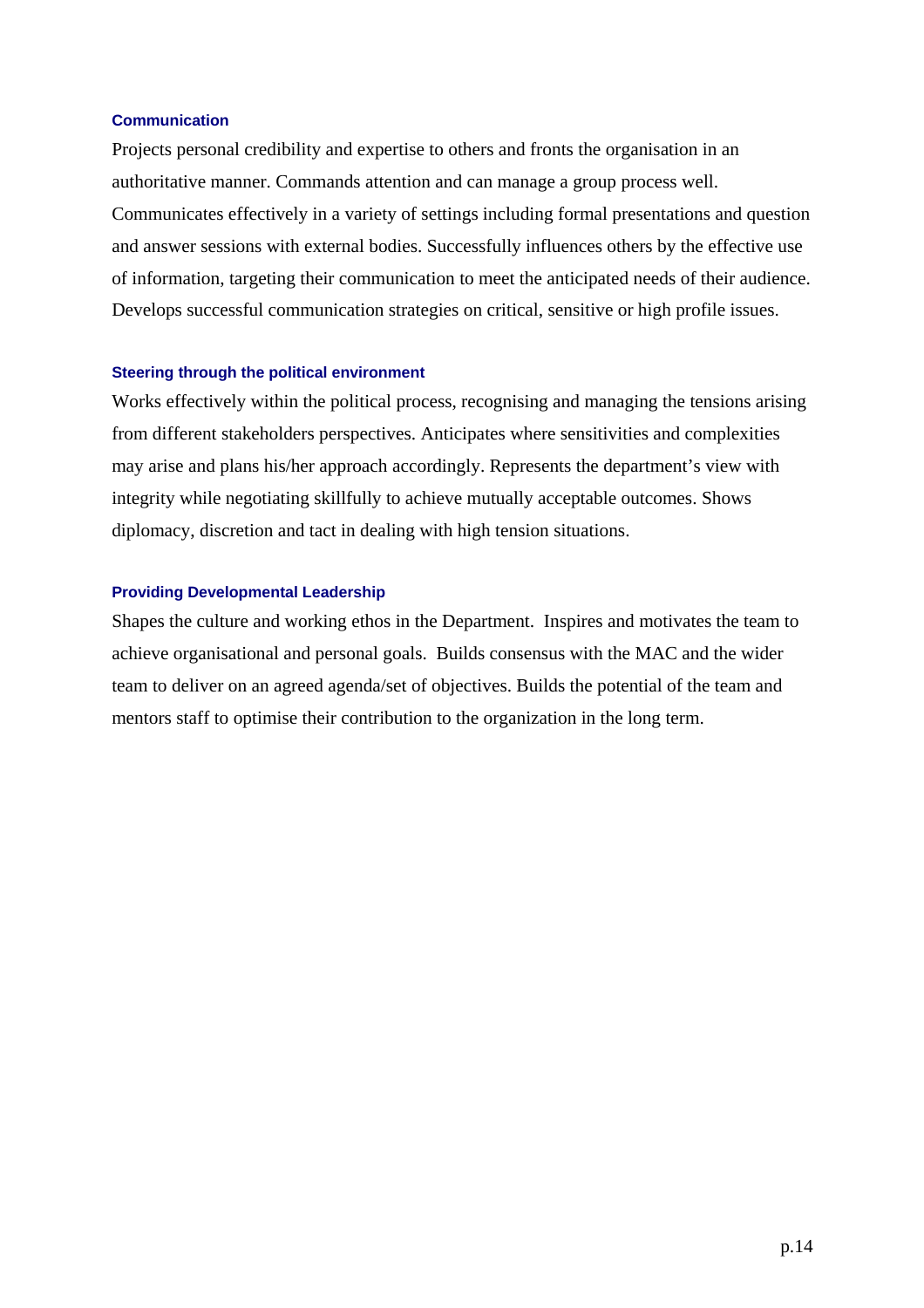#### **Personal Drive & Accountability**

Brings a high level of personal commitment to the role and positively embraces accountability for the performance of the department. Relishes leading and taking responsibility for decisions, representing these confidently to others. Demonstrates maturity, keeps calm under pressure and is looked to for direction by others in a crisis. Sustains a high level of performance and resilience in pressure situations.

#### **Managing Relationships**

Works effectively within the service system to achieve objectives. Fosters strongly cooperative working relationships with senior colleagues both within and outside the service. Networks effectively with formal and informal contacts in order to expedite issues.

#### **TLAC – Assistant Secretary Competencies**

#### **Professional Integrity**

Adheres to and promotes values and an ethical approach in keeping with the mission of the Civil Service. Brings a consistently high level of personal and professional commitment to serving the Government of the day. Commits to the development and implementation of policies and programmes within the overall central corporate framework.

#### **Strategic Contribution**

Initiates and develops long term plans and strategy options for own designated sectoral responsibilities. Shapes the formulation of policy at own sectoral level and influences key stakeholders to ensure engagement and buy-in to policies. Shows a strong understanding of the 'whole government issues' and sees the bigger picture impact on own sectoral responsibilities. Contributes to the shaping of the strategy and policy development of public sector agencies within own remit, ensuring alignment with broader Government and departmental strategy. Looks forward, takes a long-term view and anticipates development in own sectors/ area of responsibility, proactively positioning responses.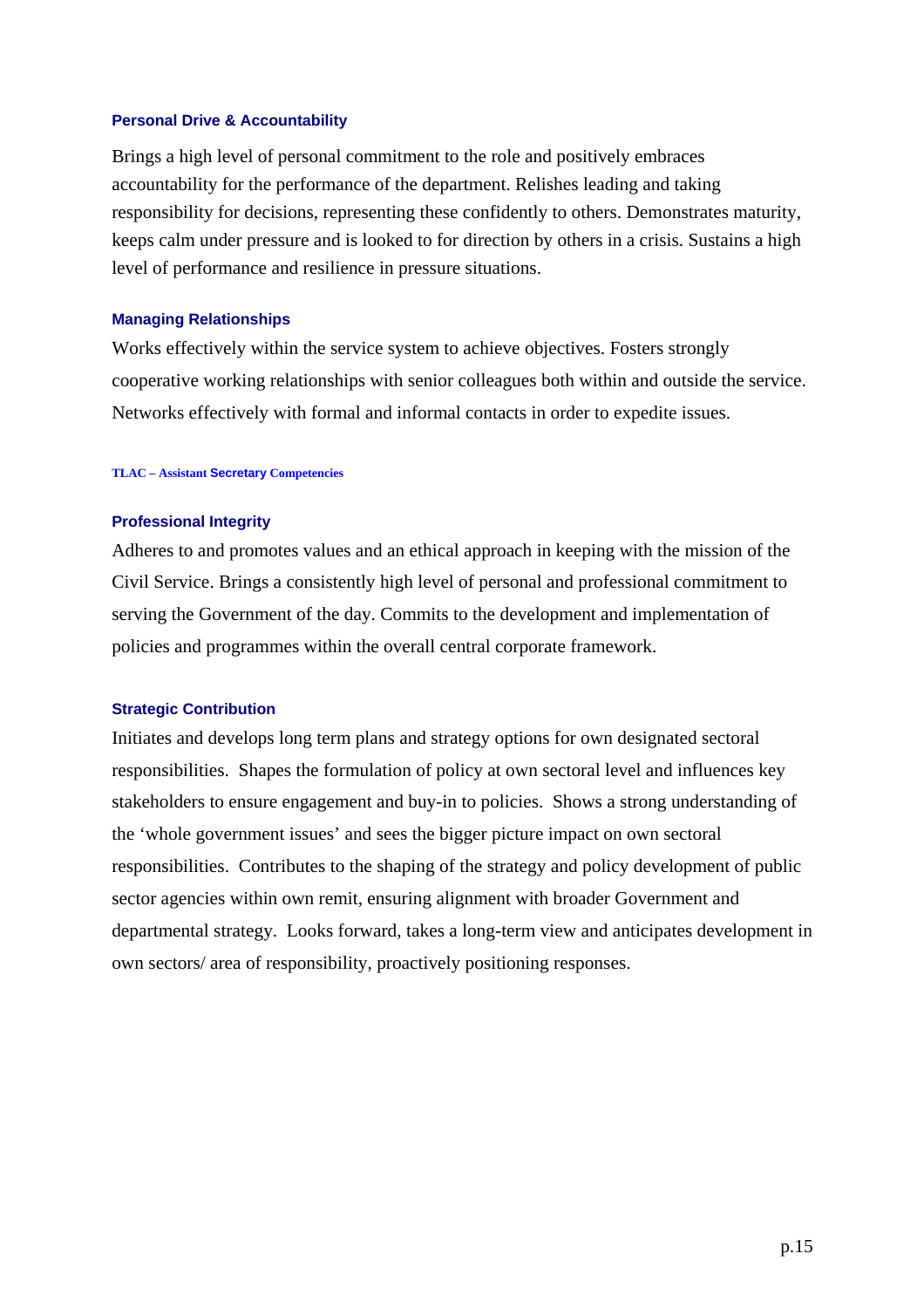#### **Corporate Contribution**

Maintains a broad overview of policy issues across the department and the wider Civil Service. Contributes fully to the debate and inputs into policy formulation on other departmental issues. Engages in issues, which do not strictly fall into own area of responsibility in order to take forward the Department's business. Promotes debate, idea sharing and teamwork across the senior management levels within the department and seeks to build and support a common identity. Encourages liaison with other departments and agencies fostering exchange of views and jointly developing positions on issues.

#### **Analysis /Thinking Skills**

Consistently seeks to broaden knowledge base and is open to new information and fresh perspectives. Quickly masters own brief, assimilating information from a wide range of sources both internal and external to the department. Probes and critically evaluates information considering all angles before committing to a decision. Will develop a number of options and is open to innovative approaches when addressing issues. Is comfortable dealing with financial data, trend analysis and broader macroeconomic data. Knows how to access, commission and interrogate research to resolve issues.

#### **Organisational Skills**

Structures the planning and delivery of work within own area to ensure that resources are matched to priority. Sets up effective systems to track and quality assure work in progress. Actively promotes value for money and cost benefit as key evaluation criteria for programmes of work. Ensures that working parties and project teams have clear terms of reference and a clear accountability process. Encourages the optimal use of information technology to expedite processes and enable knowledge and information sharing. Ensures that professional expertise and knowledge is fully harnessed in delivery of the business.

#### **Leads on the Management of Change**

Develops and oversees the implementation of change initiatives within own remit. Defines the high level objectives and ensures their translation into practical implementation plans showing strong project management skills. Negotiates and influences skillfully to achieve buy-in to change and sustain momentum towards the achievement of the broader objectives. Acts as a positive role model for change seeking continuous improvement in the delivery of the Departments objectives. Acts as a positive role model and force for change by coming up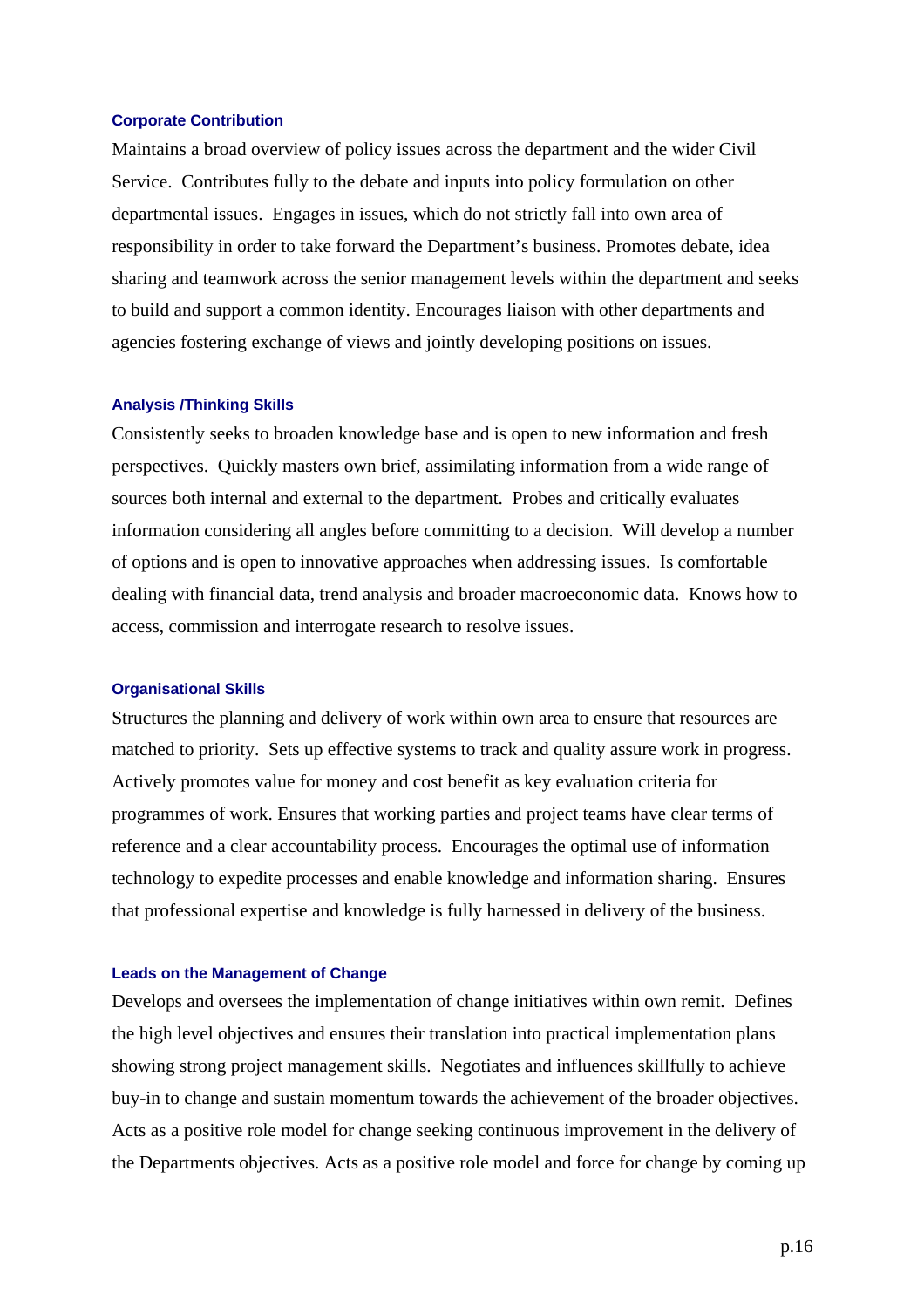with new ideas and encouraging fresh perspectives on issues. Encourages a climate of innovation by encouraging judicious levels of risk taking and establishing processes to encourage new ideas and initiatives at all levels within the department.

#### **Managing Critical Relationships**

Relates effectively to a diverse range of people internal and external to the department. Demonstrates empathy and seeks to build reciprocal understanding and trust. Manages key influencers positively and is responsive to their agenda. Is confident and credible communicating with senior management and Government ministers, heads of industry etc. Is proactive at engaging with colleagues across other Departments and building a strong professional network. Manages conflict situations constructively, seeking to achieve clarity of understanding and to build common ground in order to achieve broad objectives.

#### **Results Orientated Approach**

Takes personal responsibility for getting things done and achieving organisational objectives. Is proactive and action orientated. Is prepared to commit to a position using the best available information. Will tackle difficult issues demonstrating patience and persistence. Is proactive in shaping and steering issues. Invests a high level of energy and personal commitment into the role. Sustains discipline and poise under pressure. Looks for opportunities to get feedback and seeks to develop own performance on an on-going basis.

#### **Communication**

Makes an impact through fluent and articulate communication skills. Encapsulates difficult ideas in language with which people are comfortable. Can translate functional or departmental knowledge into meaningful communication in order to bridge professional divides. Is proactive at networking within the Civil Service and with critical external individuals and organisations. Writes in a coherent and concise manner.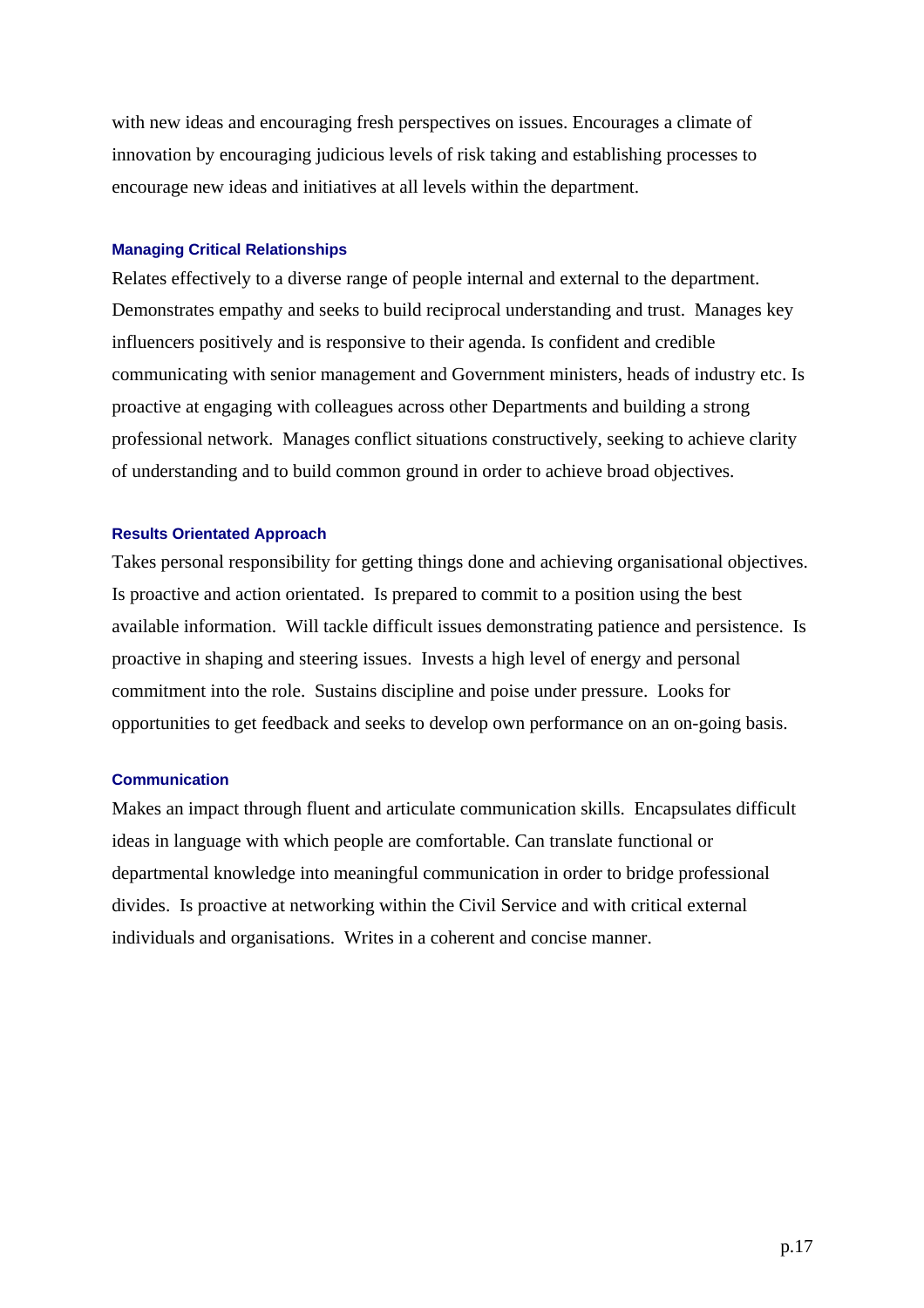#### **Focus on Human Resources**

Is committed to the positive management and development of staff as a key resource. Takes a personal interest in the development of staff, holds career development discussions and encourages career moves for the longer term benefit of staff and the wider organisation. Shows good judgement in identifying and deploying talent into critical areas. Has a track record of tackling performance problems and improving the contribution of staff. Blends disparate individuals into a team and builds strong team morale. Shows a good understanding of individual and group behaviour and values. Is sensitive to work life balance issues and their impact on individuals.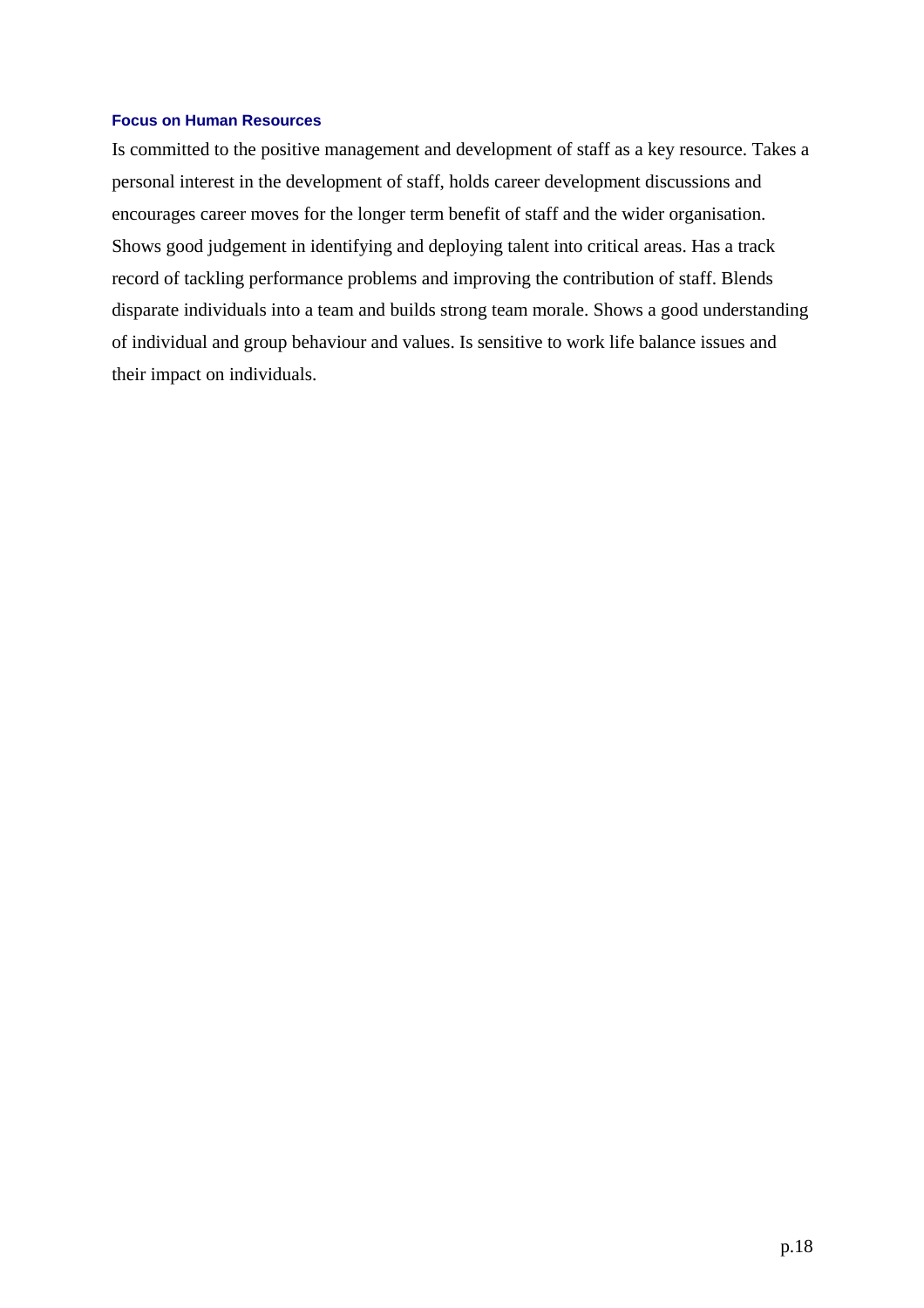# Section C. The Application Process

#### **Procedures when a vacancy arises**

The TLAC selection process starts when either a vacancy or impending vacancy in a TLAC grade or a new post is notified to the TLAC secretariat. Whenever possible, TLAC will seek to facilitate an overlap between new appointees and serving staff, by ensuring that the competition will be held in good time, so Departments are encouraged to start the process in good time.

TLAC will require some information about the post, including the following:

- grade and title of post to be filled
- job description, including information about the roles, mission and challenges associated with the post and any particular qualifications, capabilities or experience essential to the post. A brief statement should include relevant external context/environmental information about the post and the Department concerned, as well as the challenges of the particular job, a note on the team situation, etc.
- notification of any special competencies required for the particular post

At this stage, TLAC will issue a competition notice to all Departments and Offices informing them of the vacancy which has arisen, and of the deadlines within which documentation must be completed and returned. It is a matter for each Department/Office to circulate the notice to its eligible staff members, and TLAC will take no responsibility for the failure of a Department or Office in that regard.

#### **Application forms**

Appendices 1 and 2 contain the forms used for competitions at Assistant Secretary and equivalent level and Secretary General level respectively. TLAC reserves the right to alter or amend these forms either in respect of particular competitions or generally.

The following documents must be completed and lodged with TLAC in respect of each application for a post: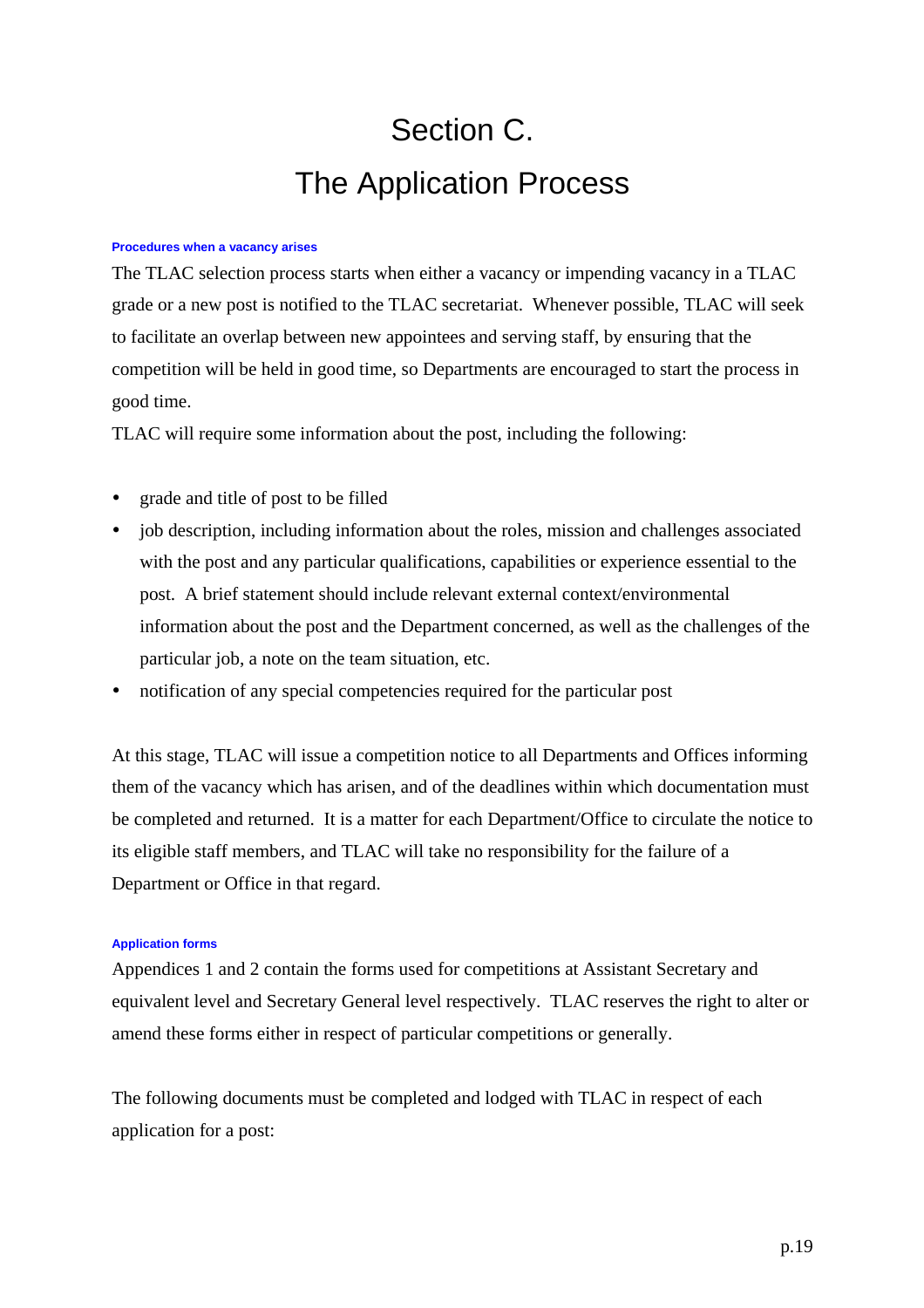| 1. Application form for the particular post             | To be completed by the candidate and sent<br>directly to TLAC - a copy should be given<br>by the candidate to his/her immediate<br>manager                                                                                                                                                                                                                                                            |
|---------------------------------------------------------|-------------------------------------------------------------------------------------------------------------------------------------------------------------------------------------------------------------------------------------------------------------------------------------------------------------------------------------------------------------------------------------------------------|
| 2. Curriculum Vitae<br>3. Self-Assessment form          | To be completed by the candidate and sent<br>to TLAC - a copy should be given by the<br>candidate to the immediate manager - it is<br>not usually necessary for these forms to be<br>completed and returned each time a person<br>applies for a TLAC post.                                                                                                                                            |
|                                                         | However, a new form should be completed<br>each time there is a significant change in the<br>CV or self-assessment of a candidate, or<br>annually.                                                                                                                                                                                                                                                    |
| 4. Assessment of Candidate by Immediate<br>Manager      | To be completed by the immediate manager<br>and forwarded to the Secretary General or<br>Head of the relevant Department or Office<br>(if not the same person) - a manager may<br>keep a copy of his/her assessment for use in<br>relation to later competitions, within one<br>year of the date of the initial assessment,<br>and provided there has been no significant<br>change in the meanwhile. |
| 5. Form to be completed by Head of<br>Department/Office | The Head of the Department or Office<br>concerned (where not the immediate<br>manager of the candidate) should, on receipt<br>of the assessment of the candidate by the<br>immediate manager, complete the form at<br>Appendix 3, indicating whether he/she<br>agrees with the immediate manager's<br>assessment.                                                                                     |
|                                                         | The Head should then ensure that this form<br>(where appropriate), and the immediate<br>manager's assessment, are forwarded to<br>TLAC, and that copies are retained by the<br>Department or Office concerned.                                                                                                                                                                                        |

Copies of documents forwarded to TLAC by the Head of Department/Office should be made available to candidates by the Head, at the same time as they are sent to TLAC, and a candidate who disagrees with any assessment or comment made in relation to his/her application may furnish a short note to TLAC stating the reasons for disagreement.

All documentation must be completed within the time scales indicated in the competition notice and TLAC is not required to grant requests for extensions.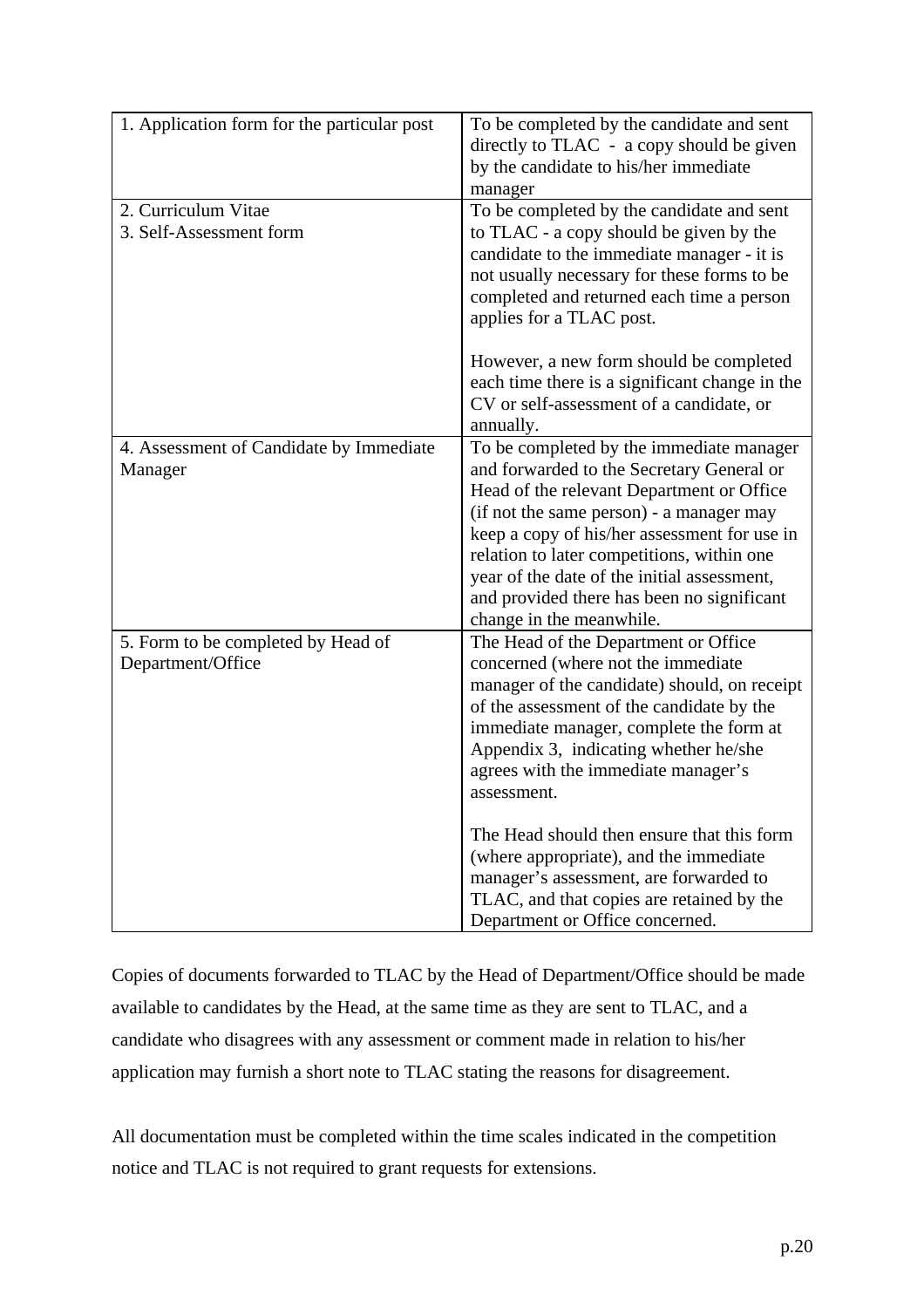#### **Decision on whether to make use of a PAS interview stage as part of the selection process for posts below Secretary-General level**

At this point in the process, TLAC will decide whether it deems it necessary to arrange for a preliminary round of interviews to be carried out by the PAS. The principal criterion in this regard will be the number of candidates for a position, and the time which TLAC intends to make available for the TLAC interview process. The PAS preliminary interview is not used in relation to competitions for Secretary General posts, while this option is used in relation to the majority of posts at Assistant Secretary level.

#### **Nominees**

At this stage, also, TLAC will ascertain from the Secretary General of the Department with the vacancy whether, and how many, persons he or she intends to nominate for TLAC interview. These persons, not exceeding two in number, will not be required to go through shortlisting or a preliminary PAS interview and will be informed accordingly by the TLAC secretariat.

#### **Shortlisting for posts below Secretary General level**

Whether the next stage of the process is to be a PAS interview, or a TLAC interview, TLAC may wish to shortlist candidates for that next stage, based on the documentation supplied by and in respect of the candidates concerned. The aim of such a process will be to ensure that an appropriate number of persons are interviewed (at the discretion of TLAC, but usually not more than twelve in the case of a PAS interview and 5, including nominees, in the case of a TLAC interview). The following criteria will be used in making the decisions:-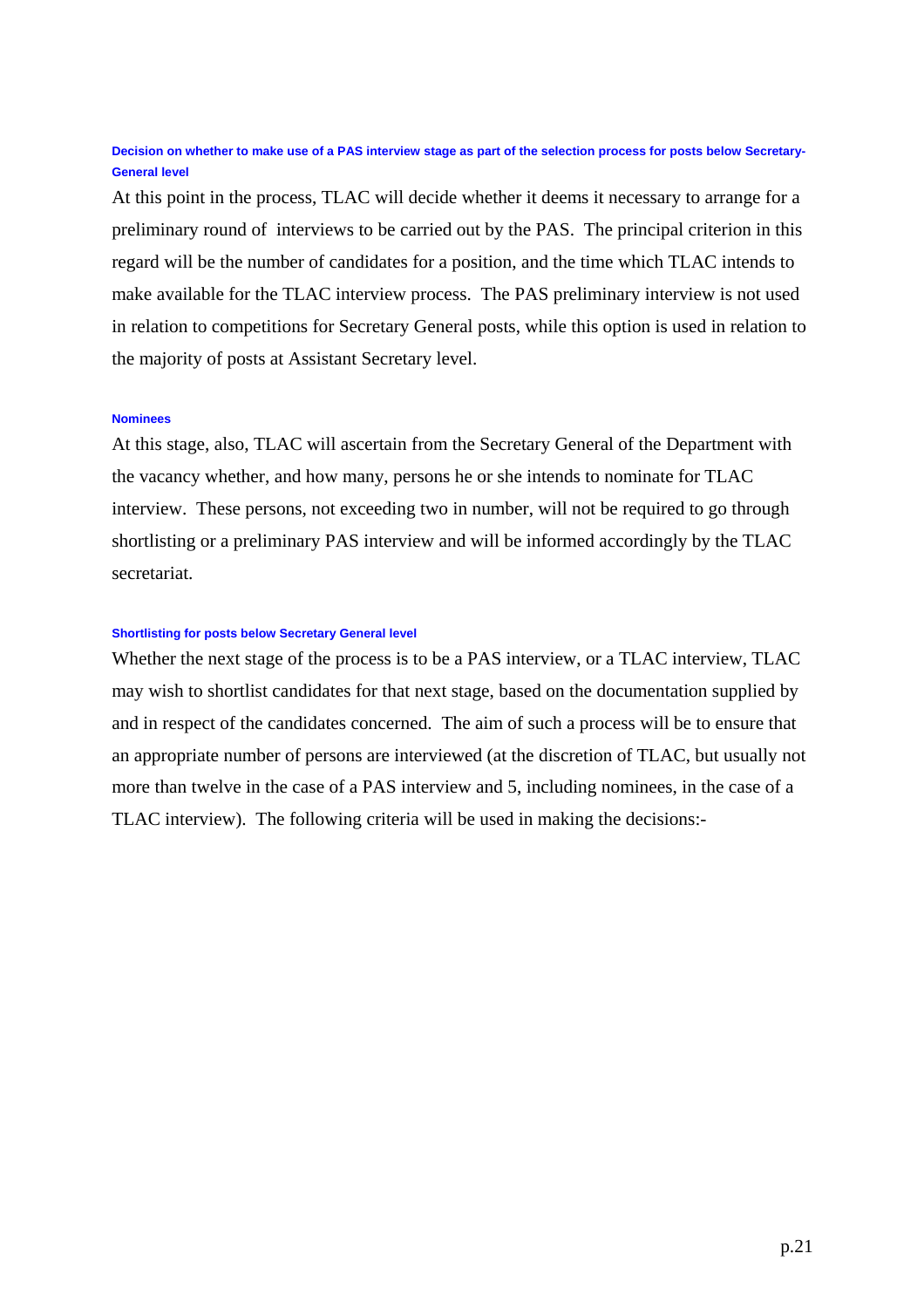#### **A. Qualifying Criteria**

Qualifying criteria are criteria which must be met in order for a candidate to be entitled to be considered for interview, viz.

- eligibility: the candidate should be eligible to apply for TLAC and for the particular competition concerned
- **suitability:** the candidate should have been adjudged suitable for promotion by the head of his/her Department or Office
- **competence:** the Committee should be satisfied on the evidence of the documentation supplied that there is a significant probability that the candidate would, at interview, be found to reach at least an acceptable standard in relation to the competencies being considered.

A candidate must meet all of the qualifying criteria to be allowed to progress.

#### **B. Shortlisting Criteria**

It will often arise that there is a relatively large number of qualified candidates for a particular position, and that it is therefore necessary to reduce the numbers to the appropriate level for interview. In such a case, TLAC will consider whether, having regard to the other candidates involved, a candidate is in their opinion likely to be successful in securing promotion at this competition**.** In making this judgement the Committee may consider such factors as it deems appropriate including:

- the strength and breadth of the experience and background of the candidate, by comparison with the general run of other candidates and having regard to the particular post concerned
- the likelihood, on the basis of the candidate's self-assessment, that the candidate can demonstrate a high standard in relation to all or a sufficient number of the competencies
- the strength of the assessment of the candidate by his/her immediate manager and/or Head of Department or Office.

TLAC may make arrangements for informal feedback on their applications to be available to candidates who are not shortlisted, via senior management in the Department or Office concerned or directly, as appropriate.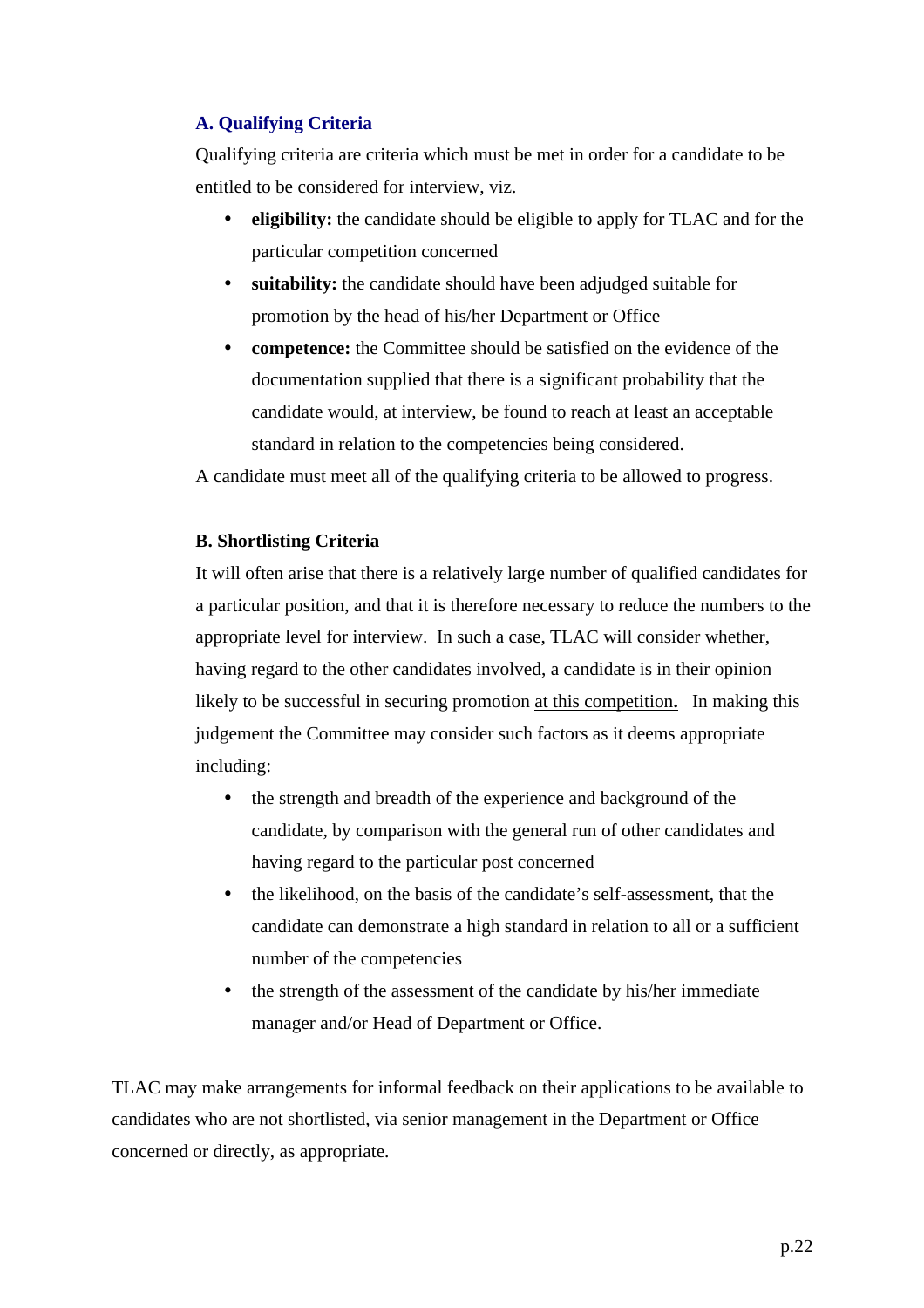### Section D The PAS interview

Where the PAS has been asked to hold a preliminary round of interviews, this will be done within procedures established by the PAS. All documentation supplied by candidates and their Departments relevant to the position is supplied by TLAC to the PAS. The PAS then makes appropriate arrangements to call candidates for interview. It is a matter for candidates to ensure they are in a position to attend for interview.

The PAS interview Board will usually consist of three persons considered qualified in terms of their overall experience and background to make judgements about the requirements of the most senior levels of the Civil Service, and the PAS may make such arrangements as it sees fit to ensure an appropriate balance within the Board.

Generally speaking, the majority of board members will have experience at or close to Secretary General level in the Civil Service. Appropriate private sector persons may be invited to sit on boards, and the PAS will seek to ensure female representation on all boards. The PAS will provide a secretary to the Board.

In making its assessments of candidates, the PAS board will consider the qualities of the candidate relative to the TLAC competencies for Assistant Secretary level posts, having regard to the information gleaned from the interview and, to the extent deemed appropriate by the Board, the supporting documentation. Interviews will last approximately 50 minutes.

Subject to the Board being satisfied that a sufficient number of candidates are qualified for promotion, it will recommend three to five candidates (depending on the number of nominees), for interview by TLAC.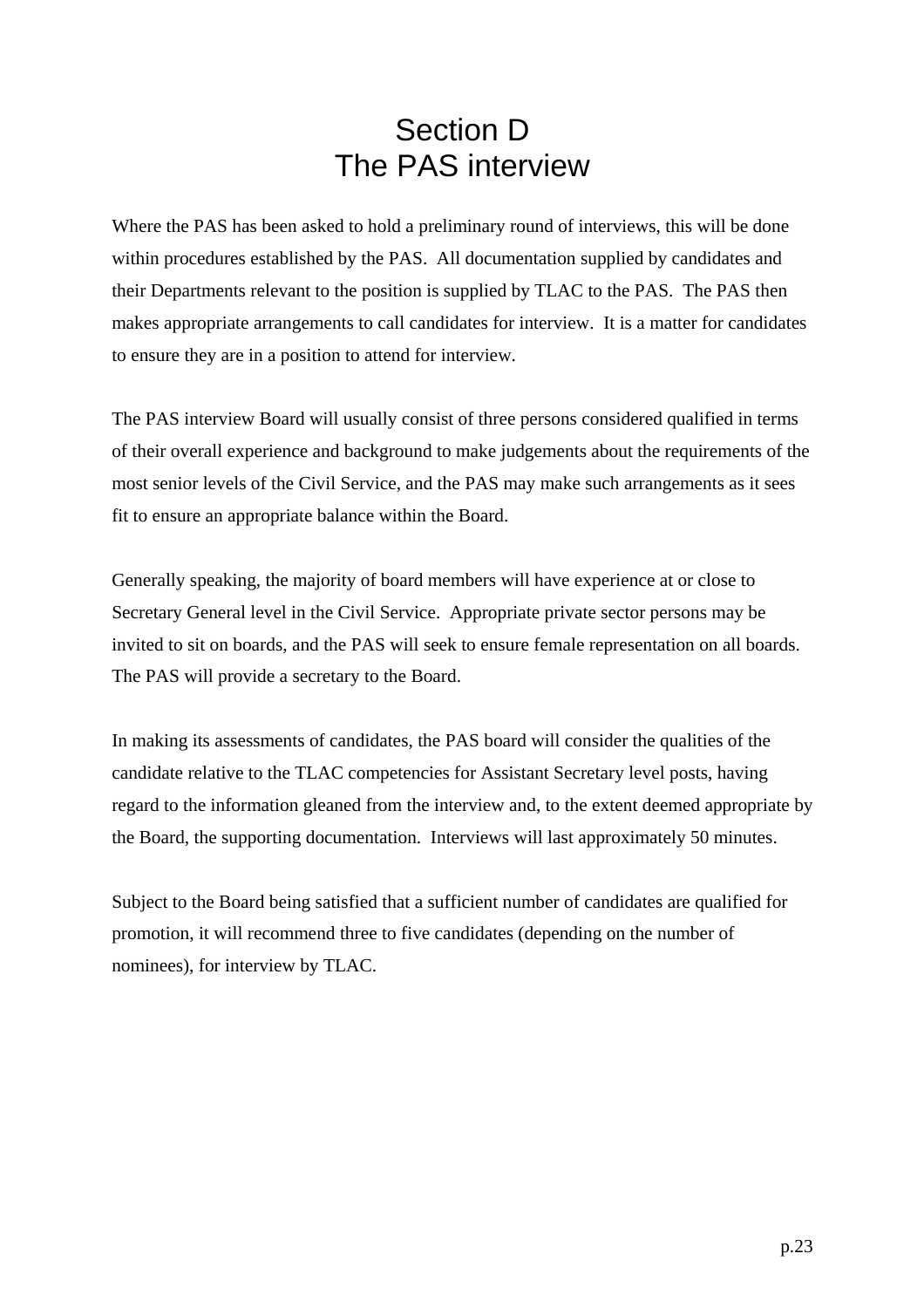The PAS will maintain such records as it deems appropriate in relation to candidates, and will provide a mechanism whereby candidates can obtain feedback, on an informal and confidential basis, in relation to their performance at interview.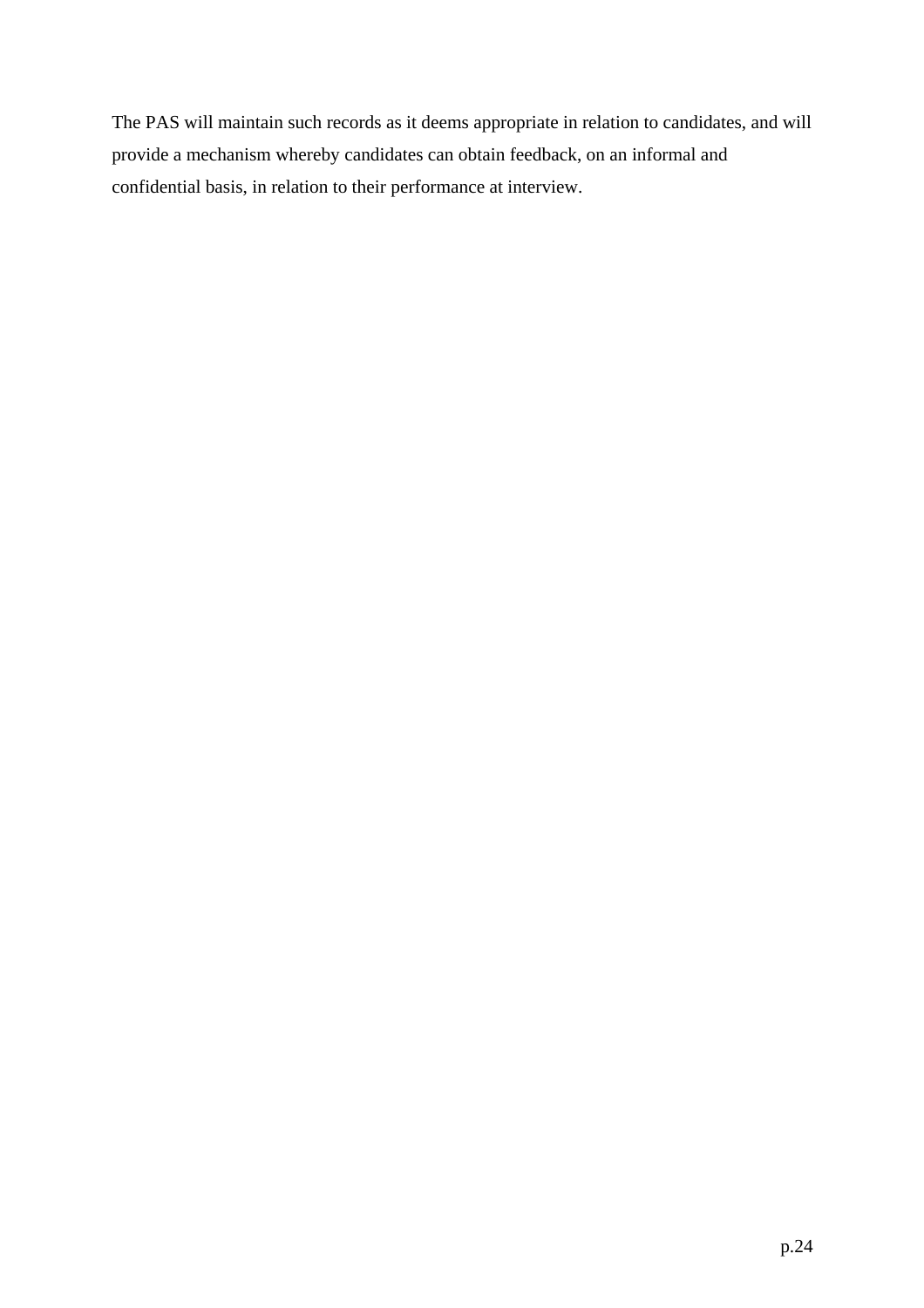### Section E The TLAC interview

Candidates who are successful at the PAS interview (where relevant) and appropriate nominees will be informed of a time and date for their interview by TLAC

For the purposes of the interview all available members of the Committee will be in attendance. Where a Secretary General post is being filled, the outgoing Secretary General is also a full member of the Committee. Where the post being filled is below Secretary General level, the Secretary General of the Department in which the vacancy arises is present as an observer. In normal circumstances, each candidate will be interviewed by the Chairman and two other members of the Committee. The outgoing Secretary General or Secretary General of the Department in which the vacancy arises, does not actually participate during interviews

The interview takes place in a relatively informal manner. In view of the numbers involved, the candidate and Committee members will generally be seated in a roughly circular arrangement, rather than in a more traditional layout. The length of interviews will vary, at the discretion of the Committee, but on average will last around 45 minutes.

From time to time TLAC arranges for such training of its members as it thinks necessary.

As a basis for the interview, and for consideration as part of the decision making process, the Committee will have available to it the candidate's self-assessment, application form and *curriculum vitae*, the assessment(s) by the immediate manager and Head of Department/Office and the job description and other information about the post to be filled.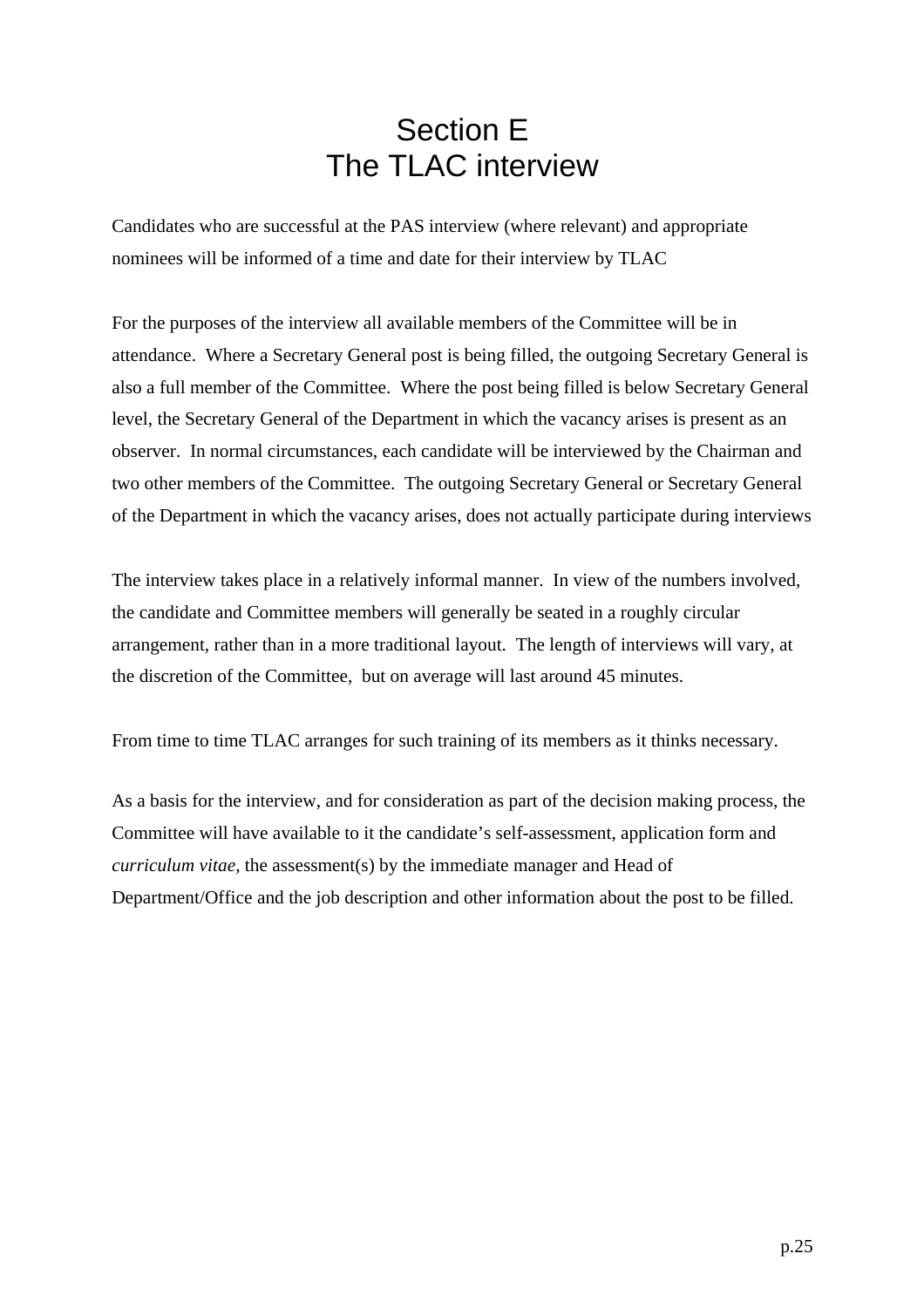In making its assessments of candidates, the Committee will consider the qualities of the candidate relative to the TLAC competencies for the level of post being filled, as well as the requirements of the particular post, having regard to the information gleaned from the interview and, to the extent deemed appropriate by the Committee, the supporting documentation and assessments. A copy of the rating scale to be used by the individual TLAC members is attached at Appendix [4], but may be varied from time to time, where TLAC believes it necessary to do so.

Acting collegially, the Committee will decide which single candidate or, in the case of Secretary General posts, which three candidates, it wishes to recommend. The recommendation will then be forwarded to the appointing authority. TLAC will endeavour to ensure that successful and unsuccessful candidates are informed as soon as possible of the outcome of the competition, and will provide a mechanism whereby candidates can obtain feedback, on an informal and confidential basis, in relation to their performance at interview.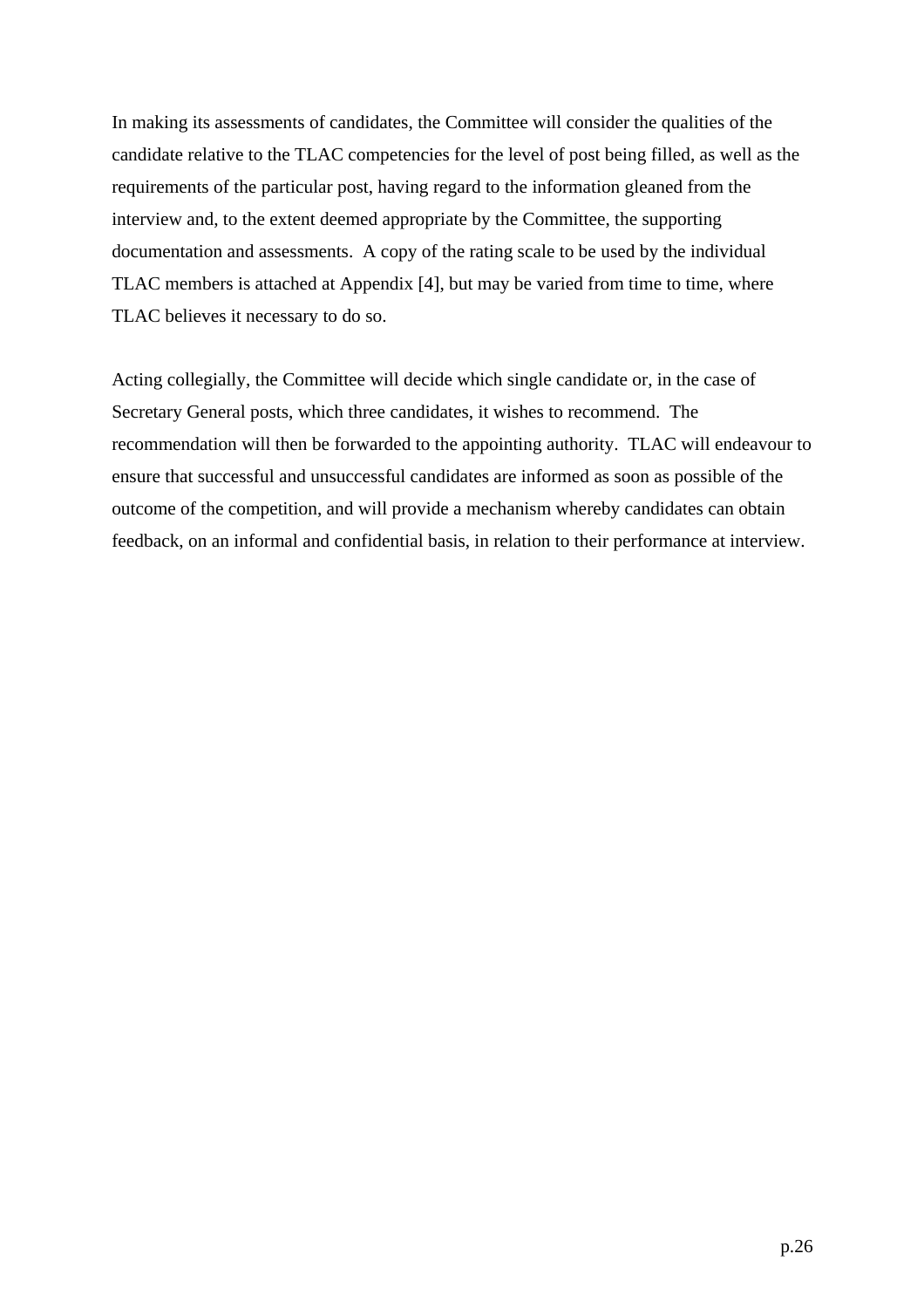### Section F TLAC and FOI

Since records of TLAC are held within the Department of Finance, formal FOI requests may be made in relation to TLAC records through that Department. However, it is the intention of the Committee that the process be carried out in a transparent and open manner, subject only to necessary privacy and confidentiality. For that reason, the Committee maintain an administrative access policy which will in the normal course make available to candidates, on being satisfied as to the identity of the requester, all records held in relation to their candidature, while retaining the right to ask candidates to lodge a formal FOI request in exceptional cases. For the most part, therefore, it should not be necessary for candidates to make formal FOI requests for access to their TLAC records.

As regards the policies of and criteria applied by TLAC, this document constitutes the principal source of such information, both for the Committee itself and for others. The Committee may, of course, amend or revoke this document as and when it deems necessary.

Much information received by TLAC, in particular the details of assessment forms etc., is received and held on the basis of an understanding that such information will be treated confidentially. Information which is personal within the meaning of the Freedom of Information Act will not be made available to a person other than the individual to whom the information relates and the persons who must see the information as part of the TLAC process, (except where required under the Act, and then only after consultation with the person concerned). For this reason, while candidates can expect to be granted access to such information in relation to themselves, they cannot expect to be granted informatfion in relation to other candidates, even where the granting of such information might, in the eyes of the requester, be of personal interest.

Candidates should note, however, that the following information will not be considered to be personal or held in confidence:

- Name(s) of candidate(s) recommended to the appointing authority
- Dates and times of interviews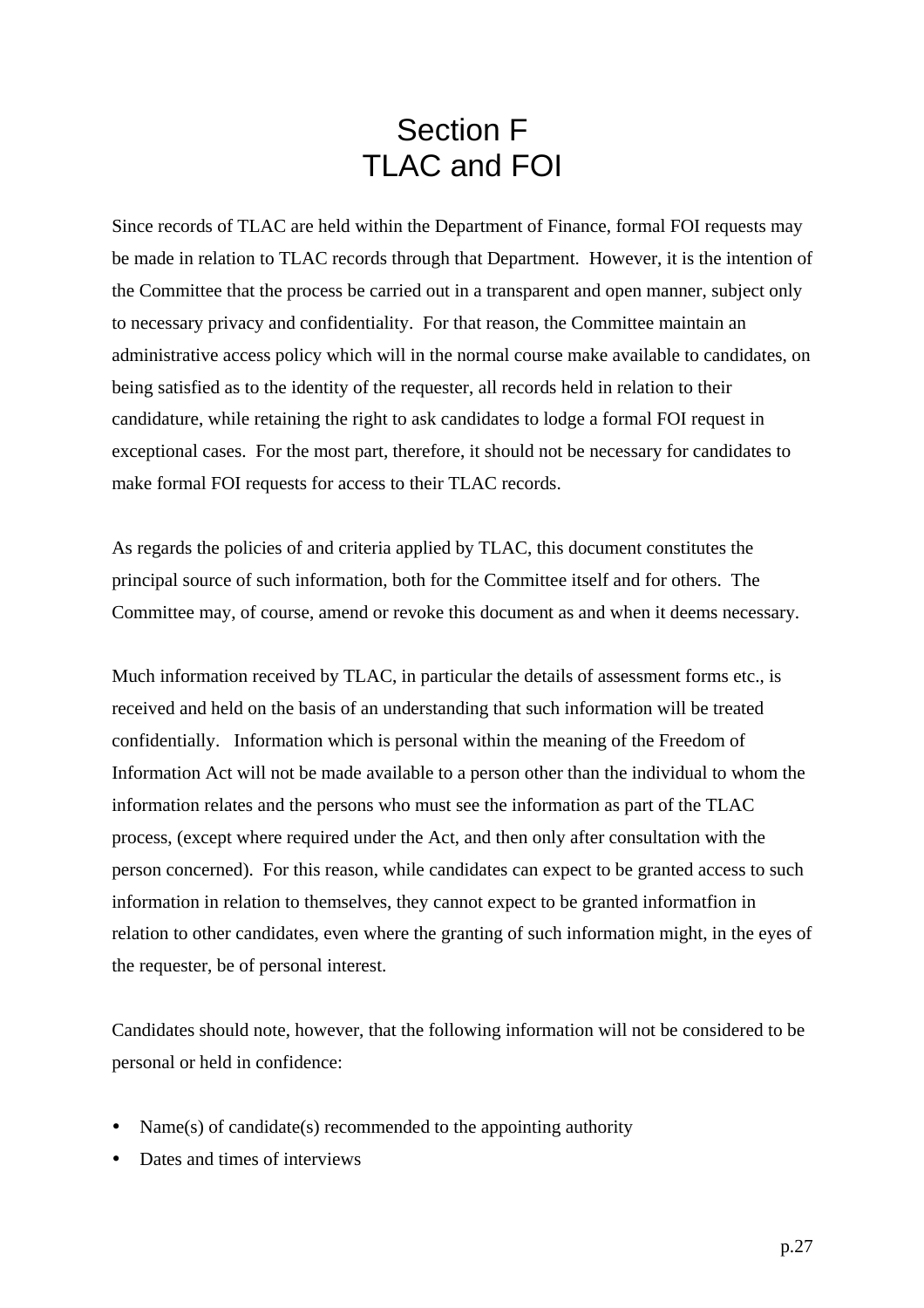• Such other information as might be regarded by the Committee or its secretary as being of a routine or widely known nature.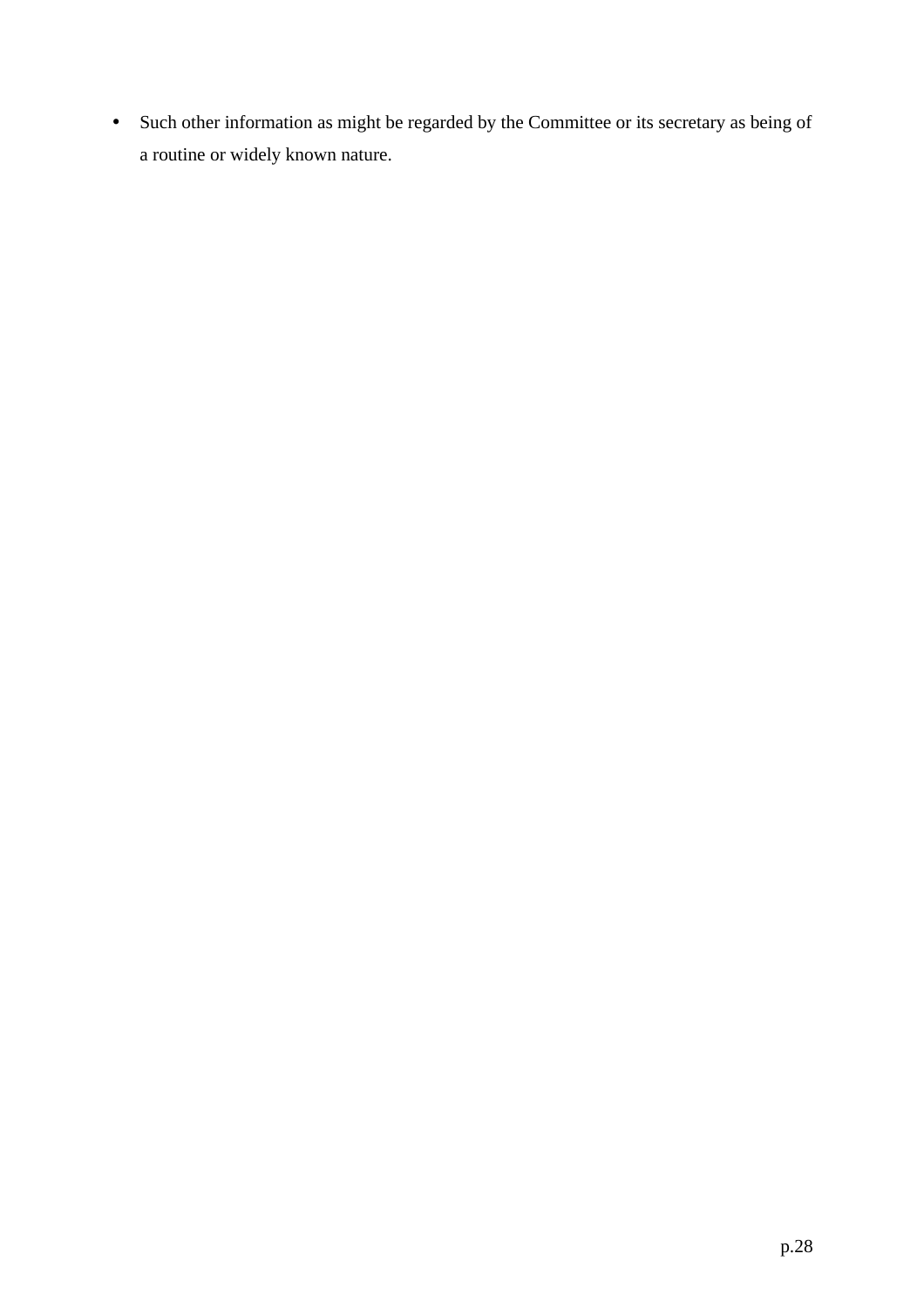### **APPENDIX 1**

#### **FORMS TO BE COMPLETED IN RELATION TO POSITIONS AT ASSISTANT SECRETARY LEVEL OR EQUIVALENT**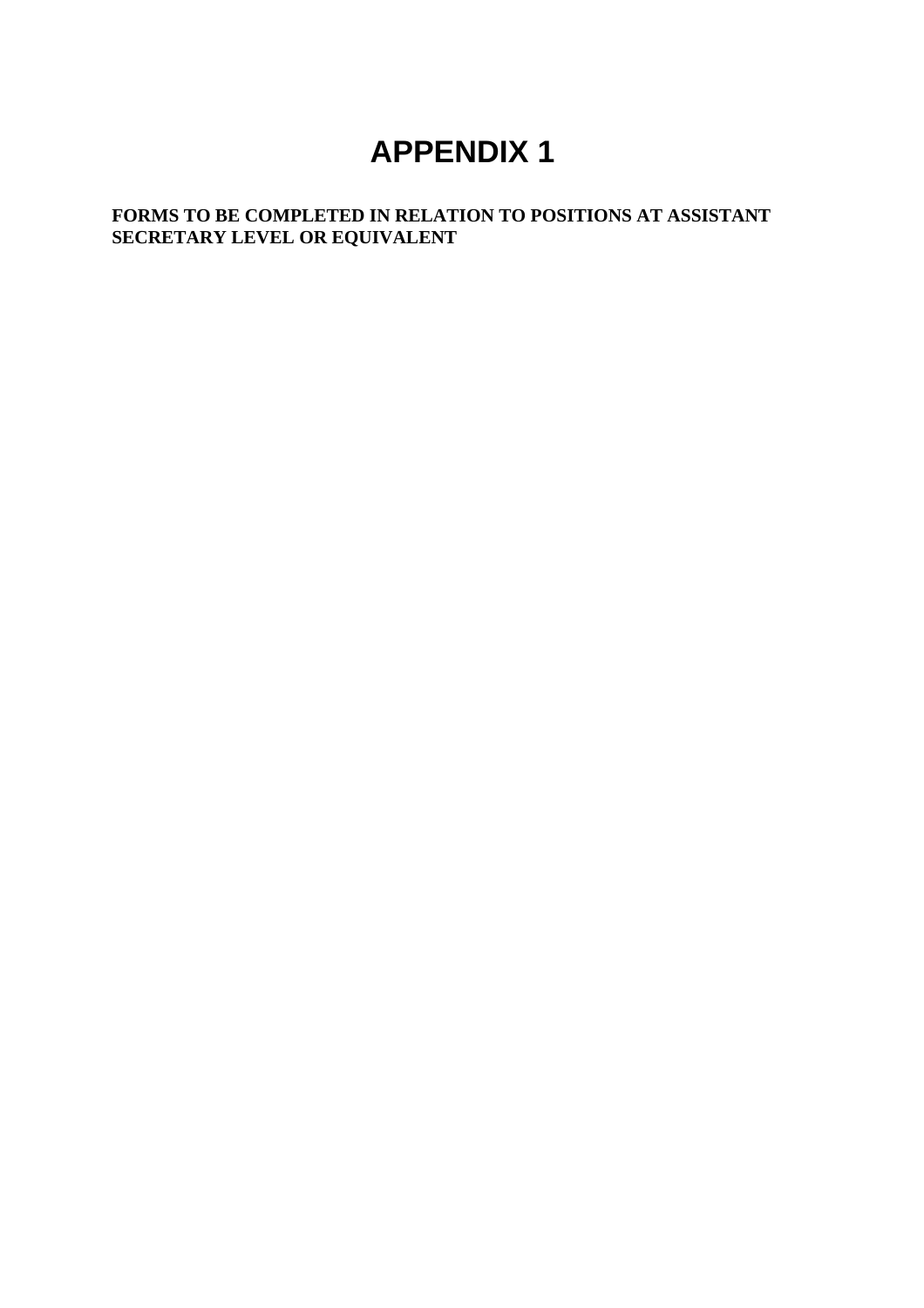# **APPLICATION FORM**

# Top Level Appointments<br>Committee Assistant Secretary

| <b>PERSONAL DETAILS</b><br>1.                                                                                                                                                                                                                                                                                           |                                           |        |       |
|-------------------------------------------------------------------------------------------------------------------------------------------------------------------------------------------------------------------------------------------------------------------------------------------------------------------------|-------------------------------------------|--------|-------|
| <b>Forenames</b>                                                                                                                                                                                                                                                                                                        | Surname (Mr., Mrs., Miss, Ms.,)           |        |       |
| <b>Home Address</b>                                                                                                                                                                                                                                                                                                     |                                           |        |       |
| <b>Home Telephone No:</b>                                                                                                                                                                                                                                                                                               | Work Tel. No.                             | Email: |       |
| Name of Position for which you are applying:                                                                                                                                                                                                                                                                            | <b>TLAC Reference No. of</b><br>position: |        | Date: |
| <b>CORPORATE CONTRIBUTION</b><br>2.                                                                                                                                                                                                                                                                                     |                                           |        |       |
| Having regard to the specifications for the position on offer, please write a brief note (not exceeding 2 A4 pages) on<br>how you feel you will make an unique contribution and add value at the management table. In your commentary please<br>cover the qualities and attributes you feel you will bring to the role. |                                           |        |       |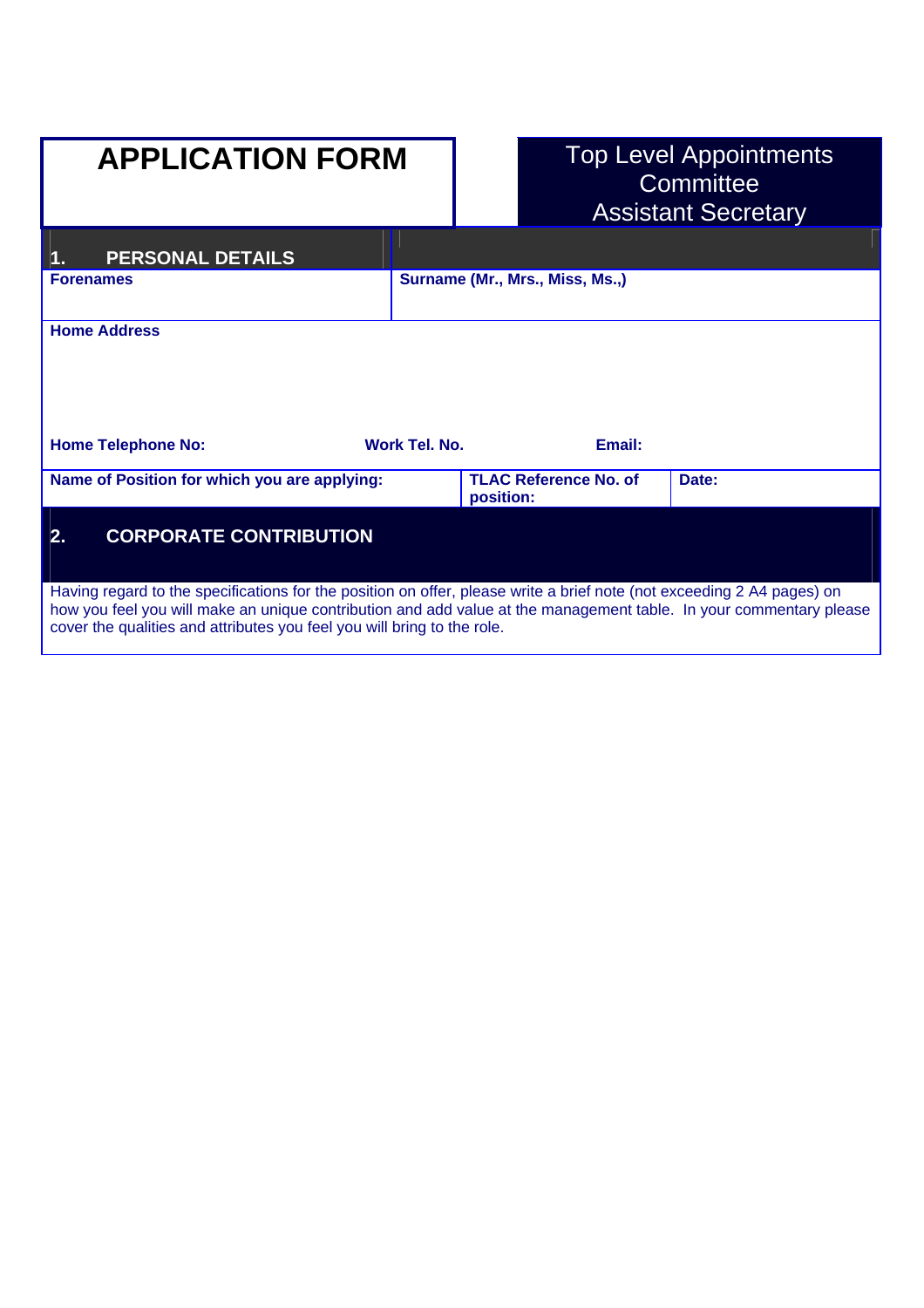#### **3. CAREER PATH – EXPERIENCE RELEVANT TO THE POST ON OFFER**

**From your employment record to date, state briefly the experience you already have which would be most relevant to the position.** 

#### **4. ADDITIONAL INFORMATION**

**Please highlight any other information relevant to your application.**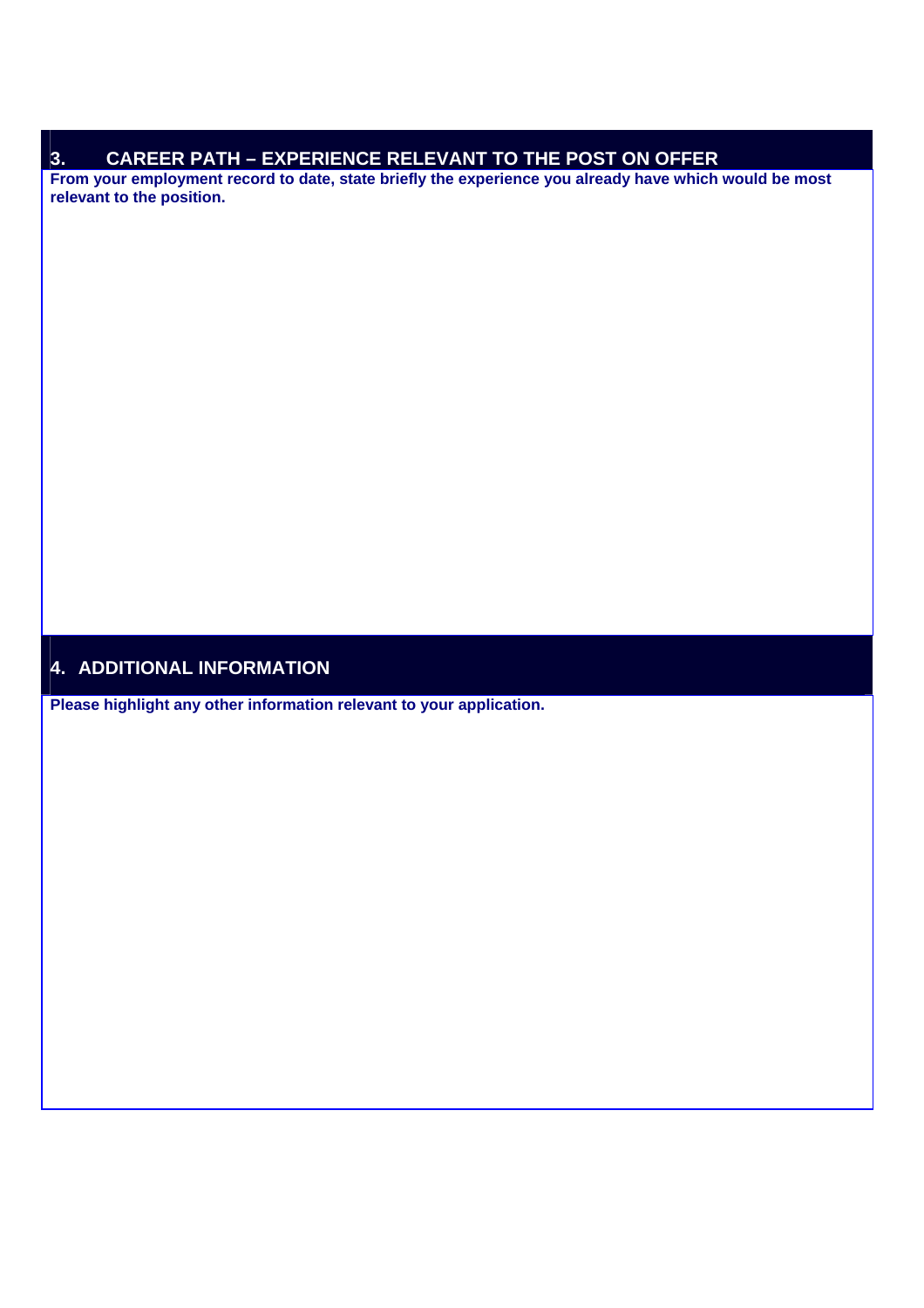# **CURRICULUM VITAE**

# Top Level Appointments<br>Committee Assistant Secretary

| <b>PERSONAL DETAILS</b><br>1.                 |                                            |                 |                                |                                                |
|-----------------------------------------------|--------------------------------------------|-----------------|--------------------------------|------------------------------------------------|
| <b>Forenames</b>                              |                                            |                 | Surname (Mr., Mrs., Miss, Ms.) |                                                |
| <b>Home Address</b>                           |                                            |                 |                                |                                                |
| <b>Home Telephone No.</b>                     | <b>Work Tel. No.</b>                       |                 |                                | Email:                                         |
| <b>Current Department</b>                     |                                            |                 | <b>Current Grade</b>           |                                                |
| <b>EDUCATION &amp; TRAINING HISTORY</b><br>2. |                                            |                 |                                |                                                |
| <b>Examining Body</b>                         | Year /<br><b>Date</b>                      |                 | <b>Courses Studied</b>         | Give examination results with grades and dates |
| <b>Language Skills:</b>                       | <b>Ability Level (tick as appropriate)</b> |                 |                                |                                                |
|                                               | <b>Fluent</b>                              | <b>Moderate</b> |                                | <b>Elementary</b>                              |
| 1. Irish                                      |                                            |                 |                                |                                                |
| 2. French                                     |                                            |                 |                                |                                                |
| 3. Other (Specify)                            |                                            |                 |                                |                                                |
| 4. Other (Specify)                            |                                            |                 |                                |                                                |

**Additional Information [in relation to Education/Training]**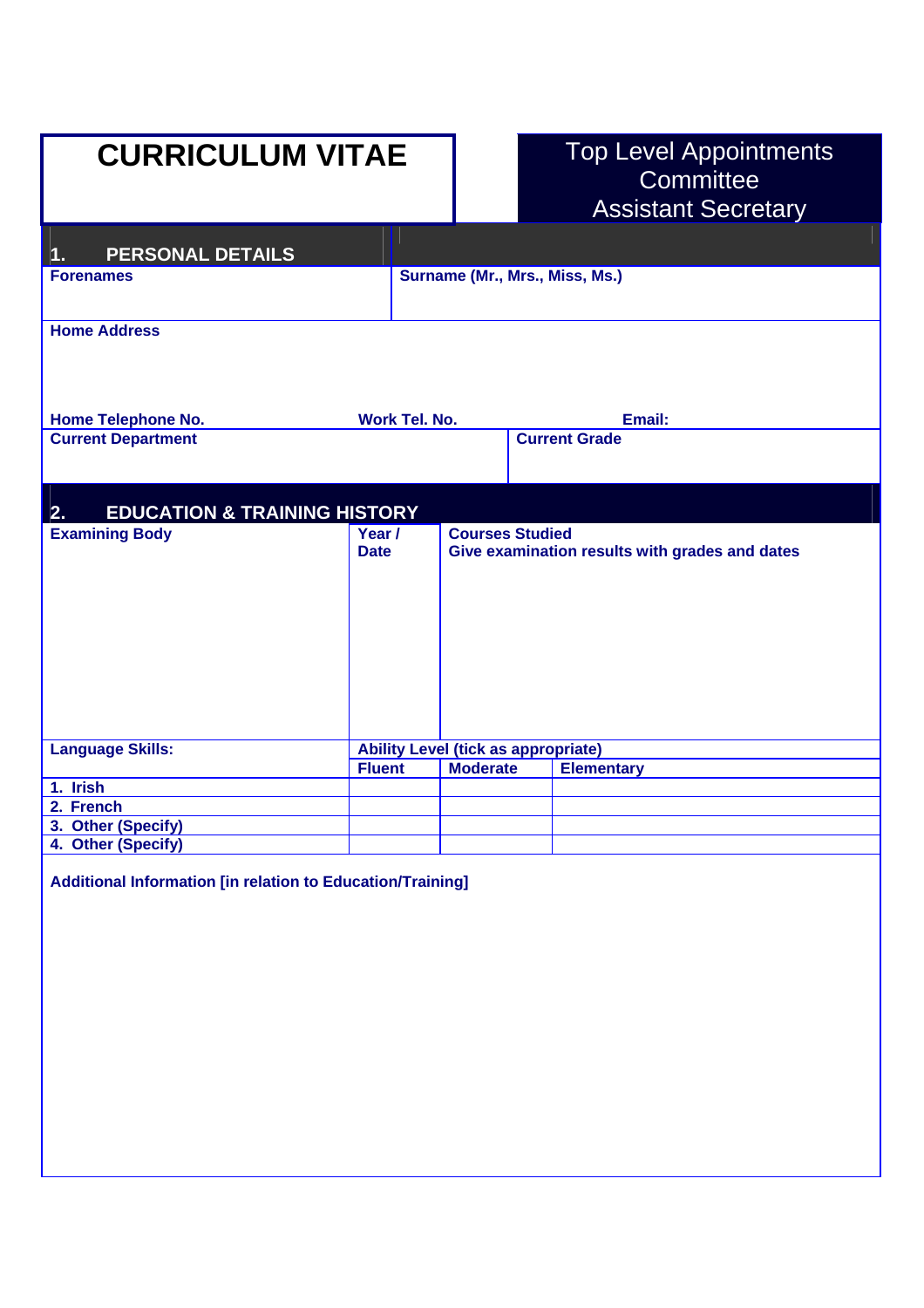| <b>CURRENT WORK EXPERIENCE</b><br>3.          |             |    |                                                                                                                                                                                                                                                       |
|-----------------------------------------------|-------------|----|-------------------------------------------------------------------------------------------------------------------------------------------------------------------------------------------------------------------------------------------------------|
|                                               |             |    | Please outline your current role description, primary responsibilities and main achievements to date in that role (Indicate the<br>resources for which you are responsible including staff numbers, if relevant). Insert additional page if required. |
|                                               |             |    |                                                                                                                                                                                                                                                       |
|                                               |             |    |                                                                                                                                                                                                                                                       |
|                                               |             |    |                                                                                                                                                                                                                                                       |
|                                               |             |    |                                                                                                                                                                                                                                                       |
|                                               |             |    |                                                                                                                                                                                                                                                       |
|                                               |             |    |                                                                                                                                                                                                                                                       |
|                                               |             |    |                                                                                                                                                                                                                                                       |
|                                               |             |    |                                                                                                                                                                                                                                                       |
|                                               |             |    |                                                                                                                                                                                                                                                       |
|                                               |             |    |                                                                                                                                                                                                                                                       |
|                                               |             |    |                                                                                                                                                                                                                                                       |
| Name and Grade of Officer to whom you report: |             |    |                                                                                                                                                                                                                                                       |
|                                               |             |    |                                                                                                                                                                                                                                                       |
| <b>WORK HISTORY</b><br>4.                     |             |    |                                                                                                                                                                                                                                                       |
|                                               |             |    | Please list work experience including previous positions and grades within the Civil Service.<br>For each role indicate the name and grade of officer to whom you reported (insert additional pages as                                                |
|                                               |             |    |                                                                                                                                                                                                                                                       |
| necessary).<br><b>Post/Grade</b>              | <b>From</b> | To | <b>Position held and main duties</b>                                                                                                                                                                                                                  |
|                                               |             |    |                                                                                                                                                                                                                                                       |
|                                               |             |    |                                                                                                                                                                                                                                                       |
|                                               |             |    |                                                                                                                                                                                                                                                       |
|                                               |             |    |                                                                                                                                                                                                                                                       |
|                                               |             |    |                                                                                                                                                                                                                                                       |
|                                               |             |    |                                                                                                                                                                                                                                                       |
|                                               |             |    |                                                                                                                                                                                                                                                       |
|                                               |             |    |                                                                                                                                                                                                                                                       |
|                                               |             |    |                                                                                                                                                                                                                                                       |
|                                               |             |    |                                                                                                                                                                                                                                                       |
|                                               |             |    |                                                                                                                                                                                                                                                       |
|                                               |             |    |                                                                                                                                                                                                                                                       |
|                                               |             |    |                                                                                                                                                                                                                                                       |
|                                               |             |    |                                                                                                                                                                                                                                                       |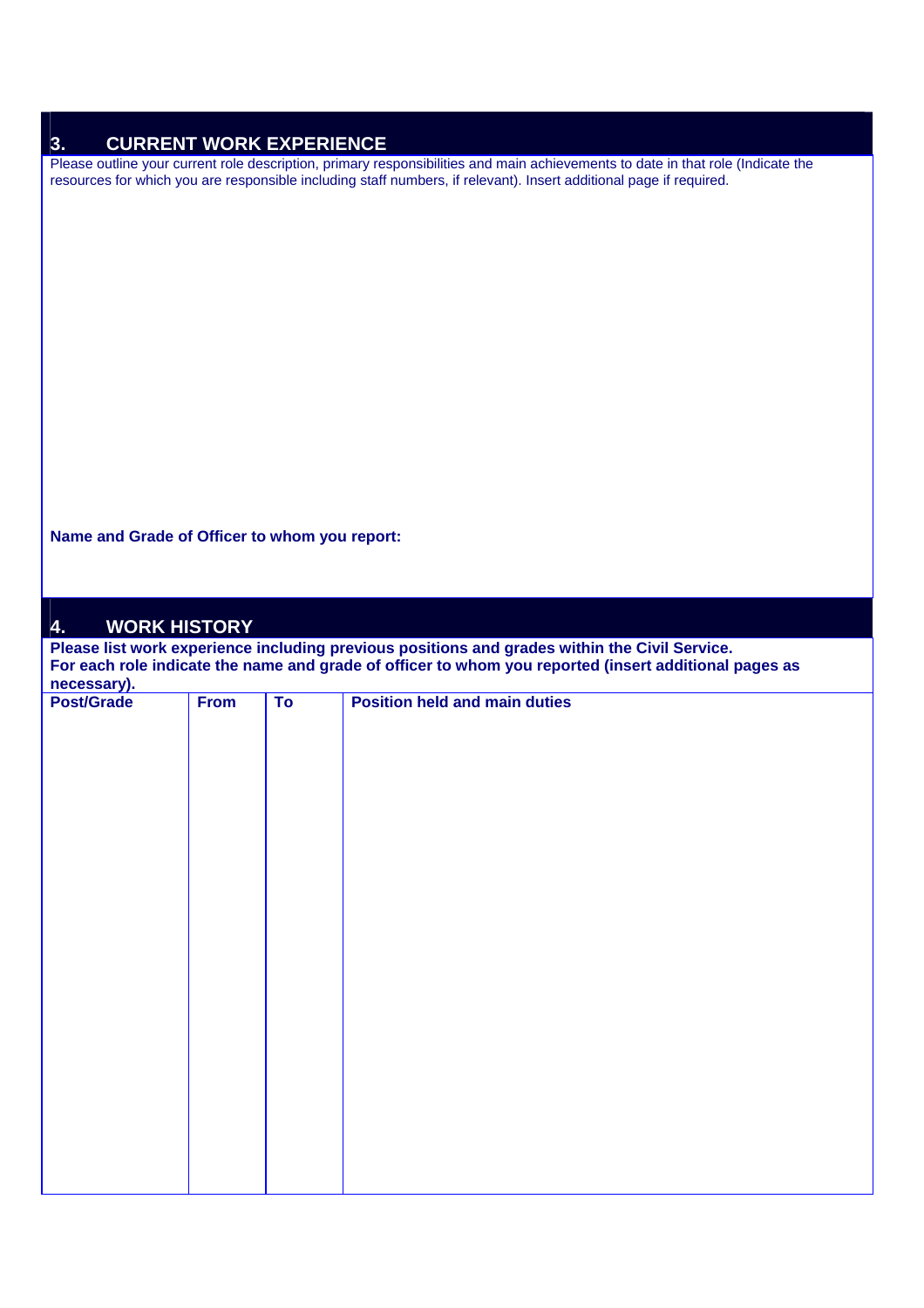### **5.** ADDITIONAL INFORMATION

**Include any information relevant to progression in the Civil Service.** 

.

**Signature: \_\_\_\_\_\_\_\_\_\_\_\_\_\_\_\_\_\_\_\_\_\_\_\_\_\_\_\_\_\_\_\_\_\_\_\_\_\_\_\_\_ Date: \_\_\_\_\_\_\_\_\_\_\_**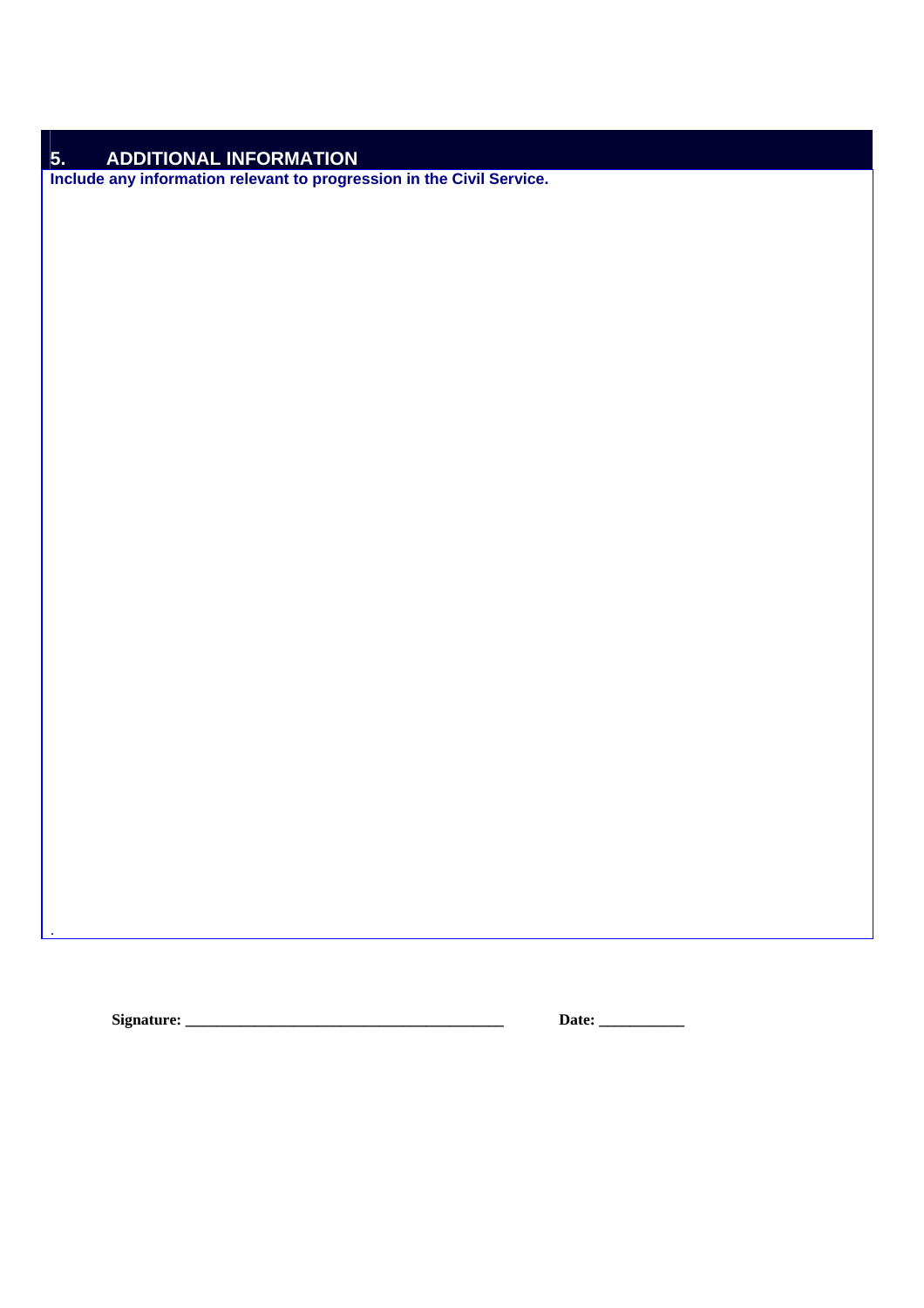### **SELF-ASSESSMENT FORM** Top Level Appointments

# **Committee** Assistant Secretary

# **1. YOUR SKILLS AND COMPETENCIES This document gives you an opportunity to detail some of your skills, qualities and values in areas that will be important should you be successful in promotion to the next level of management. It will also give you greater insight into the demands of the role. Your responses may be utilised at the interview stage in any application for promotion. 1.1 Professional Integrity What do you consider are the key values that you would bring to the role of Assistant Secretary? 1.2 Strategic Contribution Give an overview of your experience in contributing to the development of strategy in the organisation**  *What was your specific role?* **What was the outcome? 1.3 Corporate Contribution**

Give an example of an occasion where you worked collaboratively outside your own strict remit in the interests of the broader Departmental or Civil Service agenda?

**What was your specific contribution?** 

**What was the outcome?**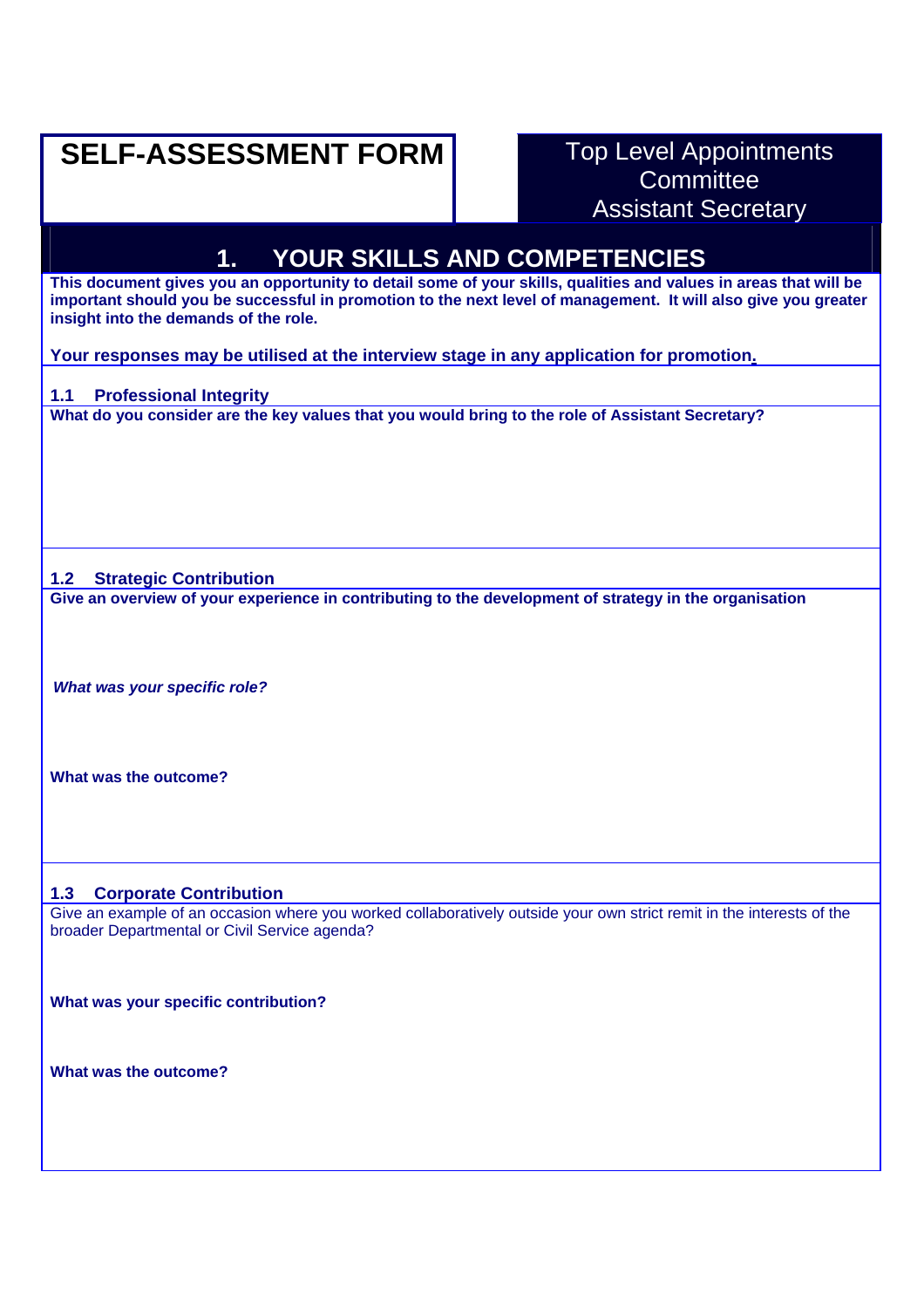#### **1.4 Analysis/Thinking**

**Please give an example which illustrates your approach to using information and interrogating research or other data in making a complex decision. What was the situation?** 

**How did you go about the task?** 

**What was the outcome?** 

#### **1.5 Organisational Skills**

Please give a specific example of when you have been involved in managing and co-ordinating a service/system/team in the pursuit of objectives.

**What was your role/contribution?** 

**What was the outcome?** 

#### **1.6 Leadership on the Management of Change**

Please give a brief overview of your experience of working in the area of change/change management.

Please give an example of an occasion where you were instrumental in introducing change.

**How did you go about it?** 

**What was the outcome?**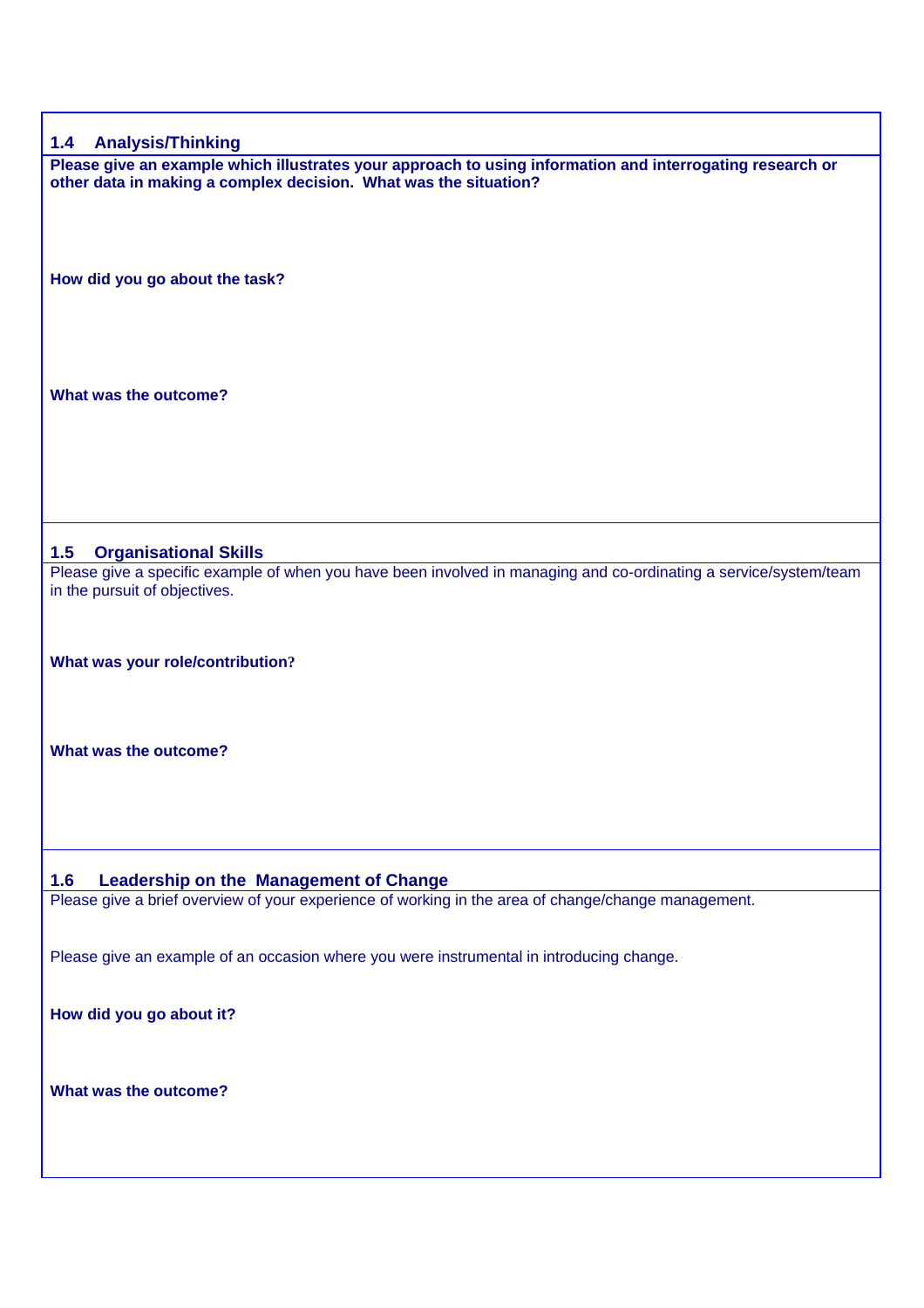| 1.7<br><b>Managing Critical Relationships</b>                                                                                                         |
|-------------------------------------------------------------------------------------------------------------------------------------------------------|
| Please give a brief overview of your values and approach to developing relationships with stakeholders critical to your<br>role.                      |
| Please give an example of an occasion when you worked very successfully to build a relationship with others<br>in order to achieve mutual objectives? |
|                                                                                                                                                       |
| <b>Results Orientated Approach</b><br>1.8                                                                                                             |
| Please give an example which reflects your values and approach to achieving results at work?                                                          |
|                                                                                                                                                       |
| What was your specific contribution to the situation or issue?                                                                                        |
| What was the outcome?                                                                                                                                 |
|                                                                                                                                                       |
|                                                                                                                                                       |
| <b>Communication</b><br>1.9                                                                                                                           |
| Give an example which demonstrates your skills in getting across a message to a group of people across<br>functions or departments.                   |
| What factors did you take into account?                                                                                                               |
| What was the outcome?                                                                                                                                 |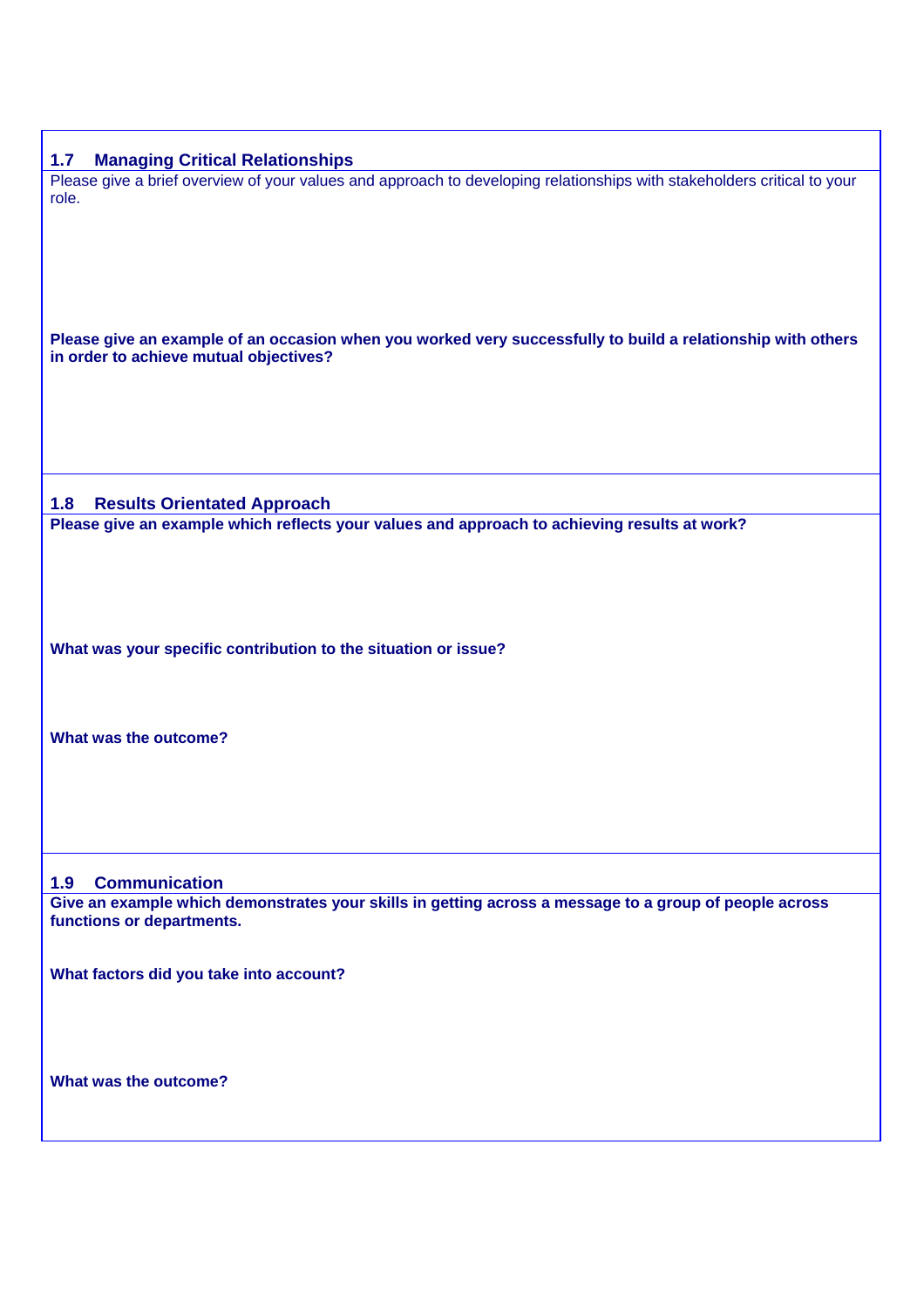**1.10 Focus on Human Resources**  Give a brief outline of your vision for Human Resources in the Civil Service.

**Give an example of an initiative that you have taken in this area:**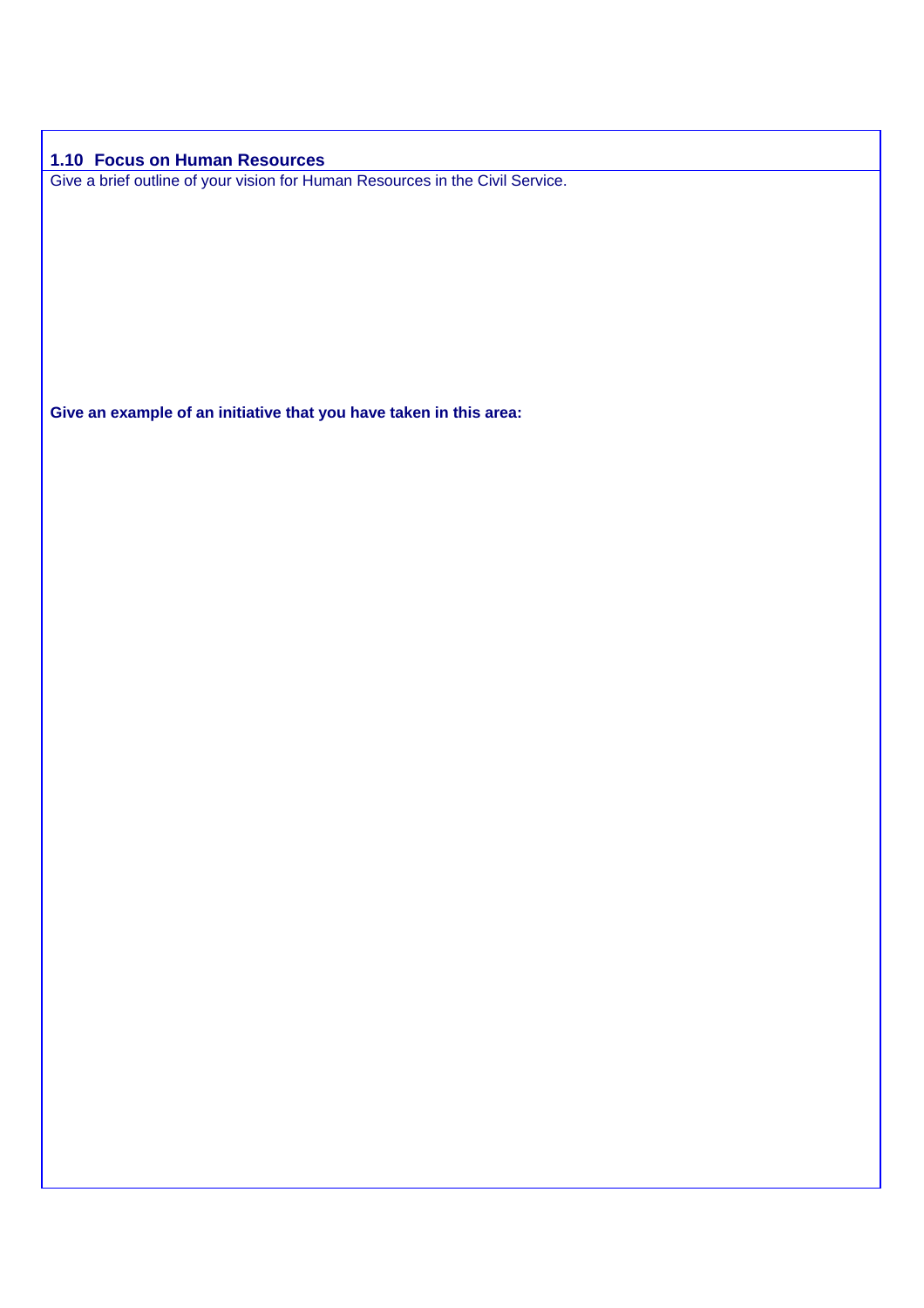### **1.11 Readiness for Promotion**

Give one or two examples which in your opinion illustrates your readiness to make the step up to Assistant Secretary level.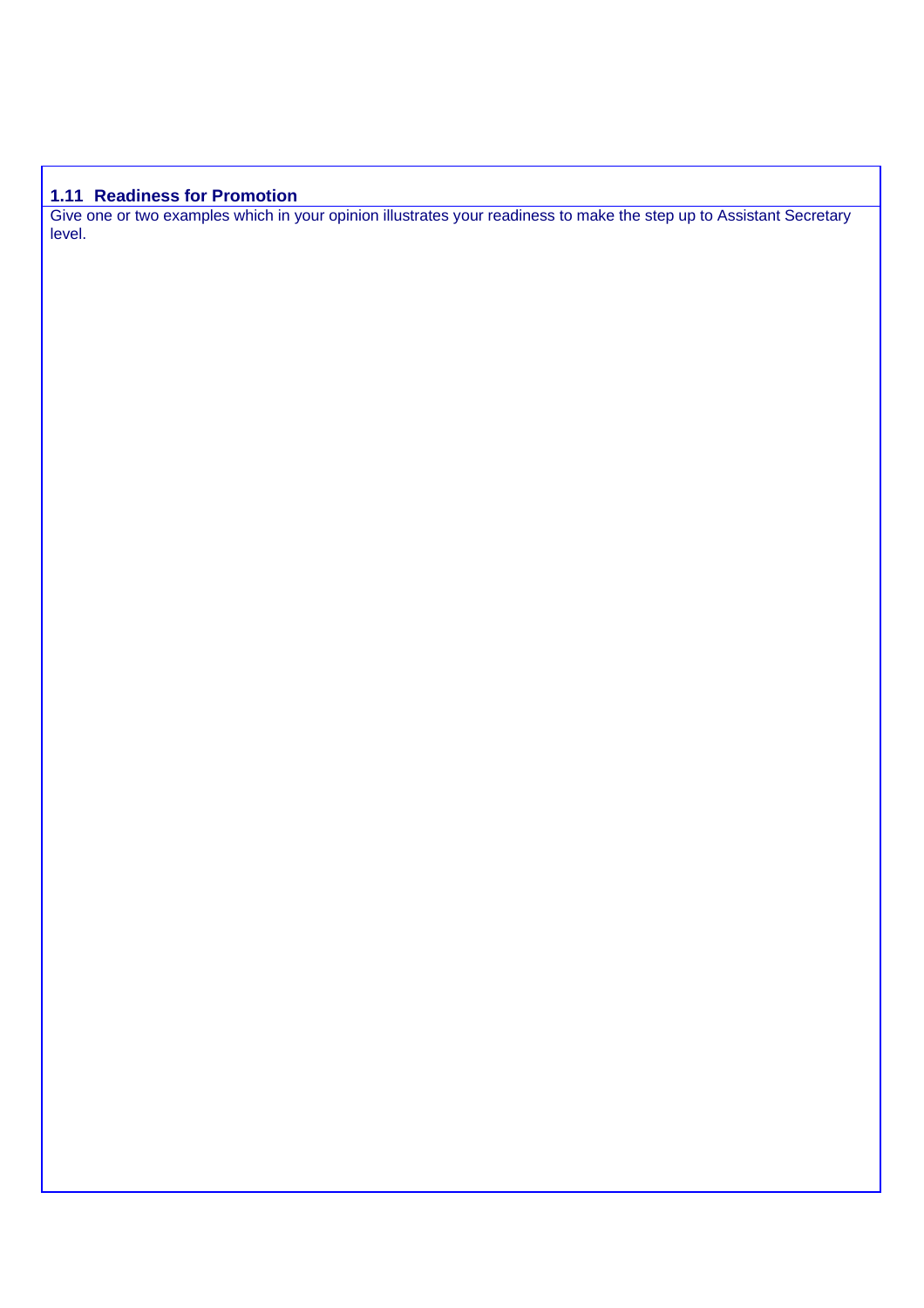# **2. RANKING YOUR SKILLS AND COMPETENCIES**

**Thank you for completing this section. In the Table below please rank your skills (from 1-10) in terms of the qualities/skills which you feel that you will bring to the role of Assistant Secretary (they are listed in random order in the Table below). Rank order** your **skills/qualities as they currently are, rather than those you think are required for any particular position. Qualities** Rank **Professional Integrity Strategic Contribution Corporate Contribution Analysis/Thinking skills Organisational skills Change Management skills Managing Critical Relationships Results Orientated Approach Communication Focus on Human Resources**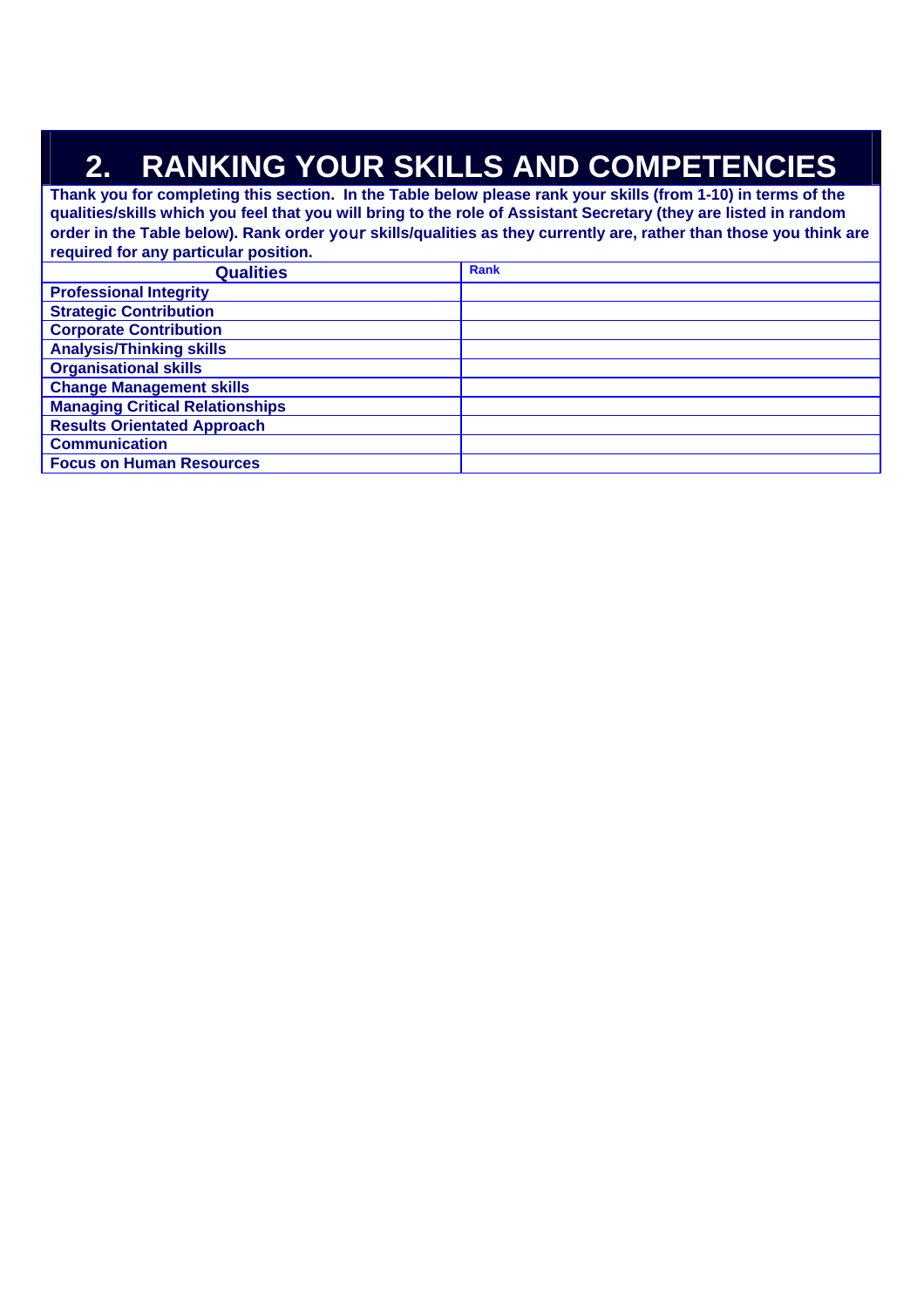# **ASSESSMENT OF CANDIDATE BY IMMEDIATE MANAGER**

### Top Level Appointments **Committee** Assistant Secretary

### **1. RELATIONSHIP BACKGROUND Name of Candidate How long have you been the direct manager of the candidate? Years Months How often do you interact with the candidate on an official level?**  Daily 2/3 Times a week Weekly Other (Please state). **2. EVALUATING YOUR DIRECT REPORT - GUIDELINES Please read the candidate's self assessment form. On the following pages you will be asked to evaluate and rate the candidate on the ten core competencies critical to the role of Assistant Secretary, using a 1 to 5 scale as follows: 1. = Excellent Performance 2. = Superior Performance 3. = Acceptable Standard 4. = Needs Development 5. = Poor Performance** Candidate is in the top 5% of managers at peer level; Has exceptional strength and could act as a role model. Candidate is in the top 25% of managers at peer level; This is an area of distinctive strength. Candidate's skill level is comparable to his/her peers at this grade. Candidate is in the lower 30% of managers at peer level. He/she has significant weaknesses or uneven aspects to performance. Candidate is in the lower 10% of managers at peer level or there is little evidence of competence.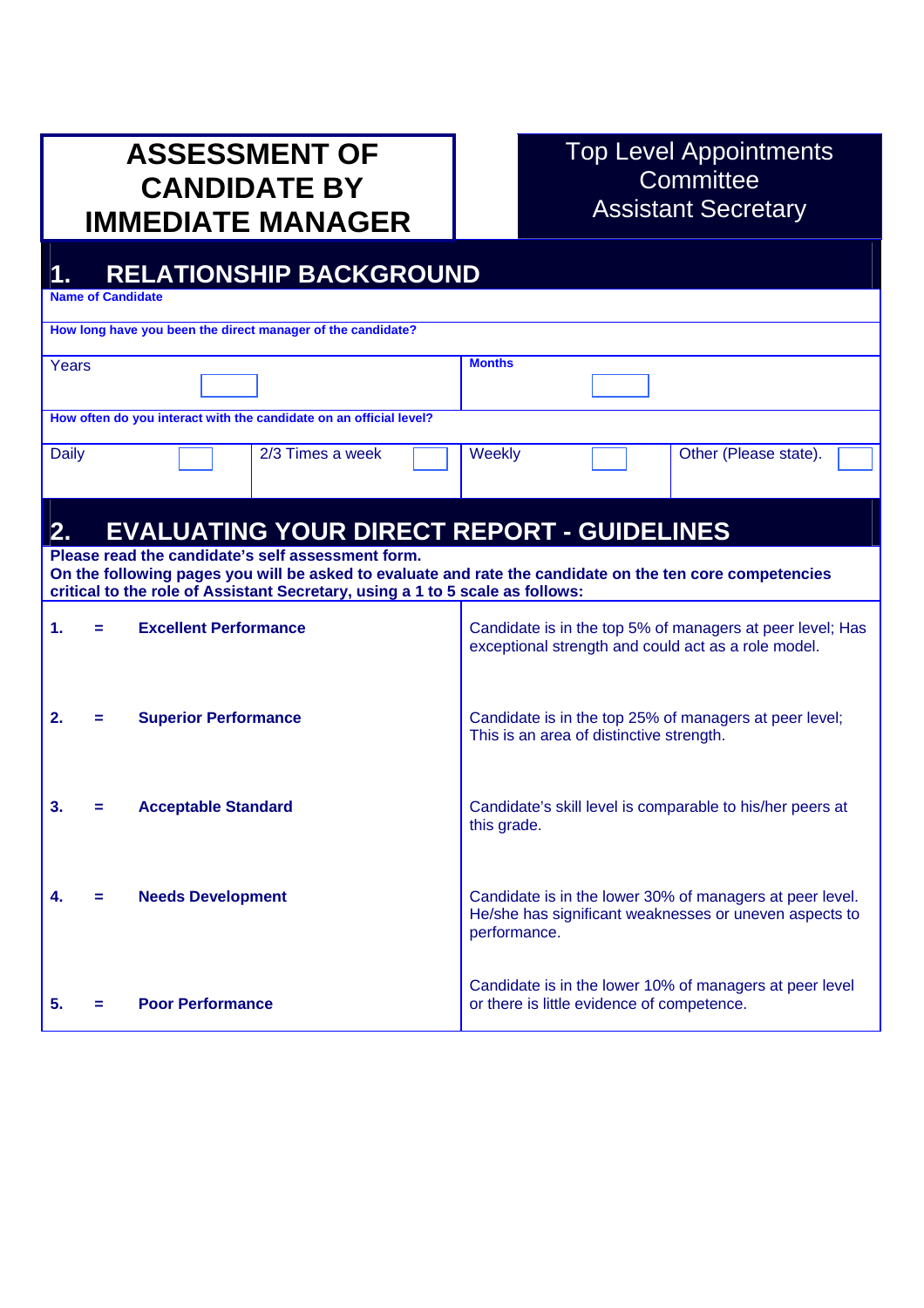| 3.                                                                                                                                                                                                                                                                                                                                                                                                                                                                                                                                                                                                                                        | THE SKILLS AND COMPETENCIES OF YOUR DIRECT REPORT                                                                                                                                                                                                                                                                                                                                                                                                                                                                                                                                                                                                    |                                                                                                                                                                                                                                                                                                                                                                                                                                                                                                                                                                                                                              |
|-------------------------------------------------------------------------------------------------------------------------------------------------------------------------------------------------------------------------------------------------------------------------------------------------------------------------------------------------------------------------------------------------------------------------------------------------------------------------------------------------------------------------------------------------------------------------------------------------------------------------------------------|------------------------------------------------------------------------------------------------------------------------------------------------------------------------------------------------------------------------------------------------------------------------------------------------------------------------------------------------------------------------------------------------------------------------------------------------------------------------------------------------------------------------------------------------------------------------------------------------------------------------------------------------------|------------------------------------------------------------------------------------------------------------------------------------------------------------------------------------------------------------------------------------------------------------------------------------------------------------------------------------------------------------------------------------------------------------------------------------------------------------------------------------------------------------------------------------------------------------------------------------------------------------------------------|
| below recording key comments as appropriate.<br><b>Professional Integrity</b>                                                                                                                                                                                                                                                                                                                                                                                                                                                                                                                                                             | This document gives you an opportunity to detail some of the skills, qualities and values of the applicant in<br>areas that are important for the role of Assistant Secretary. Please rate the candidate on the areas indicated<br><b>Rating</b>                                                                                                                                                                                                                                                                                                                                                                                                     |                                                                                                                                                                                                                                                                                                                                                                                                                                                                                                                                                                                                                              |
|                                                                                                                                                                                                                                                                                                                                                                                                                                                                                                                                                                                                                                           | 3                                                                                                                                                                                                                                                                                                                                                                                                                                                                                                                                                                                                                                                    | 5.                                                                                                                                                                                                                                                                                                                                                                                                                                                                                                                                                                                                                           |
| Perceived as fair by others -<br>$\bullet$<br>is a role model in this respect<br><b>Adheres to and promotes</b><br>values and an ethical<br>approach in keeping with the<br>mission of the Civil Service<br><b>Demonstrates a consistently</b><br>$\bullet$<br>high level of personal<br>commitment to corporate<br>objectives<br><b>Strongly promotes and</b><br>$\bullet$<br>advocates the positive values<br>underpinning public service<br>work<br>Is a role model for others in<br>consistent commitment to an<br>excellent standard in the<br>implementation of policies<br>and programmes<br>Acts as a role model and<br>$\bullet$ | <b>Strives to keep promises and</b><br>$\bullet$<br>adheres to values. Is generally<br>fair except in extraordinary<br>circumstances<br>Adheres to the values of the Civil<br>$\bullet$<br><b>Service</b><br>Will work hard to ensure<br>$\bullet$<br>programmes within the<br>corporate framework are<br>successful<br>Is well respected for his/her<br>$\bullet$<br>commitment within the<br>department<br>Shows a strong commitment to<br>$\bullet$<br>the values and principles<br>underpinning public service<br>work<br><b>Committed to delivery at a</b><br>$\bullet$<br>consistently professional level in<br>the implementation of policies | Is perceived as showing<br>$\bullet$<br>preferential treatment to certain<br>individuals and groups<br>Shows little understanding or<br>interest in the principles and<br>values of the Civil Service<br>Demonstrates low interest in<br>the development or<br>implementation of programmes<br>within the corporate framework<br><b>Shows little overt commitment</b><br>to the values and principles<br>underpinning public service<br>work<br>Is inconsistent in the level of<br>personal commitment to<br>implementing policies and<br>programmes<br><b>Perceived as paying little</b><br>attention to ethical aspects of |
| counsels other staff on the<br>ethical aspects of civil service<br>work                                                                                                                                                                                                                                                                                                                                                                                                                                                                                                                                                                   | and programmes<br>Is generally aware of and deals<br>$\bullet$<br>capably with the ethical aspects<br>of civil service work                                                                                                                                                                                                                                                                                                                                                                                                                                                                                                                          | civil service work                                                                                                                                                                                                                                                                                                                                                                                                                                                                                                                                                                                                           |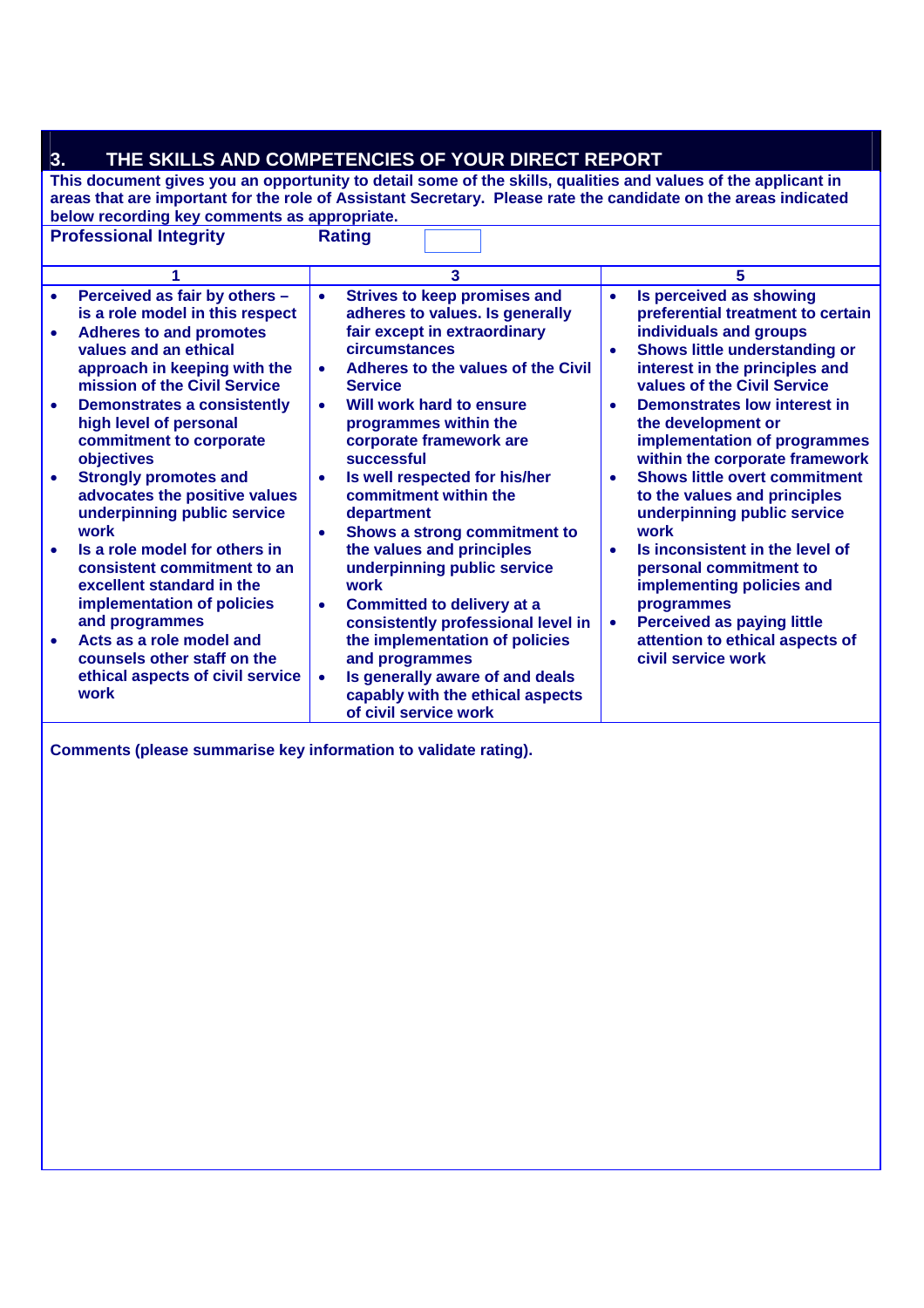| <b>Strategic Contribution</b>                                                                                                                                                                                                                                                                                                                                                                                                                                                                                                                                                                                                                                                                                                                                | <b>Rating</b>                                                                                                                                                                                                                                                                                                                                                                                                                                                                                                                                                                                                        |                                                                                                                                                                                                                                                                                                                                                                                                                                                                                                                                                                                                                                               |
|--------------------------------------------------------------------------------------------------------------------------------------------------------------------------------------------------------------------------------------------------------------------------------------------------------------------------------------------------------------------------------------------------------------------------------------------------------------------------------------------------------------------------------------------------------------------------------------------------------------------------------------------------------------------------------------------------------------------------------------------------------------|----------------------------------------------------------------------------------------------------------------------------------------------------------------------------------------------------------------------------------------------------------------------------------------------------------------------------------------------------------------------------------------------------------------------------------------------------------------------------------------------------------------------------------------------------------------------------------------------------------------------|-----------------------------------------------------------------------------------------------------------------------------------------------------------------------------------------------------------------------------------------------------------------------------------------------------------------------------------------------------------------------------------------------------------------------------------------------------------------------------------------------------------------------------------------------------------------------------------------------------------------------------------------------|
|                                                                                                                                                                                                                                                                                                                                                                                                                                                                                                                                                                                                                                                                                                                                                              | 3                                                                                                                                                                                                                                                                                                                                                                                                                                                                                                                                                                                                                    | 5                                                                                                                                                                                                                                                                                                                                                                                                                                                                                                                                                                                                                                             |
| <b>Initiates and develops long</b><br>$\bullet$<br>term plans and strategy<br>options for own designated<br>sectoral area<br><b>Personally shapes the</b><br>$\bullet$<br>formulation of sector strategies<br>based on a sound conceptual<br>analysis<br><b>Consults widely and</b><br>$\bullet$<br>proactively influences<br>stakeholders to ensure that<br>sector strategies gain broad<br>acceptance<br>Sees where sectoral strategies<br>$\bullet$<br>fit into the bigger picture of<br>government and department<br>policies<br>Has successfully led cross-<br>$\bullet$<br>departmental initiatives with a<br>strategy dimension<br><b>Consistently takes a long term</b><br>٠<br>view on issues and proactively<br>positions appropriate<br>responses | Develops medium term plans<br>$\bullet$<br>and strategies for own sectoral<br>areas<br><b>Makes a strong personal</b><br>impact in the development of<br>sectoral strategies<br><b>Works to keep stakeholders</b><br>$\bullet$<br>abreast of strategy<br>developments<br><b>Integrates sectoral strategies</b><br>$\bullet$<br>into departmental higher order<br>objectives<br>Has been centrally involved in<br>$\bullet$<br>cross-department issues with a<br>strategic dimension<br><b>Evidence of taking a longer</b><br>$\bullet$<br>term view on significant issues<br>and of emergent response<br>development | Does not engage in long term<br>$\bullet$<br>planning, spends most time<br>focussing on the immediate<br><b>issues</b><br><b>Facilitates the development of</b><br>$\bullet$<br>sector strategies but without a<br>strong personal input<br>Tends to consult mainly at a<br>$\bullet$<br>written level on sector<br><b>strategies</b><br>May let strategies develop in a<br>$\bullet$<br>way that is unconnected with<br>broader policy issues<br>Little experience of active<br>$\bullet$<br>involvement in cross-<br>department issues with a<br>strategy dimension<br>Little evidence of real long term<br>$\bullet$<br>thinking on issues |
| Comments (please summarise key information to validate rating).                                                                                                                                                                                                                                                                                                                                                                                                                                                                                                                                                                                                                                                                                              |                                                                                                                                                                                                                                                                                                                                                                                                                                                                                                                                                                                                                      |                                                                                                                                                                                                                                                                                                                                                                                                                                                                                                                                                                                                                                               |
|                                                                                                                                                                                                                                                                                                                                                                                                                                                                                                                                                                                                                                                                                                                                                              |                                                                                                                                                                                                                                                                                                                                                                                                                                                                                                                                                                                                                      |                                                                                                                                                                                                                                                                                                                                                                                                                                                                                                                                                                                                                                               |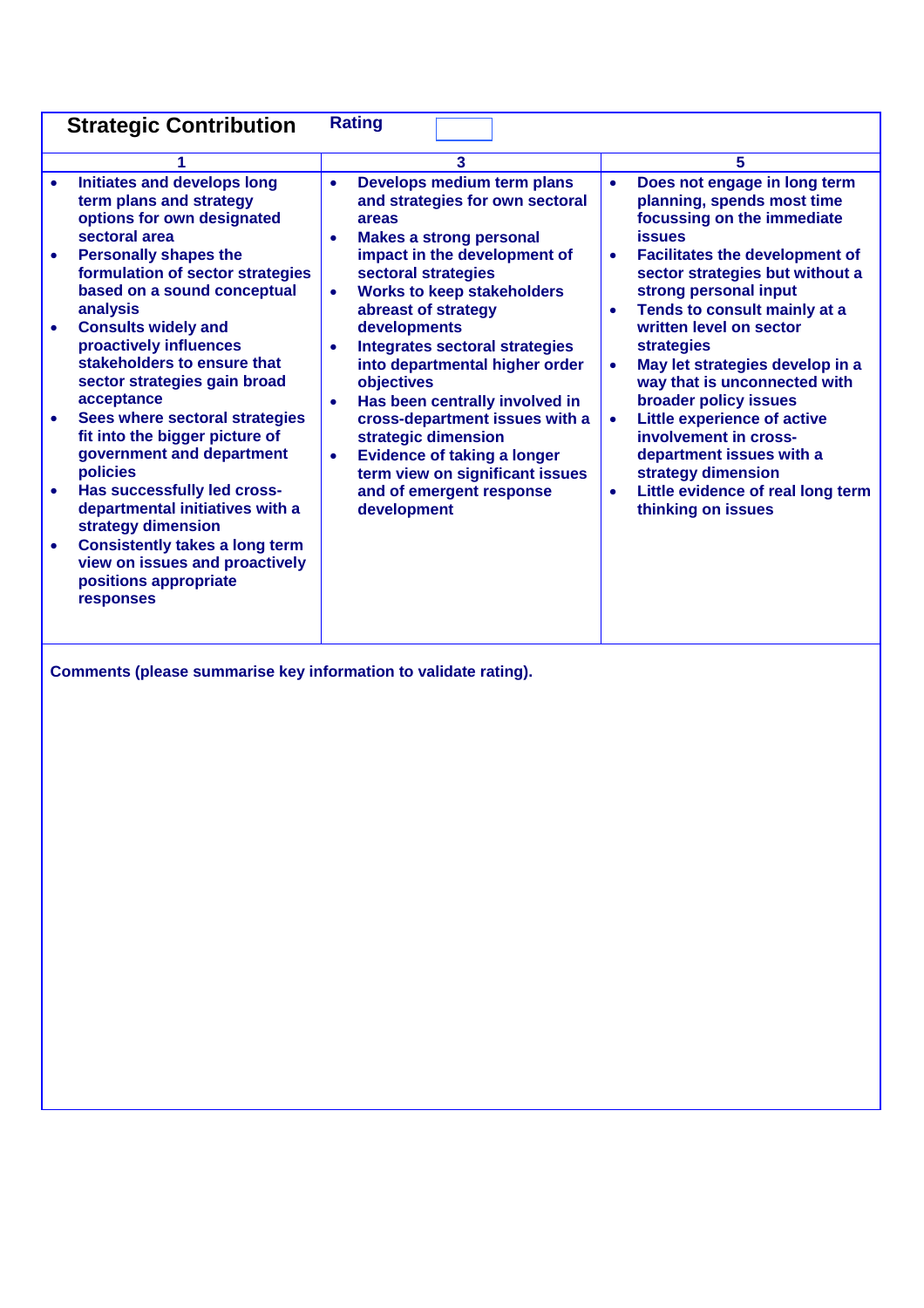| <b>Corporate Contribution</b>                                                                                                                                                                                                                                                                                                                                                                                                                                                                                                                                                                                               | <b>Rating</b>                                                                                                                                                                                                                                                                                                                                                                                                                                                                                                                                                                                                                 |                                                                                                                                                                                                                                                                                                                                                                                                                                                                                                                                                                                                                                                                                                 |
|-----------------------------------------------------------------------------------------------------------------------------------------------------------------------------------------------------------------------------------------------------------------------------------------------------------------------------------------------------------------------------------------------------------------------------------------------------------------------------------------------------------------------------------------------------------------------------------------------------------------------------|-------------------------------------------------------------------------------------------------------------------------------------------------------------------------------------------------------------------------------------------------------------------------------------------------------------------------------------------------------------------------------------------------------------------------------------------------------------------------------------------------------------------------------------------------------------------------------------------------------------------------------|-------------------------------------------------------------------------------------------------------------------------------------------------------------------------------------------------------------------------------------------------------------------------------------------------------------------------------------------------------------------------------------------------------------------------------------------------------------------------------------------------------------------------------------------------------------------------------------------------------------------------------------------------------------------------------------------------|
|                                                                                                                                                                                                                                                                                                                                                                                                                                                                                                                                                                                                                             | 3                                                                                                                                                                                                                                                                                                                                                                                                                                                                                                                                                                                                                             | 5                                                                                                                                                                                                                                                                                                                                                                                                                                                                                                                                                                                                                                                                                               |
| Is clear about the corporate<br>$\bullet$<br>requirements within the role of<br><b>Assistant Secretary</b><br><b>Maintains a broad overview of</b><br>$\bullet$<br>policy issues across the<br>department and the wider Civil<br><b>Service</b><br><b>Contributes fully to the debate</b><br>$\bullet$<br>and inputs into policy<br>formulation on wider<br>departmental issues<br>Promotes debate, idea sharing<br>$\bullet$<br>and teamwork across the<br>management levels within<br>his/her area<br><b>Engages positively with issues</b><br>which have a broad<br>departmental impact and<br>volunteers a contribution | Has an appreciation of the<br>$\bullet$<br>broader corporate contribution<br>required at Assistant Secretary<br>level<br>Has a reasonably broad<br>$\bullet$<br>overview of policy issues<br>across the department and the<br>wider Civil Service<br>Willing to be involved in<br>$\bullet$<br>debates on wider departmental<br><b>issues</b><br><b>Encourages the sharing of</b><br>$\bullet$<br>ideas and debate across<br>his/her area of responsibility<br>Willingly gets involved on<br>$\bullet$<br>broader departmental issues<br>and will offer some personal<br>time<br>Has been involved positively in<br>$\bullet$ | Is somewhat vague on the<br>$\bullet$<br>corporate contribution required<br>at Assistant Secretary level<br><b>Awareness of policy issues is</b><br>$\bullet$<br>limited and only relates to<br>his/her own particular remit<br><b>Avoids contributing to debates</b><br>$\bullet$<br>around policy formation on<br>wider departmental issues<br><b>Tends to restrict debate and</b><br>$\bullet$<br><b>ideas within functional areas</b><br>under his responsibility<br><b>Tends to concentrate on issues</b><br>$\bullet$<br>that fall strictly within his/her<br>own area of responsibility<br>Has not made an active<br>$\bullet$<br>contribution at management<br>advisory committee level |
| Has led to discussion of issues<br>$\bullet$<br>a management advisory<br>committee level and achieved<br>positive outcomes in doing so                                                                                                                                                                                                                                                                                                                                                                                                                                                                                      | deliberations of managers at<br>management advisory<br>committee level                                                                                                                                                                                                                                                                                                                                                                                                                                                                                                                                                        |                                                                                                                                                                                                                                                                                                                                                                                                                                                                                                                                                                                                                                                                                                 |
| Comments (please summarise key information to validate rating).                                                                                                                                                                                                                                                                                                                                                                                                                                                                                                                                                             |                                                                                                                                                                                                                                                                                                                                                                                                                                                                                                                                                                                                                               |                                                                                                                                                                                                                                                                                                                                                                                                                                                                                                                                                                                                                                                                                                 |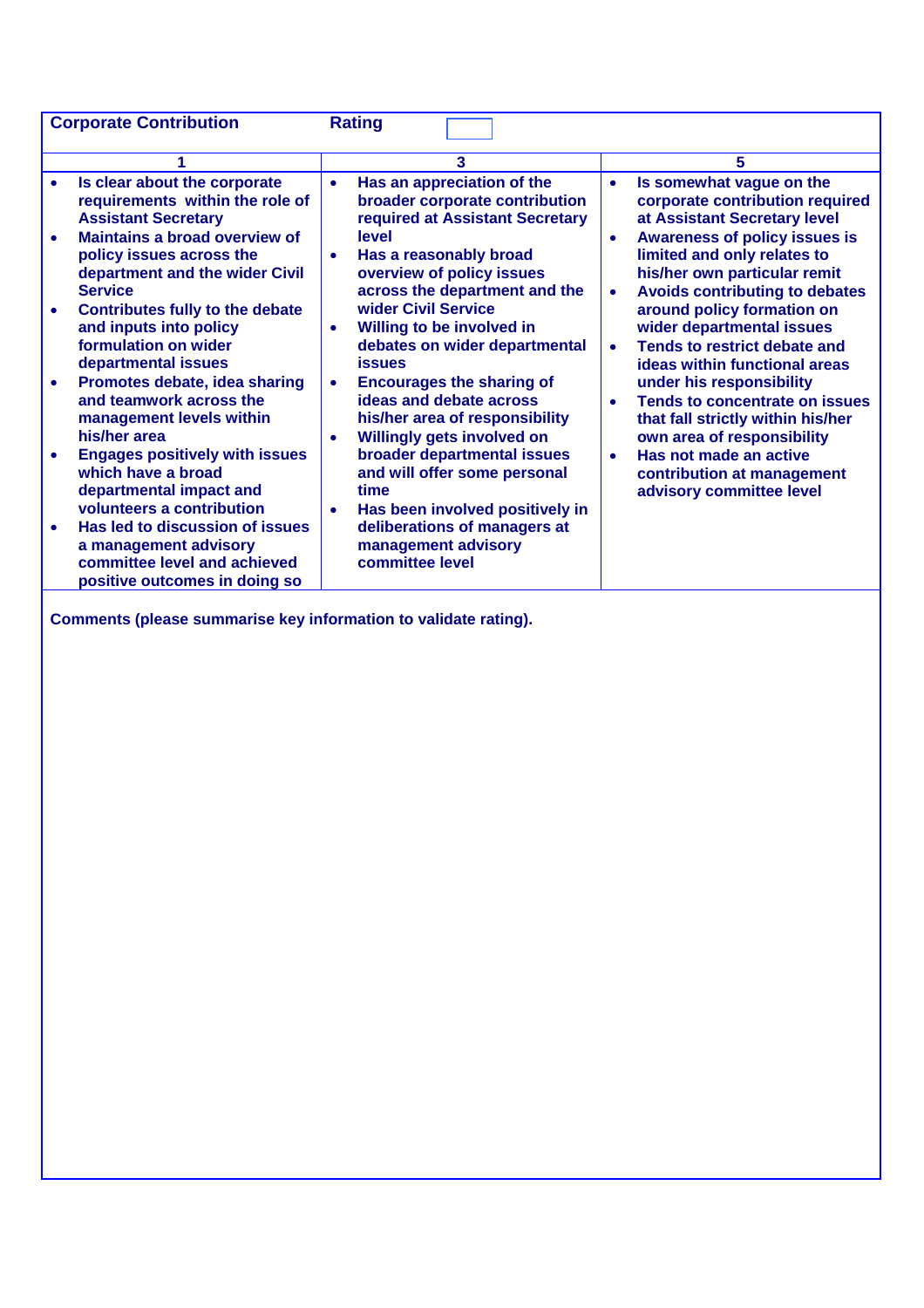| <b>Analysis/Thinking Skills</b>                                                                                                                                          | <b>Rating</b>                                                                                                                                                                        |                                                                                                                                              |
|--------------------------------------------------------------------------------------------------------------------------------------------------------------------------|--------------------------------------------------------------------------------------------------------------------------------------------------------------------------------------|----------------------------------------------------------------------------------------------------------------------------------------------|
|                                                                                                                                                                          | 3                                                                                                                                                                                    | 5                                                                                                                                            |
| <b>Consistently seeks to broaden</b><br>knowledge base and is open to<br>new information and fresh<br>perspectives<br><b>Assimilates information from a</b><br>$\bullet$ | Will broaden knowledge base<br>$\bullet$<br>when major changes occur<br><b>Assimilates information from a</b><br>$\bullet$<br>number of sources both<br>internal and external to the | Will only utilise the information<br>$\bullet$<br>which he/she already<br>possesses and is less<br>receptive towards new<br>perspectives     |
| wide range of sources both<br>internal and external to the<br>department                                                                                                 | department<br>Is comfortable dealing with<br>$\bullet$<br>financial data, trend analysis                                                                                             | <b>Uncomfortable assimilating</b><br>$\bullet$<br>information from a wider<br>number of sources, preferring                                  |
| Deals with financial data, trend<br>$\bullet$<br>analysis and broader<br>macroeconomic data very<br>effectively                                                          | and broader macroeconomic<br>data<br><b>Distinguishes the critical from</b><br>$\bullet$<br>less important issues when                                                               | to focus on information within<br>the department<br>Less comfortable in working<br>$\bullet$<br>with economic and quantitative               |
| Shows acute perception in<br>$\bullet$<br>cutting through complex<br>information to the core critical<br><b>issues</b>                                                   | dealing with complex<br>information<br>Sees a complex issue from<br>$\bullet$<br>more than one perspective                                                                           | data<br><b>Sometimes has difficulty</b><br>$\bullet$<br>distinguishing the core and<br>critical issues within complex                        |
| <b>Considers a complex issue</b><br>$\bullet$<br>from a number of different<br>perspectives before committing<br>to a view                                               | Is comfortable supporting new<br>$\bullet$<br>thinking and can be innovative<br>in approach at times                                                                                 | information<br>Inclined to see complex issues<br>$\bullet$<br>from a singular perspective<br><b>Tends to favour established</b><br>$\bullet$ |
| <b>Creates a climate which</b><br>encourages innovation and<br>fresh thinking                                                                                            |                                                                                                                                                                                      | viewpoints and ways of<br>thinking at the cost of<br>innovation                                                                              |
|                                                                                                                                                                          |                                                                                                                                                                                      |                                                                                                                                              |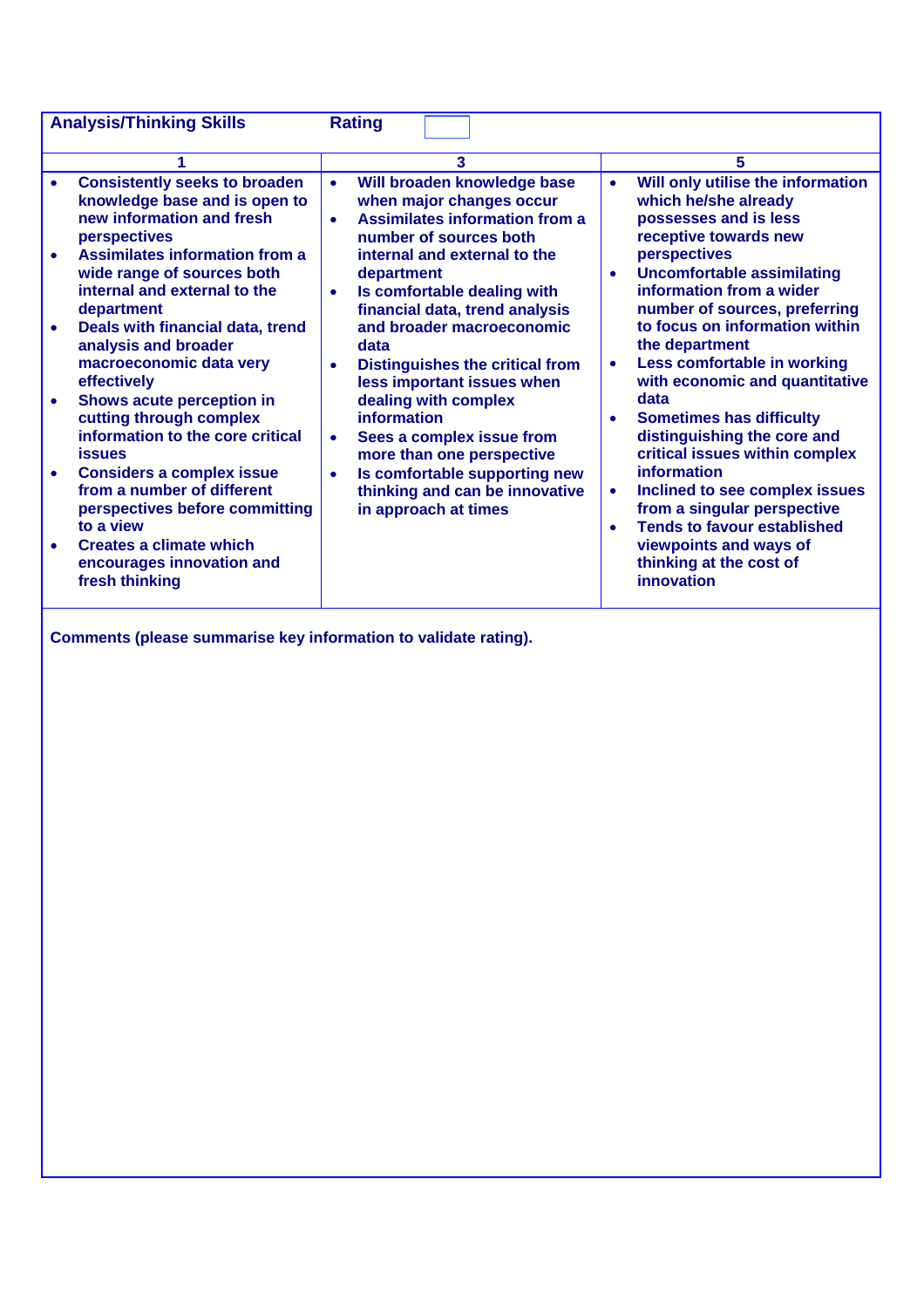|           | <b>Organisational Skills</b>                                                                                                                                     | <b>Rating</b>                                                                                                                                                                                                                                                                                                                                                                          |
|-----------|------------------------------------------------------------------------------------------------------------------------------------------------------------------|----------------------------------------------------------------------------------------------------------------------------------------------------------------------------------------------------------------------------------------------------------------------------------------------------------------------------------------------------------------------------------------|
|           | 1                                                                                                                                                                | 5<br>3                                                                                                                                                                                                                                                                                                                                                                                 |
| $\bullet$ | <b>Consistently achieves</b><br>efficiencies in resource usage<br>by intelligent deployment,<br>adjustments and monitoring                                       | Understands the need to<br>Manages resource usage in a<br>$\bullet$<br>$\bullet$<br>reactive and historically<br>achieve efficient resource<br>usage and works towards this<br>informed way<br>aim<br><b>Operates standard rotas and</b><br>$\bullet$                                                                                                                                  |
|           | Demonstrates the capability to<br>accurately match resource<br>usage against activity level for<br>key areas                                                     | scheduling with lesser<br><b>Schedules staff deployments</b><br>$\bullet$<br>accurately and efficiently<br>consideration of changing<br>against business needs<br>service needs and<br><b>Can do basic financial</b><br>opportunities<br>$\bullet$                                                                                                                                     |
|           | <b>Implements effective</b><br>monitoring systems for all key<br>resource deployments                                                                            | <b>Monitors resource usage</b><br>monitoring of the system<br>$\bullet$<br>mainly by significant<br>Is cognisant of the need to<br>consider human resources<br>exceptions or on an ad hoc                                                                                                                                                                                              |
|           | Can skilfully deploy and adjust<br>human resources to meeting<br>changing demands and<br>contingencies. Takes a<br>developmental approach to<br>staff deployment | <b>basis</b><br>management issues in<br><b>Gives limited attention to the</b><br>planning<br>$\bullet$<br><b>Actively promotes "value for</b><br>human resources aspects of<br>planning and organising work<br>money" and "cost-benefit" as<br>analytical criteria for service<br>Does not use value and cost<br>$\bullet$<br>evaluation and review<br>benefit as critical criteria in |
| $\bullet$ | Has successfully deployed a<br>"value for money" analysis in<br>reviewing service delivery                                                                       | service review<br>Takes a positive approach to<br>$\bullet$<br>deploying information<br><b>Less proactive and forward</b><br>$\bullet$<br>technology as a business tool<br>thinking in the use of                                                                                                                                                                                      |
| $\bullet$ | Has championed the use of<br>information technology to<br>expedite work processes and<br>facilitate knowledge sharing                                            | information technology<br><b>Manages projects and working</b><br>$\bullet$<br>parties to ensure delivery to<br><b>Perceived as having a less</b><br>$\bullet$<br>time and quality standards<br>structured approach to project<br><b>Deploys professional or</b><br>management<br>$\bullet$                                                                                             |
| $\bullet$ | <b>Manages projects and working</b><br>parties with clear<br>accountability processes to<br>achieve outstanding results                                          | specialist expertise effectively<br>Less effective in the focussed<br>$\bullet$<br>within assignments<br>use of professional or<br>specialist expertise                                                                                                                                                                                                                                |
| $\bullet$ | <b>Skillfully brings in professional</b><br>expertise and specialist<br>knowledge to add extra value<br>to a piece of work                                       |                                                                                                                                                                                                                                                                                                                                                                                        |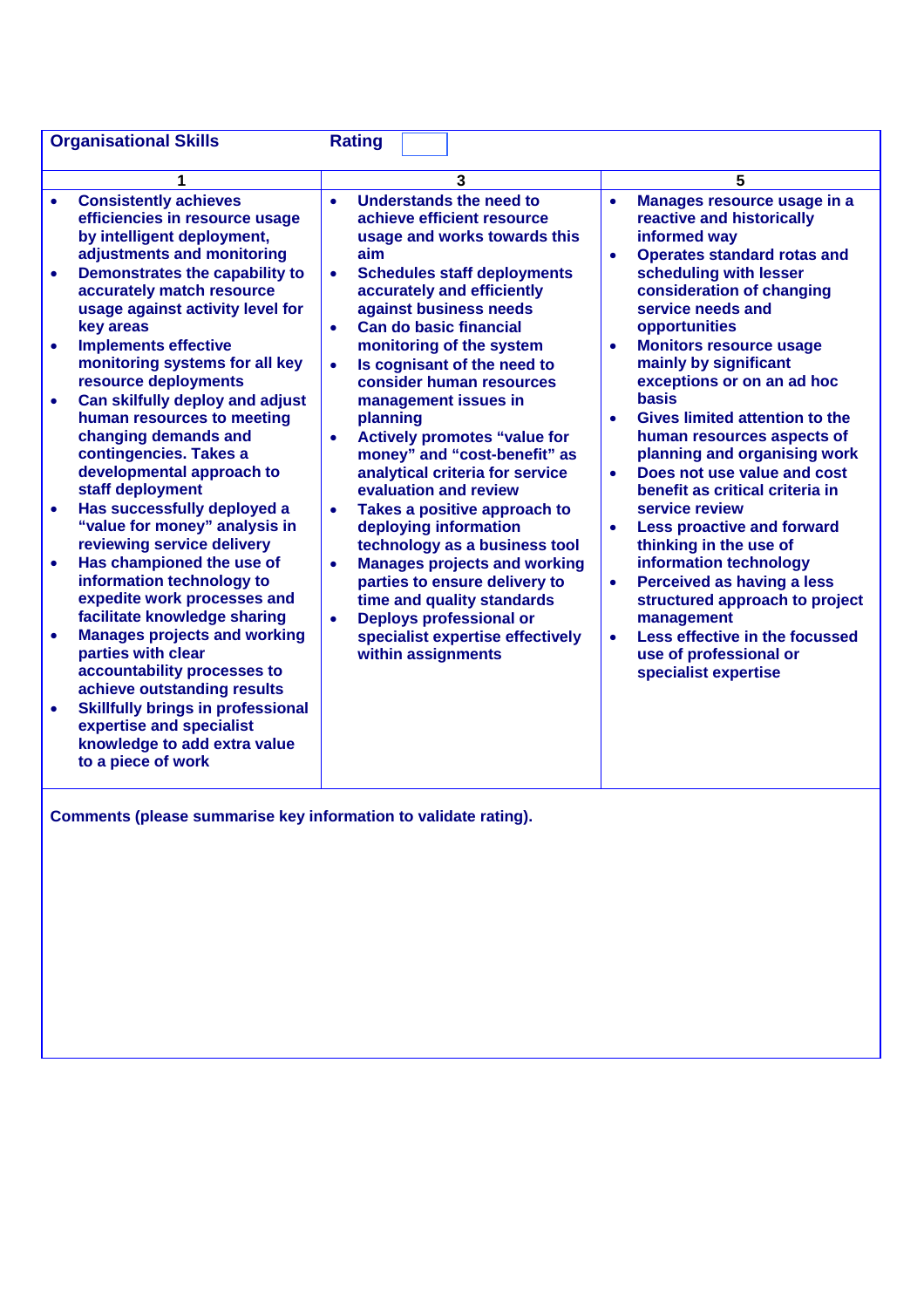|                                                                | Leads on the<br><b>Management of</b><br>Change                                                                                                                                                                                                                                                                                                                                                                                                                                                                                                                                 | <b>Rating</b>                                                                                                                                                                                                                                                                                                                                                                                                                                                                    |                                                                                                                                                                                                                                                                                                                                                                                                                                                                                                                                                                                                                                                 |
|----------------------------------------------------------------|--------------------------------------------------------------------------------------------------------------------------------------------------------------------------------------------------------------------------------------------------------------------------------------------------------------------------------------------------------------------------------------------------------------------------------------------------------------------------------------------------------------------------------------------------------------------------------|----------------------------------------------------------------------------------------------------------------------------------------------------------------------------------------------------------------------------------------------------------------------------------------------------------------------------------------------------------------------------------------------------------------------------------------------------------------------------------|-------------------------------------------------------------------------------------------------------------------------------------------------------------------------------------------------------------------------------------------------------------------------------------------------------------------------------------------------------------------------------------------------------------------------------------------------------------------------------------------------------------------------------------------------------------------------------------------------------------------------------------------------|
|                                                                |                                                                                                                                                                                                                                                                                                                                                                                                                                                                                                                                                                                | 3                                                                                                                                                                                                                                                                                                                                                                                                                                                                                | 5                                                                                                                                                                                                                                                                                                                                                                                                                                                                                                                                                                                                                                               |
| remit<br>$\bullet$<br>$\bullet$<br><b>process</b><br>$\bullet$ | Develops and oversees the<br>implementation of successful<br>change initiatives within own<br>Defines the objectives of a<br>change programme before<br>commencing<br>Ensures "buy-in" of the<br>relevant parties through<br>negotiation and positive<br>influencing. Successfully<br>engages all critical<br>stakeholders in the change<br>Acts as a strong positive role<br>model for change<br><b>Encourages and promotes a</b><br>climate of continuous<br>improvement within his/her<br>own areas of responsibility,<br>challenges the team to<br>question the status quo | Has had some involvement in<br>$\bullet$<br>significant change initiatives<br>Outlines to some extent the<br>$\bullet$<br>objectives of any change<br>initiative<br>Works to get the commitment<br>and cooperation of all relevant<br>parties within a change<br>process<br><b>Recognised as having a</b><br>$\bullet$<br>positive attitude towards<br>change<br><b>Encourages a positive</b><br>approach to developing the<br>service, sees change as a<br>positive opportunity | Does not engage substantively<br>$\bullet$<br>in change initiatives. Perceived<br>as passive towards change<br>within the Civil Service<br>Introduces change without a<br>$\bullet$<br>clear specification of the<br>desired outcome<br>Does not think through fully the<br>$\bullet$<br>need to positively engage all<br>relevant parties within a<br>change process. May favour a<br>more direct "tell and direct"<br>approach<br>Could be seen as a less<br>enthusiastic advocate of<br>change<br>Tends to be overly cautious in<br>$\bullet$<br>responding to new ideas or<br>suggestions for change. May<br>promote a risk averse climate. |
|                                                                |                                                                                                                                                                                                                                                                                                                                                                                                                                                                                                                                                                                | Comments (please summarise key information to validate rating).                                                                                                                                                                                                                                                                                                                                                                                                                  |                                                                                                                                                                                                                                                                                                                                                                                                                                                                                                                                                                                                                                                 |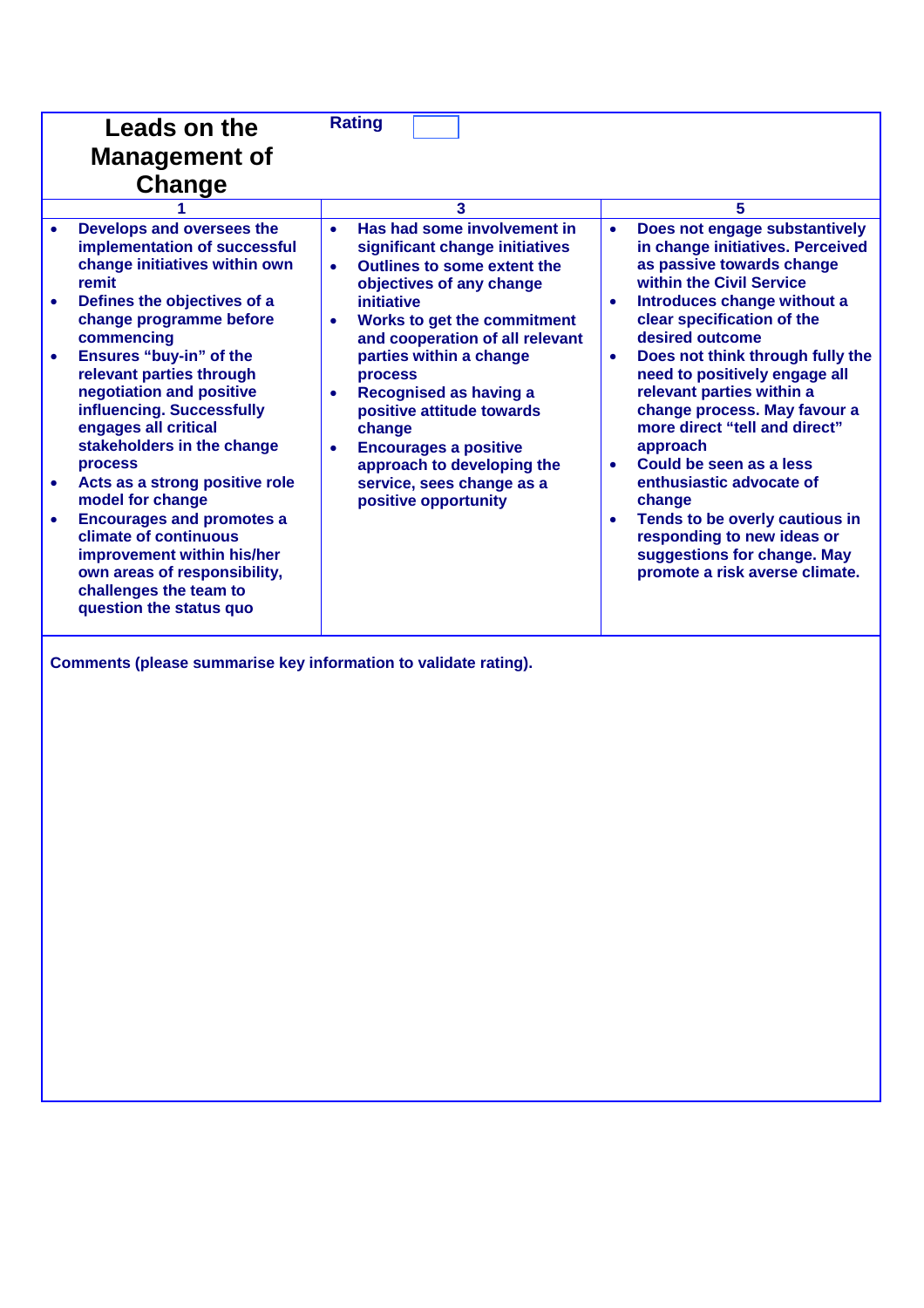| <b>Managing Critical</b>                                                                                                                                                                                                                                                                                                                                                                                                                                                                                                                                                                                                                                                                                                                                                                                                       |                | <b>Rating</b>                                                                                                                                                                                                                                                                                                                                                                                                                                                                                                                                                                                                                                                                                                                                                                                                               |   |                                                                                                                                                                                                                                                                                                                                                                                                                                                                                                                                                                                                                                                                                                                                                                                                                                                            |
|--------------------------------------------------------------------------------------------------------------------------------------------------------------------------------------------------------------------------------------------------------------------------------------------------------------------------------------------------------------------------------------------------------------------------------------------------------------------------------------------------------------------------------------------------------------------------------------------------------------------------------------------------------------------------------------------------------------------------------------------------------------------------------------------------------------------------------|----------------|-----------------------------------------------------------------------------------------------------------------------------------------------------------------------------------------------------------------------------------------------------------------------------------------------------------------------------------------------------------------------------------------------------------------------------------------------------------------------------------------------------------------------------------------------------------------------------------------------------------------------------------------------------------------------------------------------------------------------------------------------------------------------------------------------------------------------------|---|------------------------------------------------------------------------------------------------------------------------------------------------------------------------------------------------------------------------------------------------------------------------------------------------------------------------------------------------------------------------------------------------------------------------------------------------------------------------------------------------------------------------------------------------------------------------------------------------------------------------------------------------------------------------------------------------------------------------------------------------------------------------------------------------------------------------------------------------------------|
|                                                                                                                                                                                                                                                                                                                                                                                                                                                                                                                                                                                                                                                                                                                                                                                                                                |                |                                                                                                                                                                                                                                                                                                                                                                                                                                                                                                                                                                                                                                                                                                                                                                                                                             |   |                                                                                                                                                                                                                                                                                                                                                                                                                                                                                                                                                                                                                                                                                                                                                                                                                                                            |
|                                                                                                                                                                                                                                                                                                                                                                                                                                                                                                                                                                                                                                                                                                                                                                                                                                |                |                                                                                                                                                                                                                                                                                                                                                                                                                                                                                                                                                                                                                                                                                                                                                                                                                             |   |                                                                                                                                                                                                                                                                                                                                                                                                                                                                                                                                                                                                                                                                                                                                                                                                                                                            |
| 1                                                                                                                                                                                                                                                                                                                                                                                                                                                                                                                                                                                                                                                                                                                                                                                                                              |                |                                                                                                                                                                                                                                                                                                                                                                                                                                                                                                                                                                                                                                                                                                                                                                                                                             |   |                                                                                                                                                                                                                                                                                                                                                                                                                                                                                                                                                                                                                                                                                                                                                                                                                                                            |
| <b>Relationships</b><br><b>Builds consensus and</b><br>teamwork<br>Is proactive and takes the<br>$\bullet$<br>lead in establishing and<br>sustaining positive<br>working relationships<br>with key stakeholders<br>both within and outside<br>the department<br><b>Shows strong empathy</b><br>$\bullet$<br>and reciprocation in<br>his/her working<br>relationship<br>Shows a good ability to<br>$\bullet$<br>understand the needs of<br><b>Ministers and the</b><br>political process and<br>skilfully manages<br>engagement on issues<br>with these critical<br><b>stakeholders</b><br><b>Manages key influences</b><br>$\bullet$<br>skillfully and is<br>responsive to their<br>agenda in a positive and<br>balancing way<br><b>Initiates and takes</b><br>forward cross<br>department work and<br>engages very positively | $\overline{2}$ | 3<br><b>Evidence of team playing</b><br>$\bullet$<br>and positive co-operation<br>with others<br>Has developed a wide<br>$\bullet$<br>range of positive working<br>relationships with<br>stakeholders and diverse<br>groups<br>Shows a good<br>$\bullet$<br>understanding for other<br>people's issues, develops<br>and sustains rapport well<br><b>Can understand and</b><br>$\bullet$<br>engage positively with the<br>needs of Ministers and the<br>political process<br>Can relate well to key<br>$\bullet$<br>influencers and provide a<br>positive response as<br>appropriate<br><b>Has worked well with</b><br>$\bullet$<br>colleagues across<br>departments and<br>disciplines<br>Has shown the ability to<br>$\bullet$<br>build common ground in<br>conflict situations and to<br>facilitate a positive<br>outcome | 4 | 5<br>Tends to play to own<br>$\bullet$<br>agenda and overly<br>concerned with process<br><b>issues</b><br>Has a limited range of on-<br>$\bullet$<br>going working relationships<br>with stakeholders and other<br>groups - relates more on an<br>issue by issue basis<br>Can tend to use<br>$\bullet$<br>relationships with a view to<br>his/her own shorter-term<br>needs. Less adept at<br>developing empathy and<br>on-going rapport<br>Does not always engage in<br>$\bullet$<br>a helpful manner with the<br>political process nor<br>empathise with a Minister's<br>critical issues<br>Has not taken the initiative<br>$\bullet$<br>to work strongly across<br>departments and<br>disciplines<br>Tends to take a unilateral or<br>$\bullet$<br>directive approach in<br>conflict situations. Will<br>push on or avoid resolution<br>of the conflict |
| with colleagues in other<br>areas of the service<br><b>Has successfully</b><br>$\bullet$<br>managed conflict<br>situations, shows tact<br>and judgement and<br>reading a positive<br>outcome                                                                                                                                                                                                                                                                                                                                                                                                                                                                                                                                                                                                                                   |                |                                                                                                                                                                                                                                                                                                                                                                                                                                                                                                                                                                                                                                                                                                                                                                                                                             |   |                                                                                                                                                                                                                                                                                                                                                                                                                                                                                                                                                                                                                                                                                                                                                                                                                                                            |
| Comments (please summarise key information to validate rating).                                                                                                                                                                                                                                                                                                                                                                                                                                                                                                                                                                                                                                                                                                                                                                |                |                                                                                                                                                                                                                                                                                                                                                                                                                                                                                                                                                                                                                                                                                                                                                                                                                             |   |                                                                                                                                                                                                                                                                                                                                                                                                                                                                                                                                                                                                                                                                                                                                                                                                                                                            |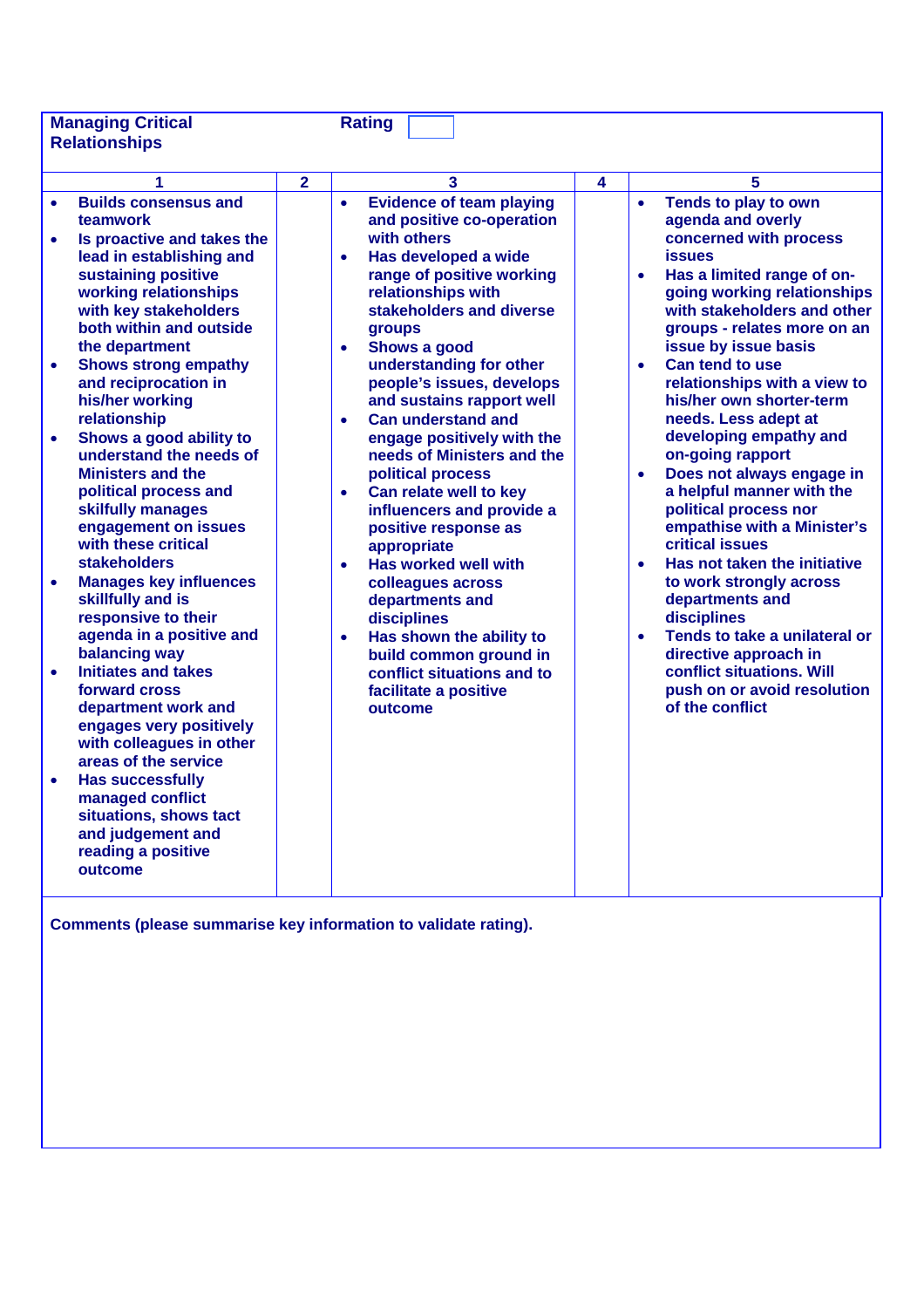|                                     | <b>Results Orientated</b><br><b>Approach</b>                                                                                                                                                                                                                                                                                                                                                                                                                                                                |                | <b>Rating</b>                                                                        |                                                                                                                                                                                                                                                                                                                                                                                                                                                                                                                              |   |                                                  |                                                                                                                                                                                                                                                                                                                                                                                                                                                                                           |
|-------------------------------------|-------------------------------------------------------------------------------------------------------------------------------------------------------------------------------------------------------------------------------------------------------------------------------------------------------------------------------------------------------------------------------------------------------------------------------------------------------------------------------------------------------------|----------------|--------------------------------------------------------------------------------------|------------------------------------------------------------------------------------------------------------------------------------------------------------------------------------------------------------------------------------------------------------------------------------------------------------------------------------------------------------------------------------------------------------------------------------------------------------------------------------------------------------------------------|---|--------------------------------------------------|-------------------------------------------------------------------------------------------------------------------------------------------------------------------------------------------------------------------------------------------------------------------------------------------------------------------------------------------------------------------------------------------------------------------------------------------------------------------------------------------|
|                                     |                                                                                                                                                                                                                                                                                                                                                                                                                                                                                                             | $\overline{2}$ |                                                                                      | $\overline{\mathbf{3}}$                                                                                                                                                                                                                                                                                                                                                                                                                                                                                                      | 4 |                                                  | 5                                                                                                                                                                                                                                                                                                                                                                                                                                                                                         |
| $\bullet$<br>$\bullet$<br>$\bullet$ | <b>Enthusiastically and</b><br>energetically tackles very<br>demanding tasks<br>Sets ambitious targets and<br>objectives for self and<br>others. Frequently exceeds<br>targets<br>Invests a high level of<br>energy and commitment<br>into their role. Takes<br>personal responsibility for<br>getting things done and<br>achieving difficult<br>objectives<br><b>Takes the initiative in</b><br>shaping and steering<br>issues, will work positively<br>to the full level of<br>autonomy invested in their |                | $\bullet$<br>$\bullet$<br>$\bullet$<br>$\bullet$<br>through<br>$\bullet$<br>achieved | <b>Generally tackles quite</b><br>demanding tasks and can<br>handle extra workload<br><b>Sets fairly ambitious targets</b><br>for self and others and<br>generally achieves a result<br><b>Ensures that difficult tasks</b><br>and objectives are achieved<br>and will invest personal<br>energy into doing so<br><b>Takes issues forward</b><br>proactively and will work<br>with autonomy to see tasks<br><b>Shows patience and</b><br>persistence in following<br>through with a difficult<br>issue until a resolution is |   | $\bullet$<br>$\bullet$<br>$\bullet$<br>$\bullet$ | Does not always respond<br>adequately to extra<br>workloads. Handles a<br>moderate amount of work<br><b>Inconsistent in setting</b><br>targets or sets self and<br>others moderately<br>challenging targets which<br>are not always fully<br>attained<br><b>Does not consistently</b><br>achieve difficult<br>objectives and may<br>delegate without putting<br>personal energy into<br>seeing the issue through<br>Has a more reactive<br>approach at times and<br>may seek the input of |
| $\bullet$<br>$\bullet$<br>$\bullet$ | role<br>Shows a high level of<br>persistence and<br>determination in steering a<br>difficult issue through to a<br>conclusion<br><b>Responds positively under</b><br>pressure, sustains poise<br>and a high performance<br>level<br><b>Leads his/her areas of</b><br>responsibility strongly in<br>terms of putting a strong                                                                                                                                                                                |                | $\bullet$<br>$\bullet$<br>$\bullet$                                                  | <b>Generally works positively</b><br>under pressure. Can press<br>on and get the job done<br><b>Personally tracks work and</b><br>makes sure that projects<br>and outcomes are achieved<br>to standard<br><b>Looks for feedback and</b><br>guidance to improve own<br>performance                                                                                                                                                                                                                                            |   | $\bullet$<br>$\bullet$<br>$\bullet$<br>$\bullet$ | others rather than use<br>their own initiative<br>Does not always see<br>difficult issues through<br>fully to a conclusion<br>Can be inconsistent in<br>his/her performance<br>under pressure<br>Is not always consistent<br>and visible in tracking<br>work in progress and<br>evaluating outcome<br>Does not look for                                                                                                                                                                   |
| $\bullet$                           | focus on outcomes and<br>effective delivery of work<br>Is deliberate in<br>continuously improving<br>own performance by<br>seeking and acting on<br>feedback for others                                                                                                                                                                                                                                                                                                                                     |                |                                                                                      |                                                                                                                                                                                                                                                                                                                                                                                                                                                                                                                              |   |                                                  | developmental feedback<br>on own performance                                                                                                                                                                                                                                                                                                                                                                                                                                              |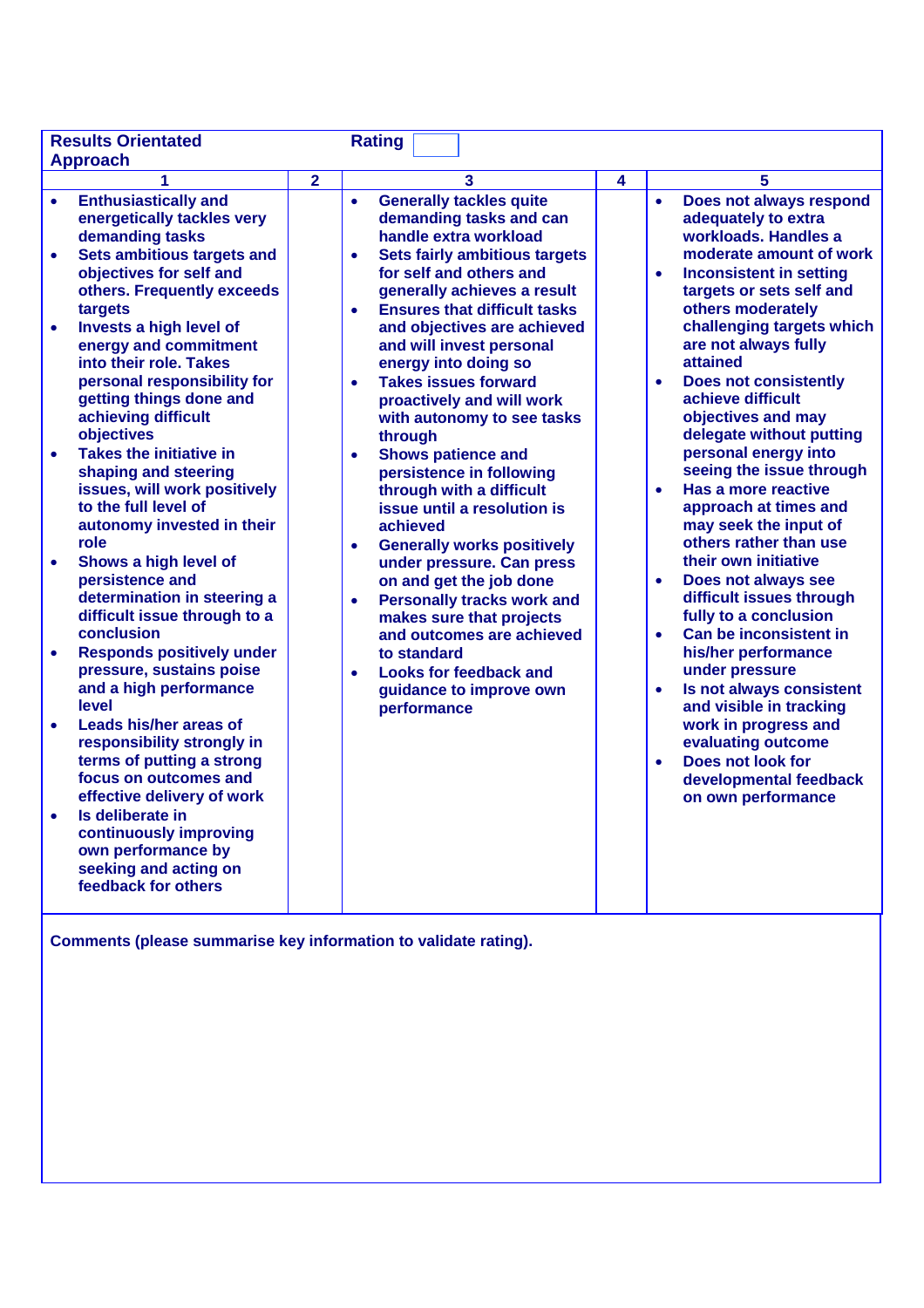| <b>Communication</b>                                                                                                                                                                                                                                                                                                                                                                                                                                                                                                    | <b>Rating</b>                                                                                                                                                                                                                                                                                                                                                                                                                                 |                                                                                                                                                                                                                                                                                                                                                                                                                                                                                                                                                                                                                                                                                                                                                                       |
|-------------------------------------------------------------------------------------------------------------------------------------------------------------------------------------------------------------------------------------------------------------------------------------------------------------------------------------------------------------------------------------------------------------------------------------------------------------------------------------------------------------------------|-----------------------------------------------------------------------------------------------------------------------------------------------------------------------------------------------------------------------------------------------------------------------------------------------------------------------------------------------------------------------------------------------------------------------------------------------|-----------------------------------------------------------------------------------------------------------------------------------------------------------------------------------------------------------------------------------------------------------------------------------------------------------------------------------------------------------------------------------------------------------------------------------------------------------------------------------------------------------------------------------------------------------------------------------------------------------------------------------------------------------------------------------------------------------------------------------------------------------------------|
| 1<br>Projects high levels of personal<br>$\bullet$<br>credibility and expertise to<br>others<br><b>Excellent</b><br>$\bullet$<br>interpersonal/networking skills<br><b>Has successfully represented</b><br>$\bullet$<br>the department at significant<br>media and stakeholder<br>briefings. Projected high levels<br>of credibility and expertise in<br>doing this<br><b>Excels in delivering information</b><br>$\bullet$                                                                                             | 3<br><b>Displays personal credibility</b><br>$\bullet$<br>and expertise to others<br>Seeks to network primarily with<br>$\bullet$<br>area covered by our brief<br><b>Has conducted media and</b><br>$\bullet$<br>stakeholder briefings<br>successfully. Has projected an<br>image of credibility and<br>mastery of the subject in doing<br><b>SO</b><br><b>Comfortable and competent in</b><br>$\bullet$<br>delivering information in a clear | 5<br>Does not display personal<br>$\bullet$<br>credibility and expertise to<br>others<br>Does not develop effective<br>$\bullet$<br>networking<br>Does not always secure<br>$\bullet$<br>agreement of relevant<br><b>stakeholders</b><br>Is less comfortable leading<br>$\bullet$<br>press or stakeholder briefings.<br>May come across as unsure or                                                                                                                                                                                                                                                                                                                                                                                                                  |
| in a structured, focussed and<br>high-impact manner<br><b>Excels at dealing with issues</b><br>$\bullet$<br>and handling questions on his<br>feet. Checks meaning and<br>clarity and gives concise and<br>appropriate responses<br><b>Uses information in a targeted</b><br>$\bullet$<br>way and shapes<br>communication strategies to<br>achieve maximum impact on<br><b>critical issues</b><br>Has excelled in making an<br>$\bullet$<br>influential case to senior<br>stakeholders on complex or<br>difficult issues | and well-structured manner<br>Is competent at handling<br>$\bullet$<br>questions and issues on his<br>feet. Ensures that the queries<br>are understood and clearly<br>responded to<br><b>Marshals information well and</b><br>$\bullet$<br>prepares a communication<br>strategy capability for<br>significant issues<br><b>Makes a credible and influential</b><br>$\bullet$<br>case to senior stakeholders on<br>a frequent basis            | defensive. May not project a<br>credible or masterful image<br><b>Delivers information in a</b><br>$\bullet$<br>manner which lacks impact,<br>either at a rational or emotional<br>level. May lack structure or<br>incisiveness in presentation<br>style<br><b>Less comfortable handling</b><br>$\bullet$<br>inpromptu or unexpected<br>questions or queries. Not so<br>quick on his/her feet. Does not<br>check understanding of the<br>query intent fully<br>Tends to be reactive in shaping<br>$\bullet$<br>communication on issues.<br><b>Presents factually rather than</b><br>tactically<br><b>Lacks rational and emotional</b><br>$\bullet$<br>impact when making a case to<br>others. The case may fail due<br>to lack of personal impact in<br>communication |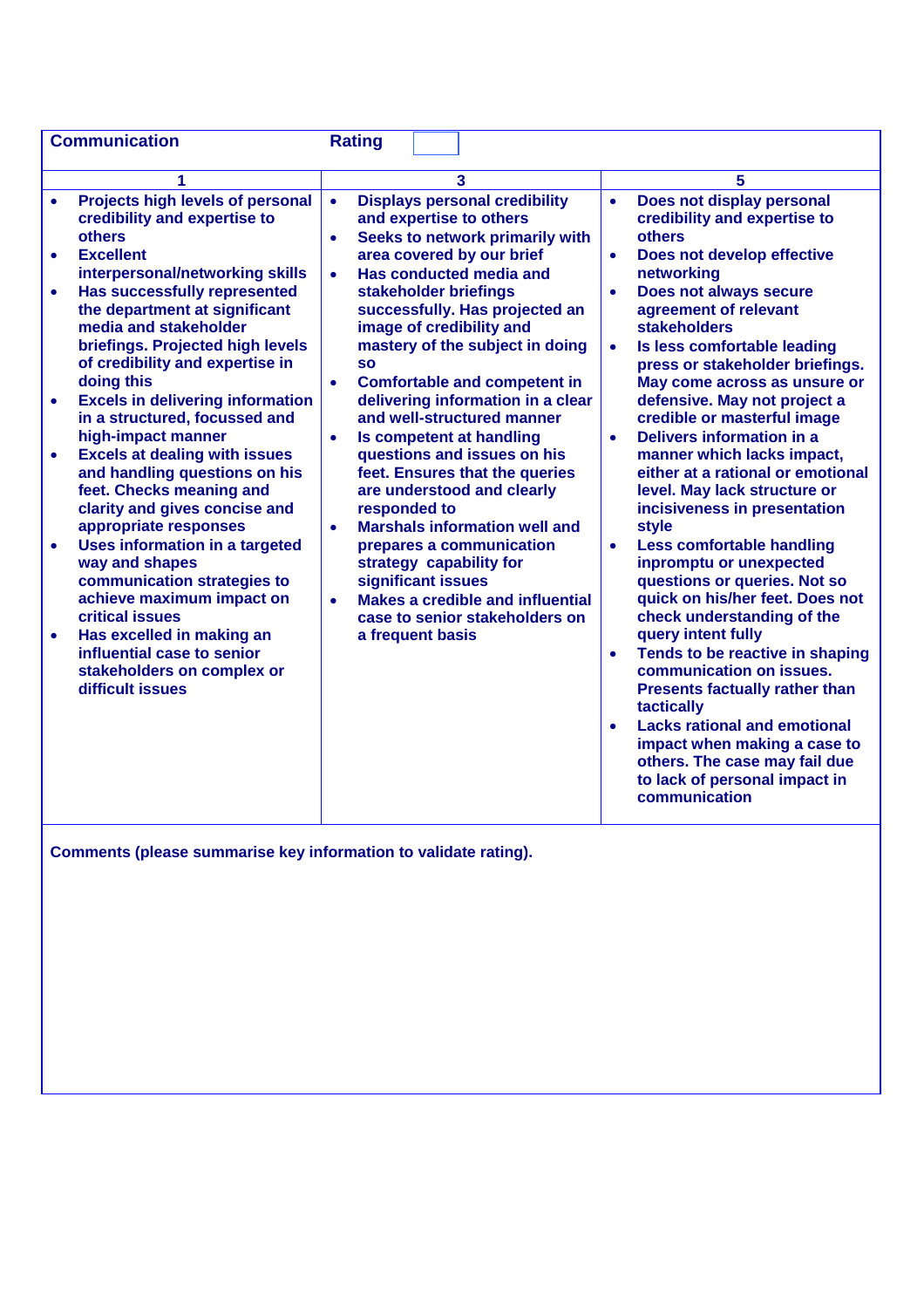| <b>Focus on Human Resources</b>                                                                                                                                                                                                                                                                                                                                                                                                                                                                                                                         | <b>Rating</b>                                                                                                                                                                                                                                                                                                                                                                                                                                                                                                                         |                                                                                                                                                                                                                                                                                                                                                                                                                                                 |
|---------------------------------------------------------------------------------------------------------------------------------------------------------------------------------------------------------------------------------------------------------------------------------------------------------------------------------------------------------------------------------------------------------------------------------------------------------------------------------------------------------------------------------------------------------|---------------------------------------------------------------------------------------------------------------------------------------------------------------------------------------------------------------------------------------------------------------------------------------------------------------------------------------------------------------------------------------------------------------------------------------------------------------------------------------------------------------------------------------|-------------------------------------------------------------------------------------------------------------------------------------------------------------------------------------------------------------------------------------------------------------------------------------------------------------------------------------------------------------------------------------------------------------------------------------------------|
|                                                                                                                                                                                                                                                                                                                                                                                                                                                                                                                                                         | 3                                                                                                                                                                                                                                                                                                                                                                                                                                                                                                                                     | 5                                                                                                                                                                                                                                                                                                                                                                                                                                               |
| Has given strong leadership on<br>people management,<br>promoting modern approaches<br>to development and team<br>building<br><b>Proactively leads his/her team</b><br>in the implementation of<br>organisational reforms, such as                                                                                                                                                                                                                                                                                                                      | Sees staff as a key asset for the<br>service and has promoted<br>positive people management<br>practices<br>Shows a positive approach<br>۰<br>towards implementation of<br>organisational reforms<br>Shows a good judgement in<br>$\bullet$                                                                                                                                                                                                                                                                                           | Has not made a distinctive<br>$\bullet$<br>impact in terms of people<br>management practices<br>Does not tend to lead in the<br>$\bullet$<br>implementation of<br>organisational reforms<br>Shows poor judgement in<br>$\bullet$<br>allocating staff, giving people                                                                                                                                                                             |
| those arising from SMI<br>Shows excellent judgement in<br>identifying and deploying talent<br>in critical areas<br><b>Blends disparate individuals</b><br>into a team and builds strong<br>team morale and identity<br>Is deliberate in his/her<br>approach to building a positive<br>and empowering work climate.<br><b>Celebrates success and gives a</b><br>lot of feedback both positive<br>and negative as appropriate<br>Takes a leadership role in<br>$\bullet$<br>building a positive partnership<br>relationship with staff<br>representatives | identifying and deploying talent<br>in critical areas<br>Has had experience of dealing<br>$\bullet$<br>with conflict within groups and<br>has been quite successful<br>integrating people into a team<br><b>Encourages a climate of open</b><br>$\bullet$<br>communication and full<br>contributions by staff. Gives<br>positive feedback and<br>recognition regularly<br><b>Contributes positively to the</b><br>$\bullet$<br>partnership agenda and is<br>aware of using it to take<br>forward issues and build<br><b>concensus</b> | too much or too little<br>responsibility<br>Has difficulty building team<br>$\bullet$<br>cohesion and morale<br>particularly in a time of<br>transition<br><b>Takes a more conventional task</b><br>$\bullet$<br>focussed approach to<br>management of people. Doesn't<br>give a lot of public recognition<br>or feedback<br><b>Tends to leave partnership</b><br>$\bullet$<br>issues to appointed groups and<br>doesn't proactively contribute |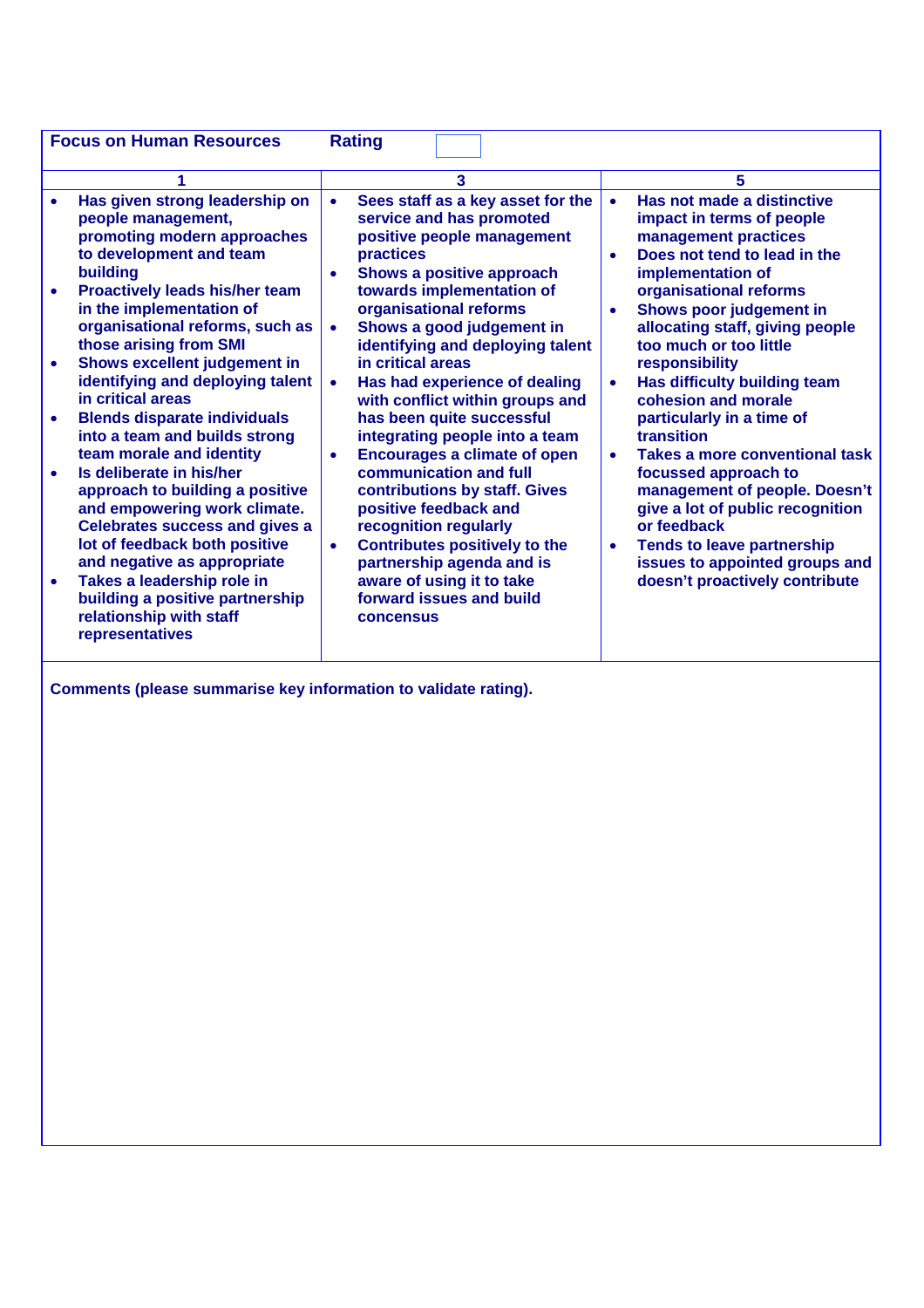| 4. | <b>OVERALL EVALUATION</b>                                                                                                 |
|----|---------------------------------------------------------------------------------------------------------------------------|
|    | Which of the following best expresses your judgement of the officer's career potential.                                   |
| 1. | He/she is clearly ready for promotion to Assistant Secretary. Such promotion is the next most<br>appropriate career move. |
| 2. | Makes a strong contribution and shows the potential to work at<br><b>Assistant Secretary Level in the future.</b>         |
| 3. | Is unlikely to be ready for promotion within the next three years.                                                        |
|    |                                                                                                                           |

| Name of immediate manager: |       |  |
|----------------------------|-------|--|
| Signature:                 | Date: |  |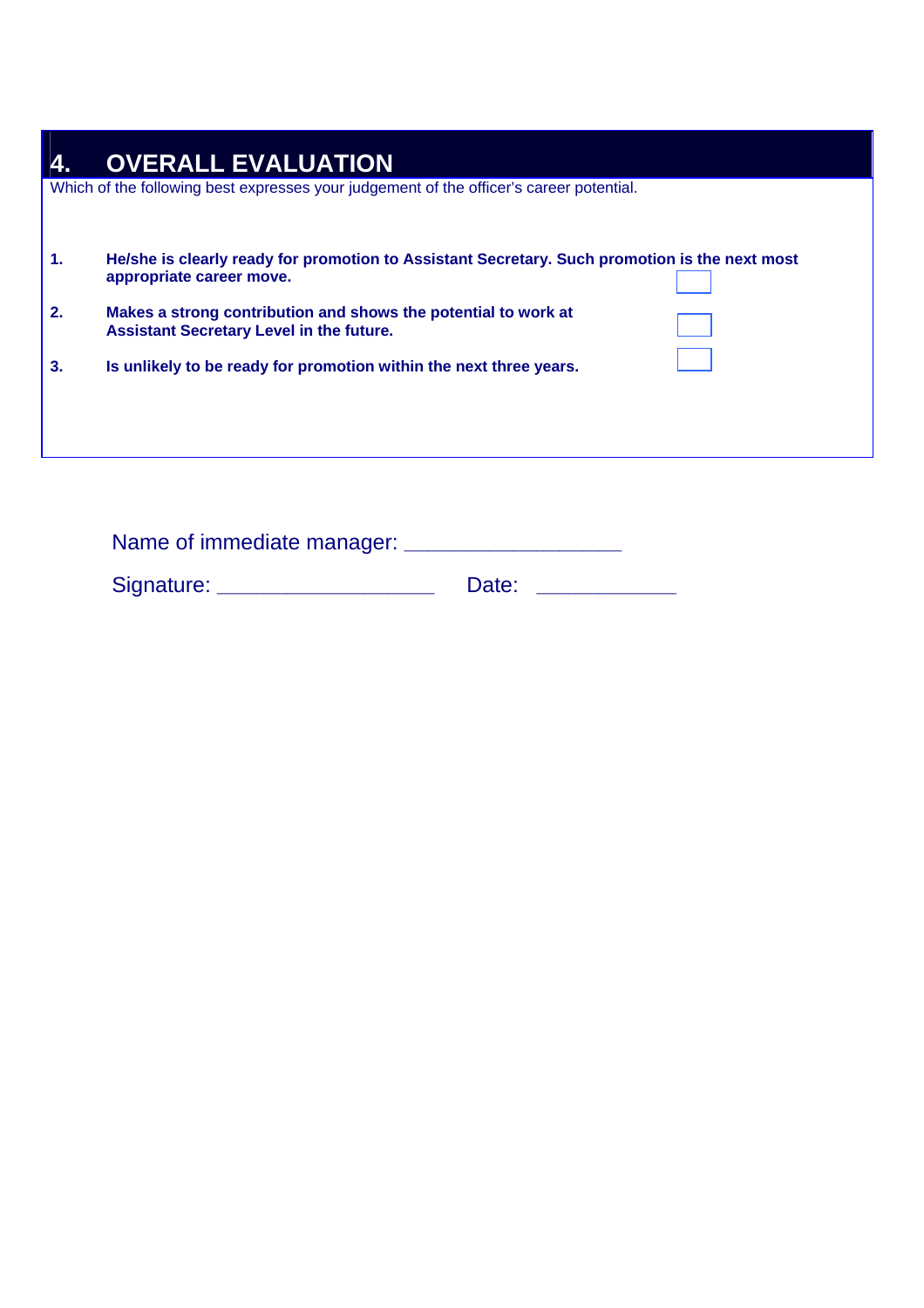### **APPENDIX 2**

# **FORMS TO BE COMPLETED IN RELATION TO POSITIONS AT SECRETARY GENERAL LEVEL**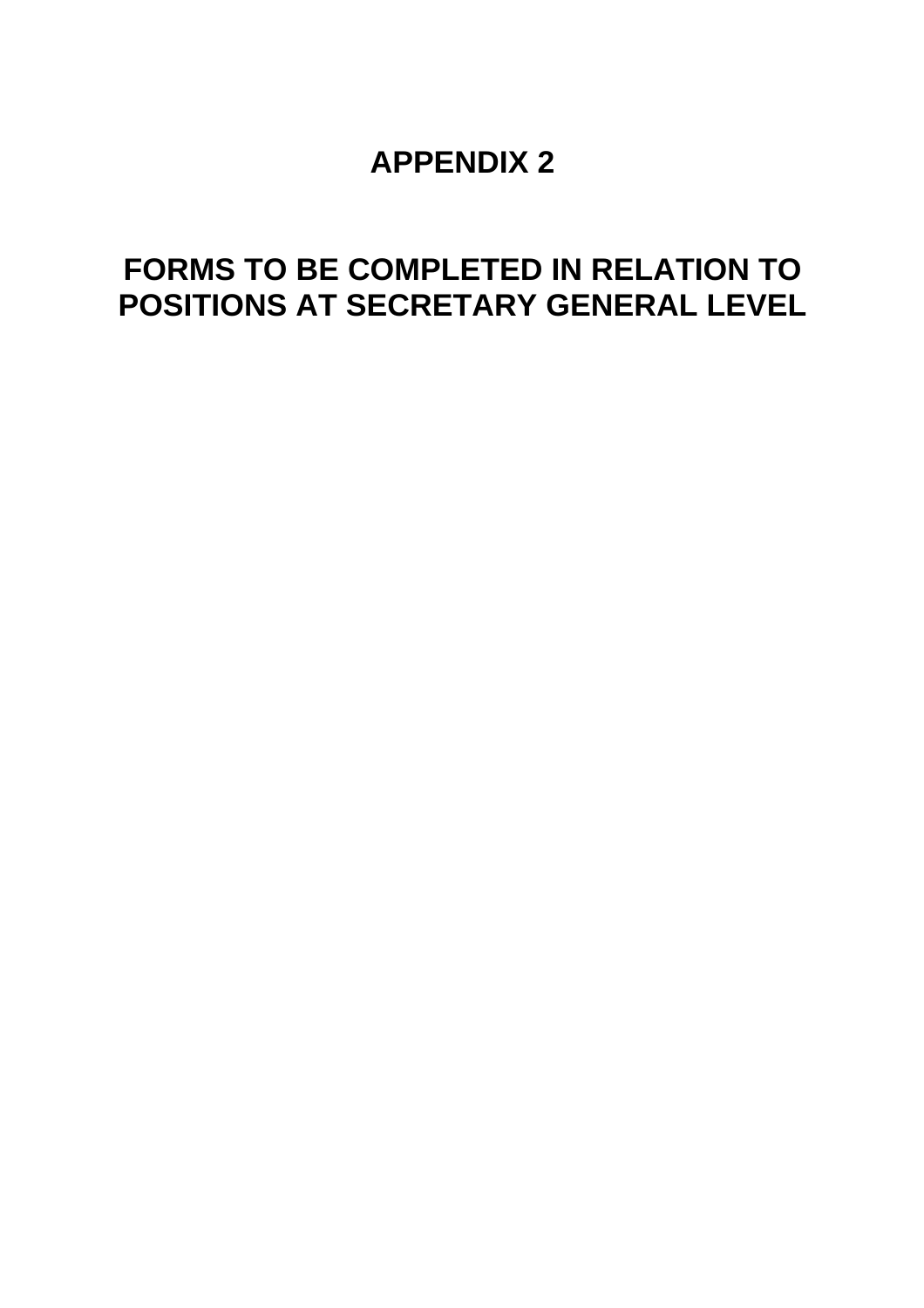# **APPLICATION FORM**

# Top Level Appointments<br>Committee **Secretary General**

| PERSONAL DETAILS<br>1.                                                                                                                                                                                                                                                          |                       |                                           |        |       |
|---------------------------------------------------------------------------------------------------------------------------------------------------------------------------------------------------------------------------------------------------------------------------------|-----------------------|-------------------------------------------|--------|-------|
| <b>Forenames</b>                                                                                                                                                                                                                                                                |                       | Surname (Mr., Mrs., Miss, Ms.,)           |        |       |
| <b>Home Address</b>                                                                                                                                                                                                                                                             |                       |                                           |        |       |
| <b>Home Telephone No:</b>                                                                                                                                                                                                                                                       | <b>Work Tel. No.:</b> |                                           | Email: |       |
| Name of Position for which you are applying:                                                                                                                                                                                                                                    |                       | <b>TLAC Reference No. of</b><br>position: |        | Date: |
| <b>STATEMENT OF VISION</b><br>2.                                                                                                                                                                                                                                                |                       |                                           |        |       |
| Having regard to the specifications for the position on offer, please write a brief note (not exceeding 2 A4<br>pages) on your vision for the role. In your commentary please cover the qualities and attributes you feel you<br>will bring to the role to realise this vision. |                       |                                           |        |       |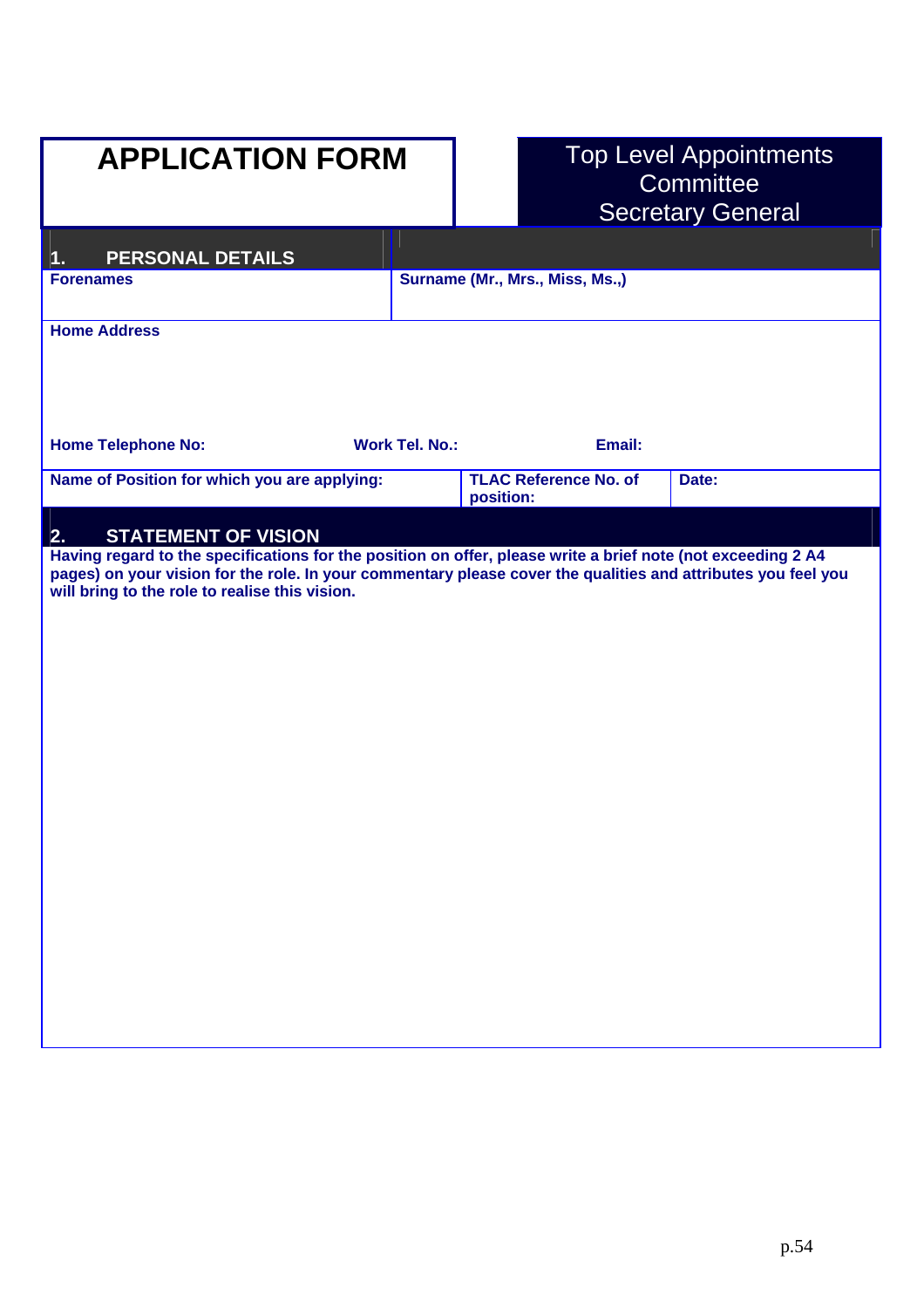### **3. CAREER PATH – EXPERIENCE RELEVANT TO THE POST ON OFFER**

**From your employment record to date, state briefly the experience you already have which would be most relevant to the position.** 

#### **4. ADDITIONAL INFORMATION**

**Please outline (in not more than 2 A4 pages) what you would expect to achieve in this role and how your career to-date supports your belief that you can deliver that outcome.**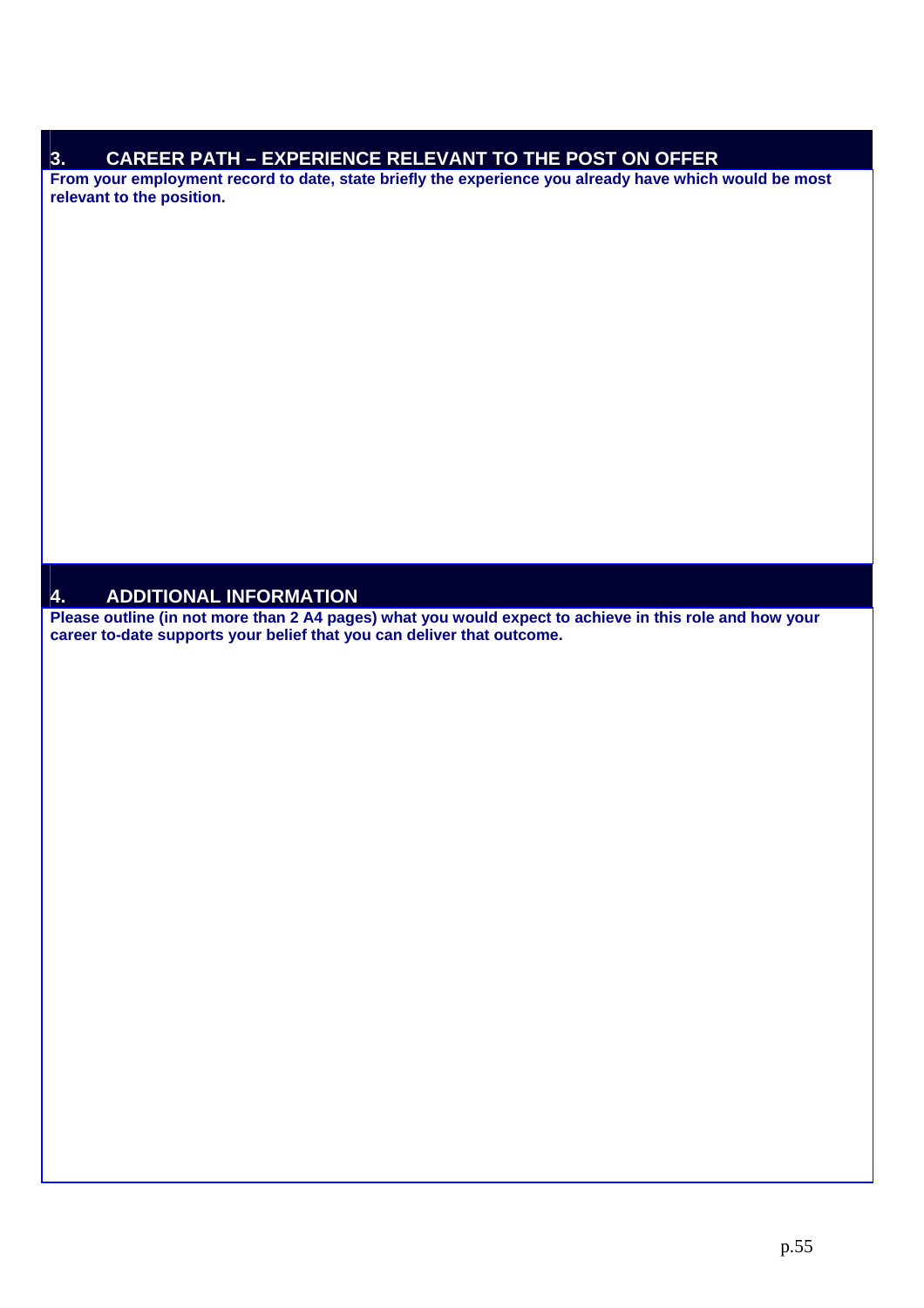| <b>CURRICULUM VITAE</b>                                                          |                      |                        |                                            | <b>Top Level Appointments</b>                  |
|----------------------------------------------------------------------------------|----------------------|------------------------|--------------------------------------------|------------------------------------------------|
|                                                                                  |                      |                        |                                            | Committee                                      |
|                                                                                  |                      |                        |                                            | <b>Secretary General</b>                       |
|                                                                                  |                      |                        |                                            |                                                |
| PERSONAL DETAILS<br>1.                                                           |                      |                        |                                            |                                                |
| <b>Forenames</b>                                                                 |                      |                        | Surname (Mr., Mrs., Miss, Ms.)             |                                                |
|                                                                                  |                      |                        |                                            |                                                |
| <b>Home Address</b>                                                              |                      |                        |                                            |                                                |
|                                                                                  |                      |                        |                                            |                                                |
|                                                                                  |                      |                        |                                            |                                                |
|                                                                                  |                      |                        |                                            |                                                |
| <b>Home Telephone No.</b>                                                        | <b>Work Tel. No.</b> |                        | <b>Current Grade</b>                       | Email:                                         |
| <b>Current Department</b>                                                        |                      |                        |                                            |                                                |
|                                                                                  |                      |                        |                                            |                                                |
|                                                                                  |                      |                        |                                            |                                                |
| 2.<br><b>EDUCATION &amp; TRAINING HISTORY</b><br><b>Examining Body</b>           | Year /               | <b>Courses Studied</b> |                                            |                                                |
|                                                                                  | <b>Date</b>          |                        |                                            | Give examination results with grades and dates |
|                                                                                  |                      |                        |                                            |                                                |
|                                                                                  |                      |                        |                                            |                                                |
|                                                                                  |                      |                        |                                            |                                                |
|                                                                                  |                      |                        |                                            |                                                |
|                                                                                  |                      |                        |                                            |                                                |
|                                                                                  |                      |                        |                                            |                                                |
|                                                                                  |                      |                        |                                            |                                                |
|                                                                                  |                      |                        |                                            |                                                |
| <b>Language Skills:</b>                                                          |                      |                        | <b>Ability Level (tick as appropriate)</b> |                                                |
|                                                                                  | <b>Fluent</b>        | <b>Moderate</b>        |                                            | <b>Elementary</b>                              |
| 1. Irish                                                                         |                      |                        |                                            |                                                |
| 2. French                                                                        |                      |                        |                                            |                                                |
| 3. Other (specify)                                                               |                      |                        |                                            |                                                |
| 4. Other (specify)<br>Additional Information [in relation to education/training] |                      |                        |                                            |                                                |
|                                                                                  |                      |                        |                                            |                                                |
|                                                                                  |                      |                        |                                            |                                                |
|                                                                                  |                      |                        |                                            |                                                |
|                                                                                  |                      |                        |                                            |                                                |
|                                                                                  |                      |                        |                                            |                                                |
|                                                                                  |                      |                        |                                            |                                                |
|                                                                                  |                      |                        |                                            |                                                |
|                                                                                  |                      |                        |                                            |                                                |
|                                                                                  |                      |                        |                                            |                                                |
|                                                                                  |                      |                        |                                            |                                                |
|                                                                                  |                      |                        |                                            |                                                |
|                                                                                  |                      |                        |                                            |                                                |
|                                                                                  |                      |                        |                                            |                                                |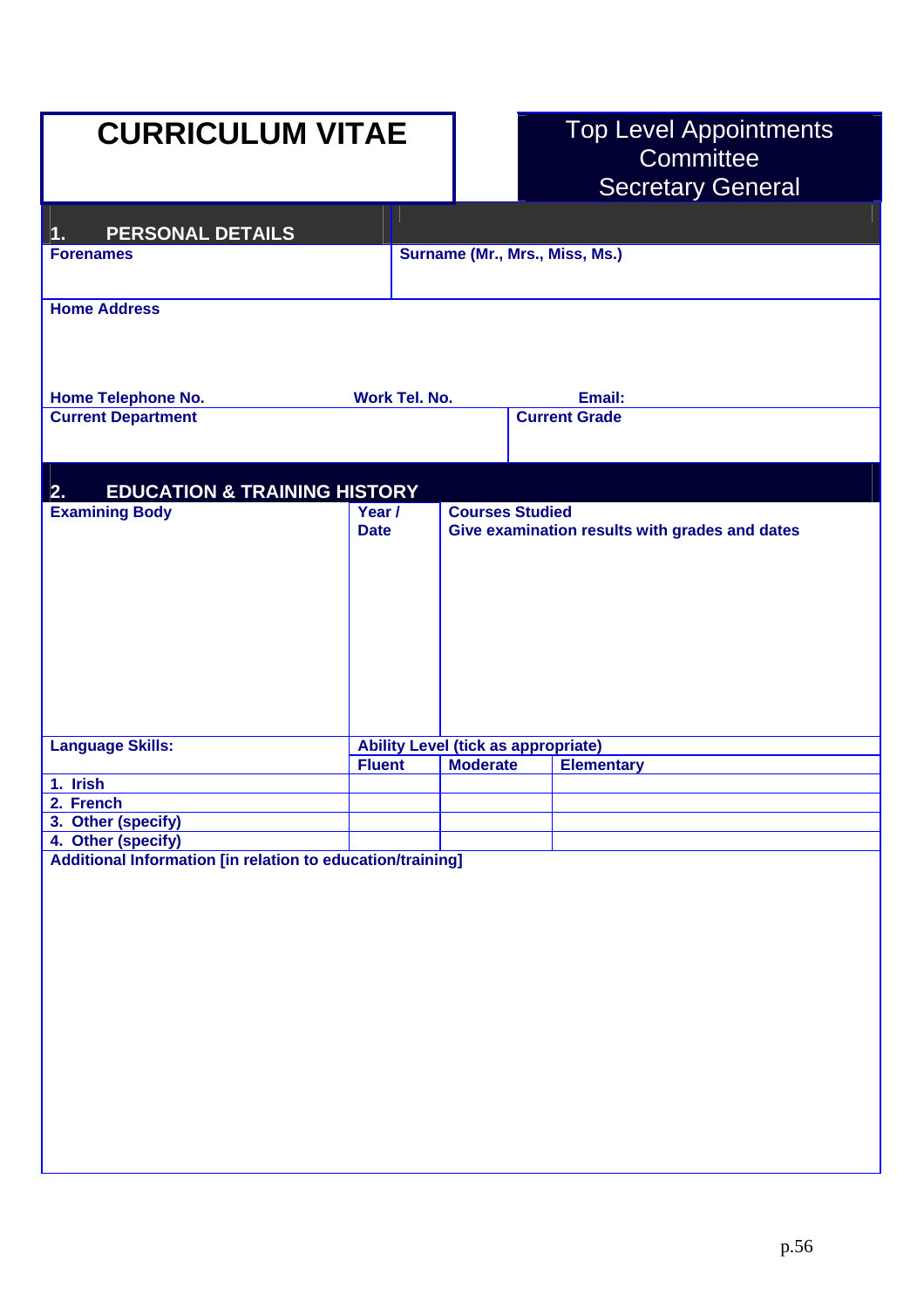| .J. | <b>CURRENT WORK EXPERIENCE</b> |
|-----|--------------------------------|
|     |                                |

**Please outline your current role, primary responsibilities and main achievements to date in that role (Indicate the resources for which you are responsible including staff numbers, if relevant). Insert additional page if required.** 

**Name and Grade of Officer to whom you report:** 

#### **4. WORK HISTORY**

**Please list work experience including previous positions and grades within the Civil Service. For each role indicate the name and grade of officer to whom you reported (insert additional pages as necessary).** 

| <b>Post/Grade</b> | From | To | <b>Position held and main duties</b> |
|-------------------|------|----|--------------------------------------|
|                   |      |    |                                      |
|                   |      |    |                                      |
|                   |      |    |                                      |
|                   |      |    |                                      |
|                   |      |    |                                      |
|                   |      |    |                                      |
|                   |      |    |                                      |
|                   |      |    |                                      |
|                   |      |    |                                      |
|                   |      |    |                                      |
|                   |      |    |                                      |
|                   |      |    |                                      |
|                   |      |    |                                      |
|                   |      |    |                                      |
|                   |      |    |                                      |
|                   |      |    |                                      |
|                   |      |    |                                      |
|                   |      |    |                                      |
|                   |      |    |                                      |
|                   |      |    |                                      |
|                   |      |    |                                      |
|                   |      |    |                                      |
|                   |      |    |                                      |
|                   |      |    |                                      |
|                   |      |    |                                      |
|                   |      |    |                                      |
|                   |      |    |                                      |
|                   |      |    |                                      |
|                   |      |    |                                      |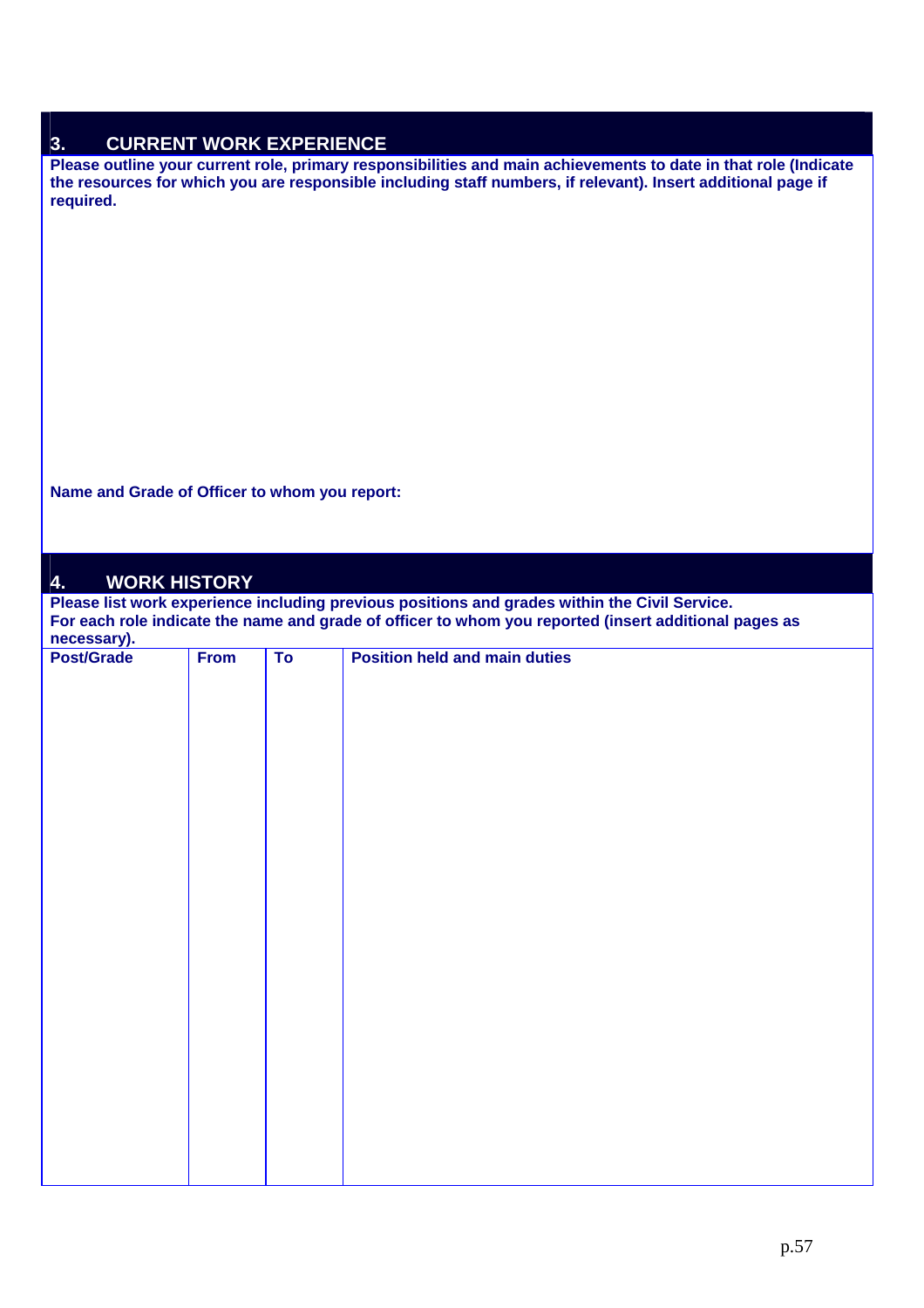### **5. ADDITIONAL INFORMATION**

**Include any information relevant to progression in the Civil Service.** 

**Signature: \_\_\_\_\_\_\_\_\_\_\_\_\_ Date: \_\_\_\_\_\_\_\_\_\_\_**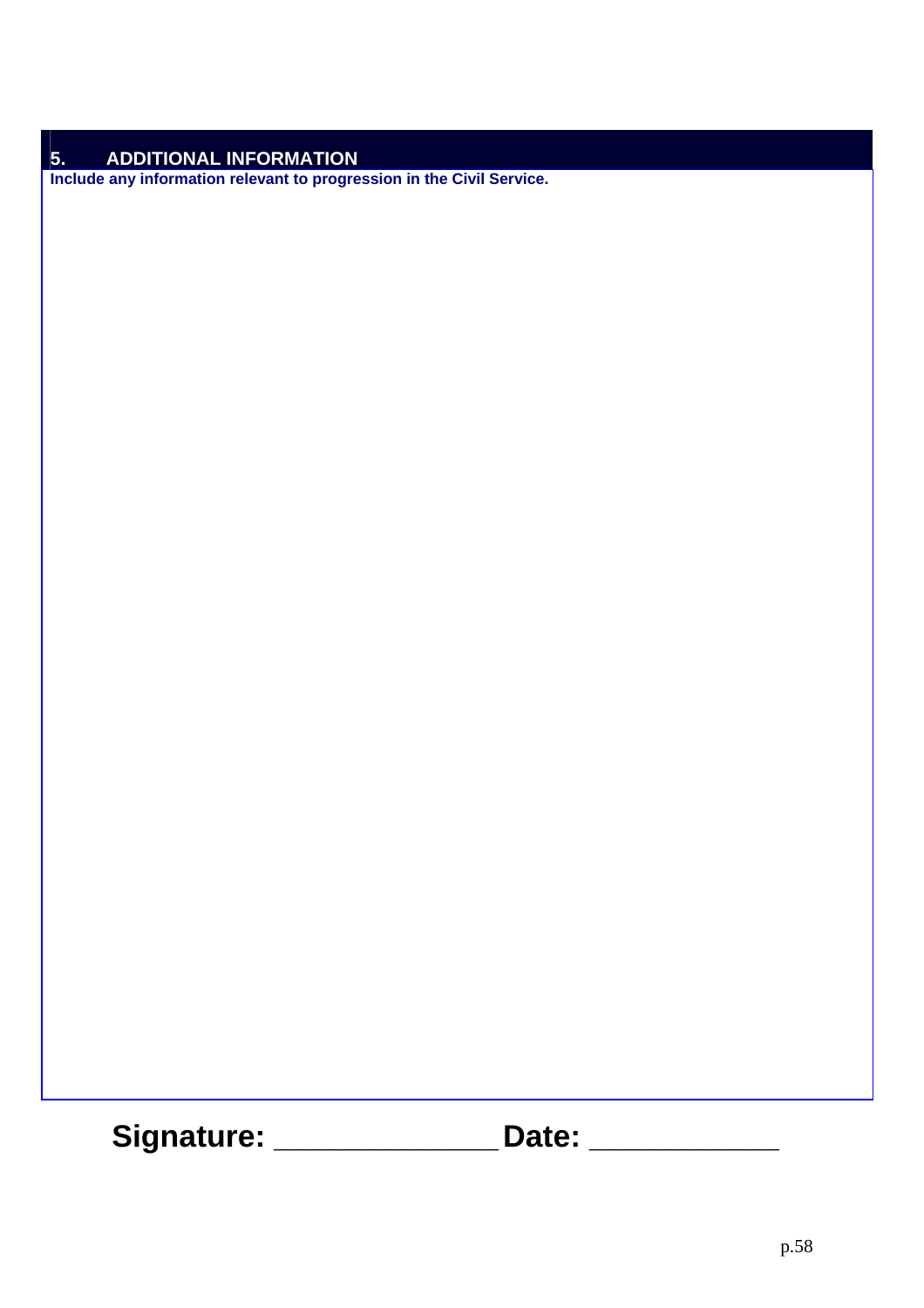# **SELF-ASSESSMENT FORM** Top Level Appointments

# **Committee** Secretary General

### **1. YOUR SKILLS AND COMPETENCIES**

**This document gives you an opportunity to detail some of your skills, qualities and values in areas that will be important should you be successful in promotion to the next level of management. It will also give you greater insight into the demands of the role.** 

**Your responses may be utilised at the interview stage in any application for promotion.**

#### **1.1 Professional Integrity**

**What do you consider are the key values that you bring to your role?** 

#### **1.2 Establishing Vision and Purpose**

**Give an overview of your experience in contributing to the establishment of a Vision and Purpose in the Organisation.** 

**What was your specific role?** 

**What was the outcome?**

#### **1.3 Environmental Awareness**

Give an example of an occasion where you have had to utilise a very wide knowledge base in order to inform the direction you/your team should take?

**What was your specific contribution?** 

**What was the outcome?**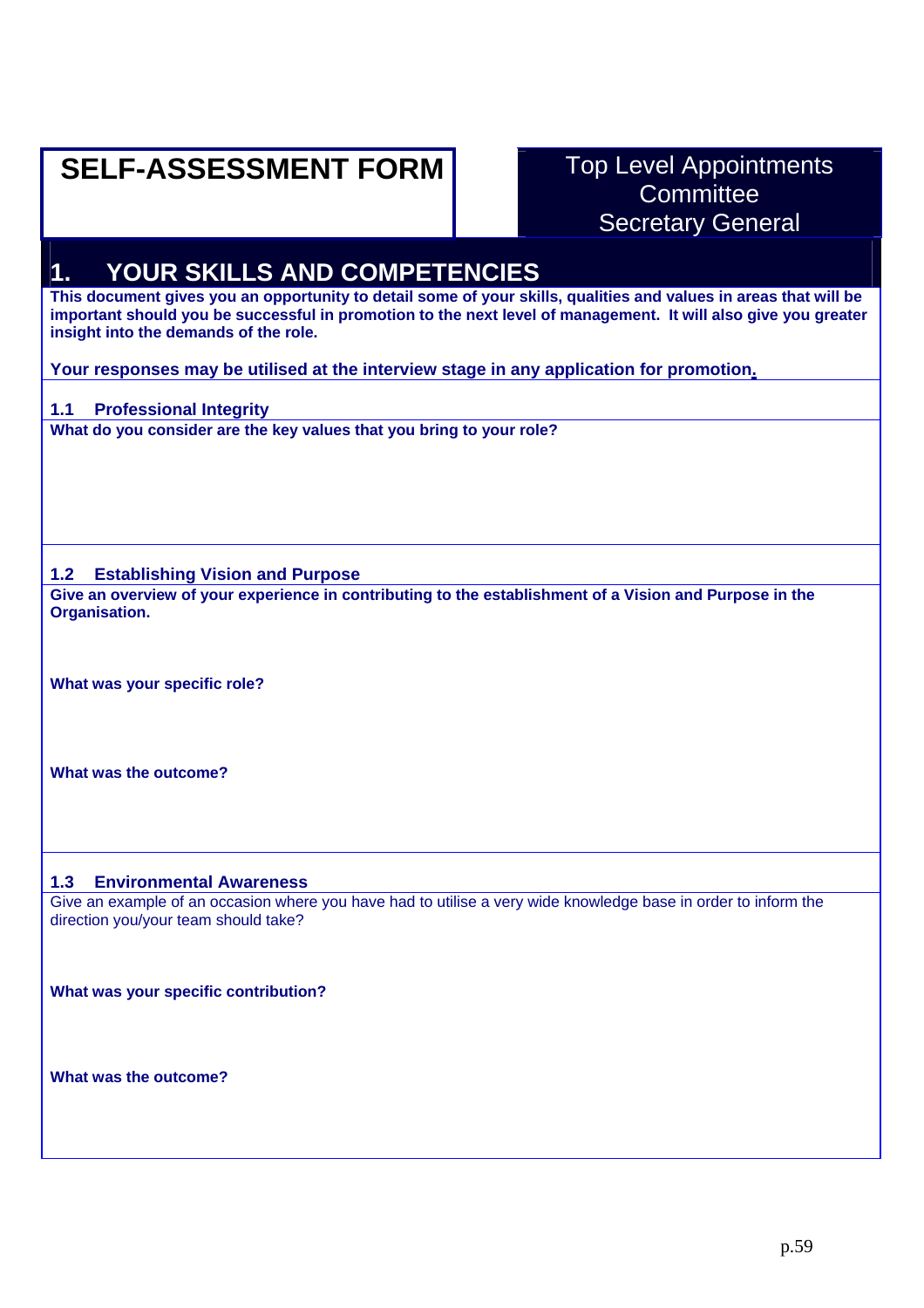#### **1.4 Managing for Results**

**Please give a specific example of when you have been involved in managing a complex system in the pursuit of objectives** 

**What was your role / contribution?** 

**What was the outcome?** 

#### **1.5 Judgement and Systemic Perspective**

Please give an example which illustrates your approach to making important judgements in a complex context. What was the situation? How did you go about the task? What was the outcome?

#### **1.6 Managing Relationships**

Please give an overview of your values and approach to develop relationships with stakeholders critical to your role.

Please give an example of an occasion when you worked very successfully to build a relationship with others in order to achieve mutual objectives?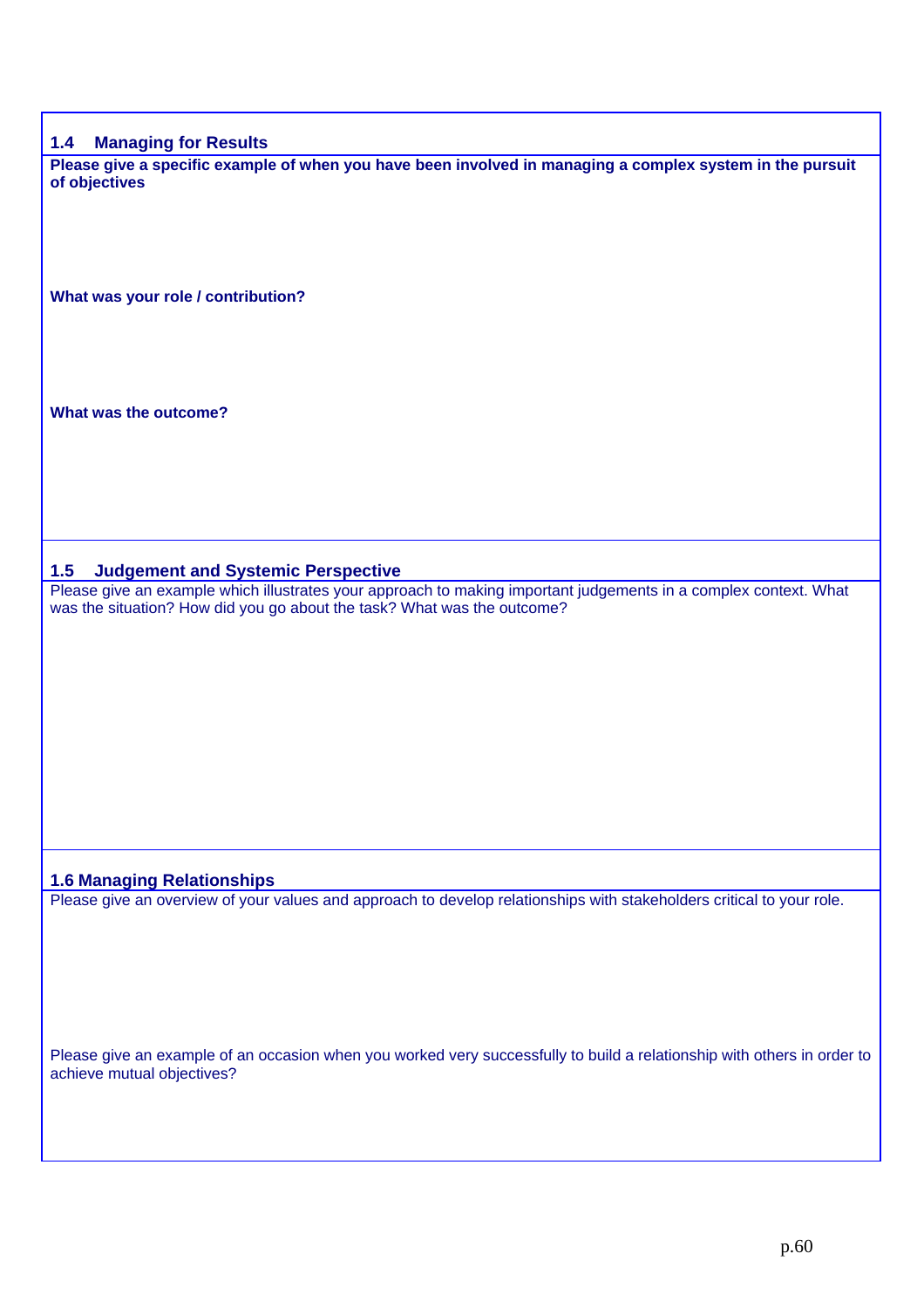| 1.7<br><b>Steering through the Political Environment</b>                                                           |
|--------------------------------------------------------------------------------------------------------------------|
| Give an example which demonstrates the effectiveness of your approach to working within the political process.     |
|                                                                                                                    |
|                                                                                                                    |
|                                                                                                                    |
|                                                                                                                    |
|                                                                                                                    |
| What particular challenges did you face?                                                                           |
|                                                                                                                    |
|                                                                                                                    |
|                                                                                                                    |
|                                                                                                                    |
| <b>Providing Developmental Leadership</b><br>1.8                                                                   |
| Give an example which demonstrates your ability to lead others effectively?                                        |
|                                                                                                                    |
|                                                                                                                    |
|                                                                                                                    |
|                                                                                                                    |
|                                                                                                                    |
| Who was involved and what steps did you take?                                                                      |
|                                                                                                                    |
|                                                                                                                    |
|                                                                                                                    |
|                                                                                                                    |
| What was the outcome?                                                                                              |
|                                                                                                                    |
|                                                                                                                    |
|                                                                                                                    |
|                                                                                                                    |
|                                                                                                                    |
| <b>Drive and Accountability</b><br>1.9<br>Give an example which illustrates your personal commitment to your role? |
|                                                                                                                    |
|                                                                                                                    |
|                                                                                                                    |
|                                                                                                                    |
|                                                                                                                    |
|                                                                                                                    |
|                                                                                                                    |
|                                                                                                                    |
|                                                                                                                    |
|                                                                                                                    |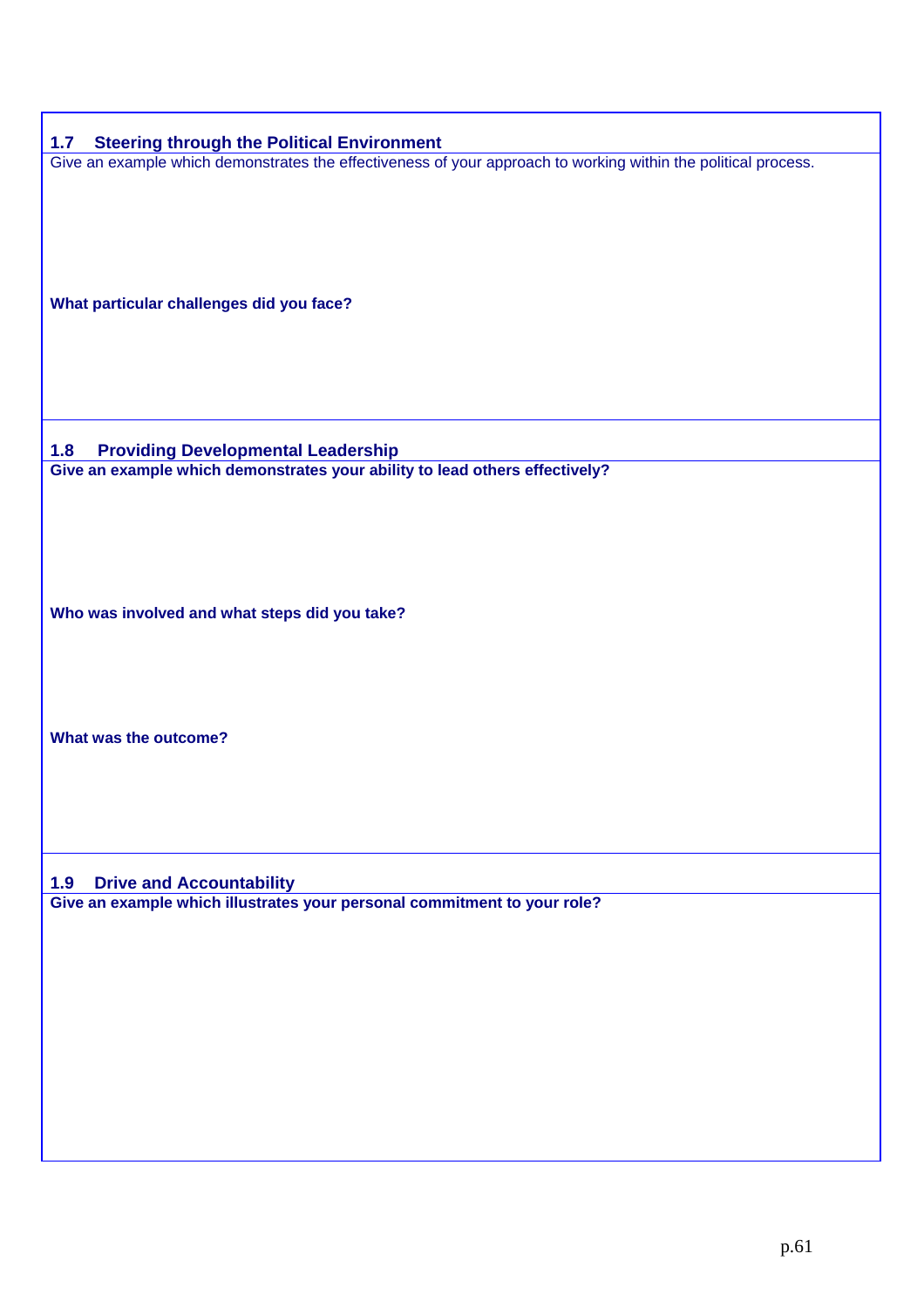#### **1.10 Communication**

Give an example which demonstrates your skills in getting your message across to a group of people in a multidisciplinary setting.

**What factors did you take into account?** 

**What was the outcome?** 

**1.11 Statement of Readiness for Promotion to Secretary General Level** 

Give one or two examples which in your opinion illustrates your readiness to make the step up to Secretary General Level.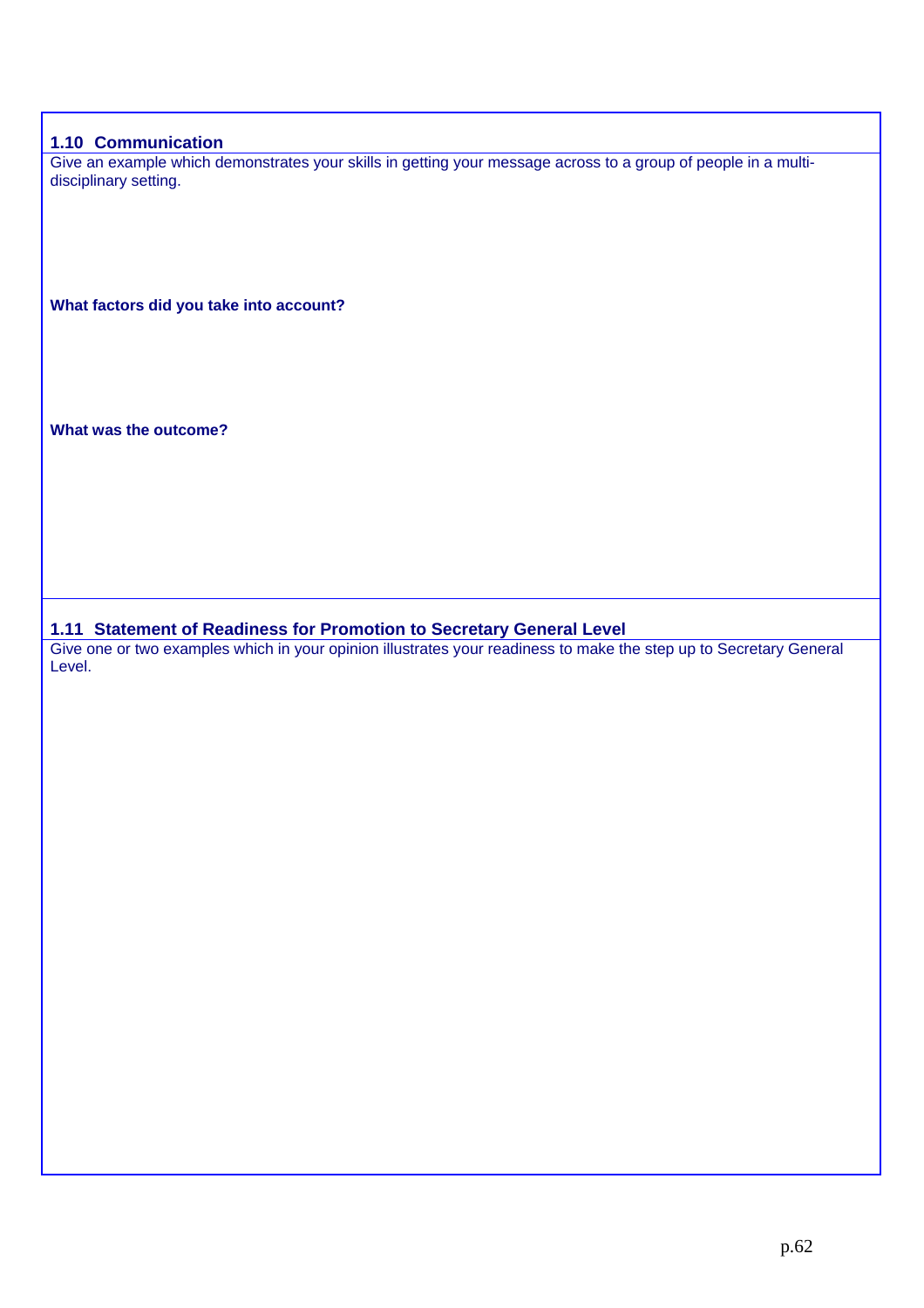### **2. RANKING YOUR SKILLS AND COMPETENCIES**

Thank you for completing this section. In the Table below please rank your skills (from 1-10) in terms of the qualities/skills which you feel that you will bring to the role of Secretary General (they are listed in random order in the Table below). Rank order your skills/qualities as they currently are, rather than those you think are required for the particular position.

| <b>Qualities</b>                                  | <b>Rank</b> |
|---------------------------------------------------|-------------|
| <b>Professional Integrity</b>                     |             |
| <b>Establishing Vision and Purpose</b>            |             |
| <b>Environmental Awareness</b>                    |             |
| <b>Managing for Results</b>                       |             |
| <b>Judgement and Systemic Perspective</b>         |             |
| <b>Managing Relationships</b>                     |             |
| <b>Steering through the Political Environment</b> |             |
| <b>Providing Developmental Leadership</b>         |             |
| <b>Drive and Accountability</b>                   |             |
| <b>Communication</b>                              |             |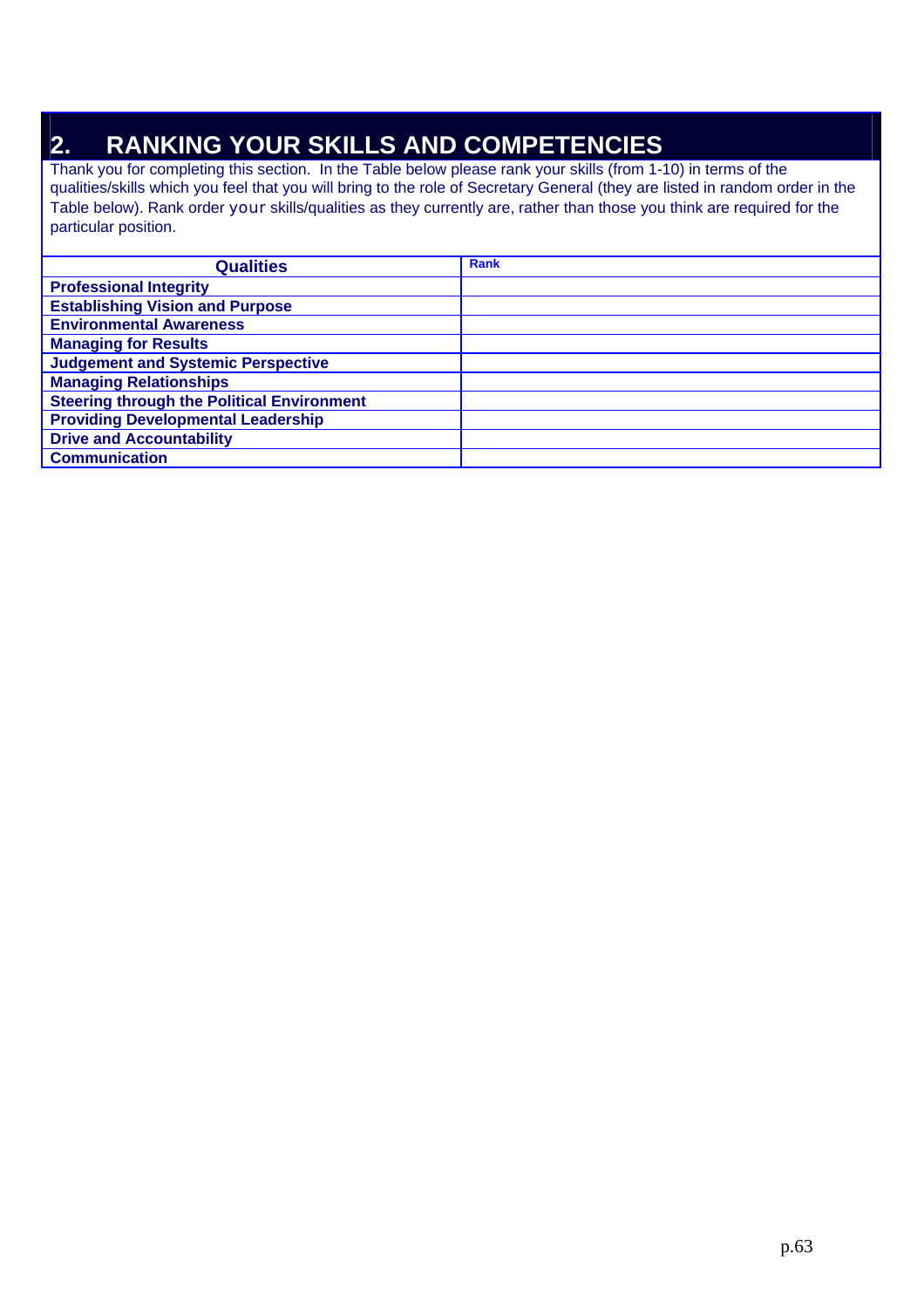## **ASSESSMENT OF CANDIDATE BY IMMEDIATE MANAGER**

### Top Level Appointments **Committee** Secretary General

### **1. RELATIONSHIP BACKGROUND**

**Name of Candidate** 

|                                                                    | How long have you been the immediate manager of the candidate? |               |                       |  |
|--------------------------------------------------------------------|----------------------------------------------------------------|---------------|-----------------------|--|
| Years                                                              |                                                                | <b>Months</b> |                       |  |
|                                                                    |                                                                |               |                       |  |
| How often do you interact with the candidate on an official level? |                                                                |               |                       |  |
| <b>Daily</b>                                                       | 2/3 Times a week                                               | Weekly        | Other (Please state). |  |

### **2. EVALUATING YOUR DIRECT REPORT - GUIDELINES**

**Please read the candidate's self assessment form.** 

**On the following pages you will be asked to evaluate and rate the candidate on the ten core competencies critical to the role of Secretary General, using a 1 to 5 scale as follows:** 

| 1. | = | <b>Excellent Performance</b> | Candidate is in the top 10% of managers at peer level;<br>Has exceptional strength and could act as a role model.                  |
|----|---|------------------------------|------------------------------------------------------------------------------------------------------------------------------------|
| 2. | Ξ | <b>Superior Performance</b>  | Candidate is in the top 30% of managers at peer level;<br>This is an area of distinctive strength.                                 |
| 3. | Ξ | <b>Acceptable Standard</b>   | Candidate's skill level is comparable to his/her peers at<br>this grade.                                                           |
| 4. | = | <b>Needs Development</b>     | Candidate is in the lower 30% of managers at peer level.<br>He/she has significant weaknesses or uneven aspects to<br>performance. |
| 5. | = | <b>Poor Performance</b>      | Candidate is in the lower 10% of managers at peer level<br>or there is little evidence of competence.                              |
|    |   |                              |                                                                                                                                    |
|    |   |                              |                                                                                                                                    |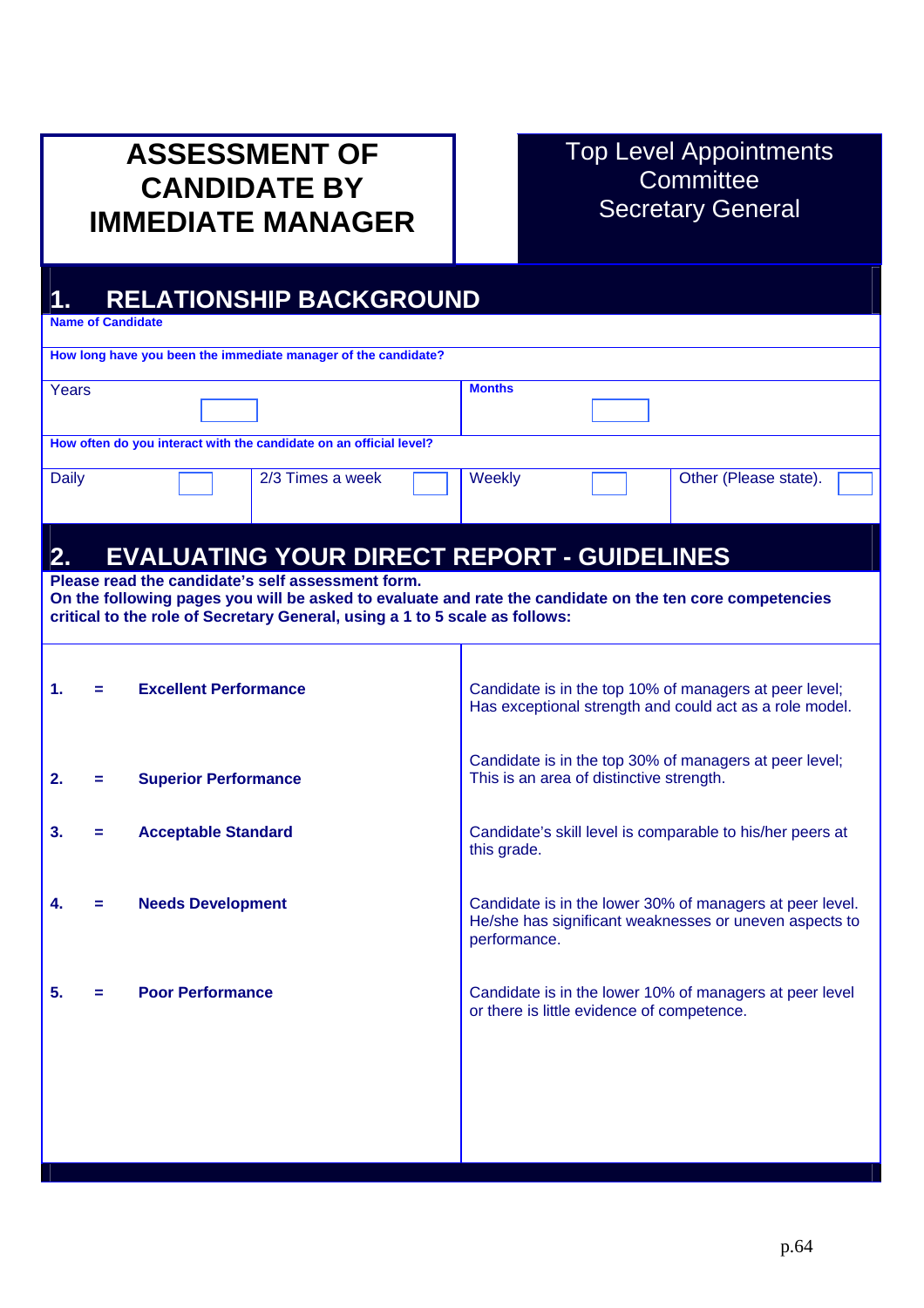#### **3. THE SKILLS AND COMPETENCIES OF YOUR DIRECT REPORT**

**This document gives you an opportunity to detail some of the skills, qualities and values of the applicant in areas that are important for the role of Secretary General. Please rate the candidate on the areas indicated below recording key comments as appropriate.**

**Professional Integrity Constructs** Rating **1 2 1 2 3 4 1 5** • **Adheres to and promotes values and an ethical approach in keeping with the mission of the Civil Service**  • **Demonstrates a consistently high level of personal commitment to corporate objective**  • **Adheres to the values of the Civil Service**  • **Will work hard to ensure programmes within the corporate framework are successful**  • **Shows a strong commitment to the values and principles underpinning public service work** 

- **Committed to delivery at a consistently professional level in the implementation of policies and programmes**
- **Is generally aware of and deals capably with the ethical aspects of civil service work**

**Comments (please summarise the key reasons for this rating).** 

• **Strongly promotes and advocates the positive values underpinning public** 

**service work**  • **Is a role model for others in consistent commitment to an excellent standard in the implementation of** 

**policies and programmes** 

• **Acts as a role model and counsels other staff on the ethical aspects of civil service work** 

• **Shows little understanding or interest in the principles and values of the Civil Service** 

**objectivity or commitment to** 

**commitment to the values and principles underpinning** 

• **Is perceived as lacking** 

**corporate objectives**  • **Is inconsistent in his/her treatment of issues**  • **Shows little overt** 

**public service work**  • **Is inconsistent in the level of personal commitment to implementing policies and** 

• **Perceived as paying little** 

**civil service work** 

**attention to ethical aspects of** 

**programmes**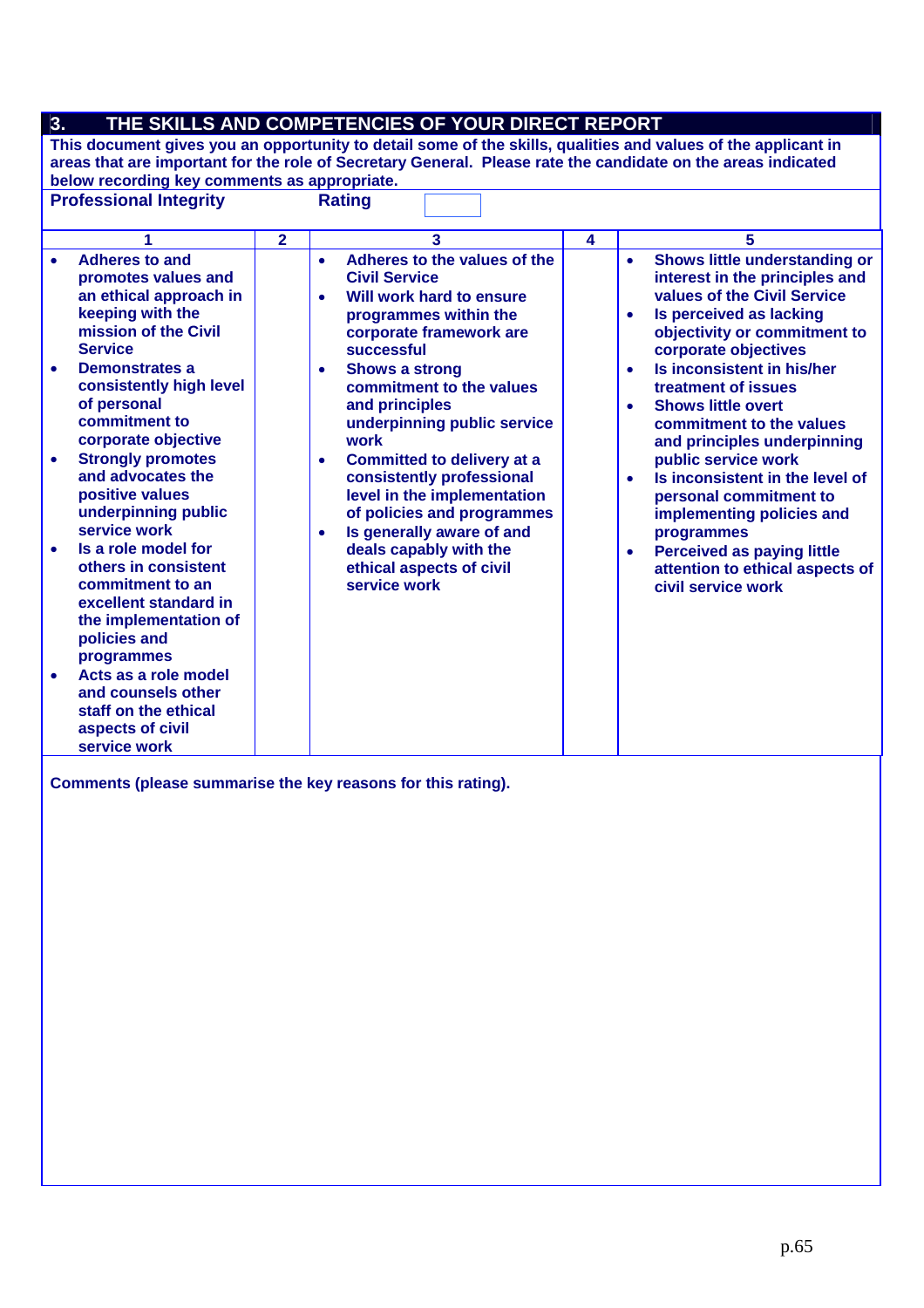| <b>Establishing</b>                                                                                                                                                                                                                                                                                                                                                                                                                                                                                                                                                                                                                                                                                                                                                                                                                                                                     | <b>Rating</b>                                                                                                                                                                                                                                                                                                                                                                                                                                                                                                                                                                                                                                                                                                                                                                                                                                                                           |   |                                                                                                                                                                                                                                                                                                                                                                                                                                                                                                                                                                                                     |
|-----------------------------------------------------------------------------------------------------------------------------------------------------------------------------------------------------------------------------------------------------------------------------------------------------------------------------------------------------------------------------------------------------------------------------------------------------------------------------------------------------------------------------------------------------------------------------------------------------------------------------------------------------------------------------------------------------------------------------------------------------------------------------------------------------------------------------------------------------------------------------------------|-----------------------------------------------------------------------------------------------------------------------------------------------------------------------------------------------------------------------------------------------------------------------------------------------------------------------------------------------------------------------------------------------------------------------------------------------------------------------------------------------------------------------------------------------------------------------------------------------------------------------------------------------------------------------------------------------------------------------------------------------------------------------------------------------------------------------------------------------------------------------------------------|---|-----------------------------------------------------------------------------------------------------------------------------------------------------------------------------------------------------------------------------------------------------------------------------------------------------------------------------------------------------------------------------------------------------------------------------------------------------------------------------------------------------------------------------------------------------------------------------------------------------|
| <b>Vision &amp; Purpose</b>                                                                                                                                                                                                                                                                                                                                                                                                                                                                                                                                                                                                                                                                                                                                                                                                                                                             |                                                                                                                                                                                                                                                                                                                                                                                                                                                                                                                                                                                                                                                                                                                                                                                                                                                                                         |   |                                                                                                                                                                                                                                                                                                                                                                                                                                                                                                                                                                                                     |
|                                                                                                                                                                                                                                                                                                                                                                                                                                                                                                                                                                                                                                                                                                                                                                                                                                                                                         | 3                                                                                                                                                                                                                                                                                                                                                                                                                                                                                                                                                                                                                                                                                                                                                                                                                                                                                       | 4 | 5                                                                                                                                                                                                                                                                                                                                                                                                                                                                                                                                                                                                   |
| <b>Establishes and</b><br>$\bullet$<br>communicates a clear<br>vision in line with<br><b>Government policy</b><br>throughout the<br>department<br><b>Converts this vision into</b><br>$\bullet$<br>practical terms which<br>secures buy-in of staff at<br>all levels<br><b>Conveys meaningful</b><br>$\bullet$<br>objectives and ensures<br>that departmental<br>structures and systems<br>are aligned to deliver on<br>these objectives<br>Has established a<br>$\bullet$<br>distinctive and clear<br>vision and purpose<br>within his/her area of<br>responsibility<br><b>Keeps this vision alive</b><br>$\bullet$<br>and vibrant by regular<br>communications with<br>staff at all levels<br>Puts a personal stamp on<br>$\bullet$<br>the strategy statement<br>for their area and clearly<br>links it to the various<br>business plans<br><b>Proactively addresses</b><br>$\bullet$ | <b>Contributes to the</b><br>$\bullet$<br>shaping of a vision but<br>primarily from<br>perspective of own brief<br>Is efficient at making that<br>$\bullet$<br>vision operational under<br>stewardship of Head of<br><b>Department and the head</b><br>will endeavour to follow<br>through in order that all<br>staff understand<br><b>Makes a good</b><br>$\bullet$<br>contribution to defining<br>both the vision and<br>purpose underlying the<br>contributions of their<br>area of responsibility<br><b>Ensures that staff are</b><br>$\bullet$<br>generally aware of the<br>vision and main purpose<br>and kept well briefed<br><b>Clearly links the strategy</b><br>$\bullet$<br>statement and business<br>plans in a way that staff<br>can understand<br><b>Works to ensure that</b><br>$\bullet$<br>resources and structures<br>are organised to support<br>the main priorities |   | Does not make a significant<br>$\bullet$<br>contribution to the shape of<br>the department's vision and<br>strategy<br>Keeps vision and purpose of<br>$\bullet$<br>the department at a<br>theoretical level without<br>seeking buy-in from staff<br>Does not define the vision<br>$\bullet$<br>and purpose of their own<br>area of the department in a<br>distinctive way<br>Doesn't make clear links<br>$\bullet$<br>between strategy statements<br>and business plans<br>Does not address any<br>$\bullet$<br>changes to structures and<br>systems which may help to<br>deliver on key objectives |
| structural and resourcing<br>issues to ensure that<br>they are fully aligned with                                                                                                                                                                                                                                                                                                                                                                                                                                                                                                                                                                                                                                                                                                                                                                                                       |                                                                                                                                                                                                                                                                                                                                                                                                                                                                                                                                                                                                                                                                                                                                                                                                                                                                                         |   |                                                                                                                                                                                                                                                                                                                                                                                                                                                                                                                                                                                                     |
| key objectives                                                                                                                                                                                                                                                                                                                                                                                                                                                                                                                                                                                                                                                                                                                                                                                                                                                                          |                                                                                                                                                                                                                                                                                                                                                                                                                                                                                                                                                                                                                                                                                                                                                                                                                                                                                         |   |                                                                                                                                                                                                                                                                                                                                                                                                                                                                                                                                                                                                     |
| Comments (please summarise key information to validate rating).                                                                                                                                                                                                                                                                                                                                                                                                                                                                                                                                                                                                                                                                                                                                                                                                                         |                                                                                                                                                                                                                                                                                                                                                                                                                                                                                                                                                                                                                                                                                                                                                                                                                                                                                         |   |                                                                                                                                                                                                                                                                                                                                                                                                                                                                                                                                                                                                     |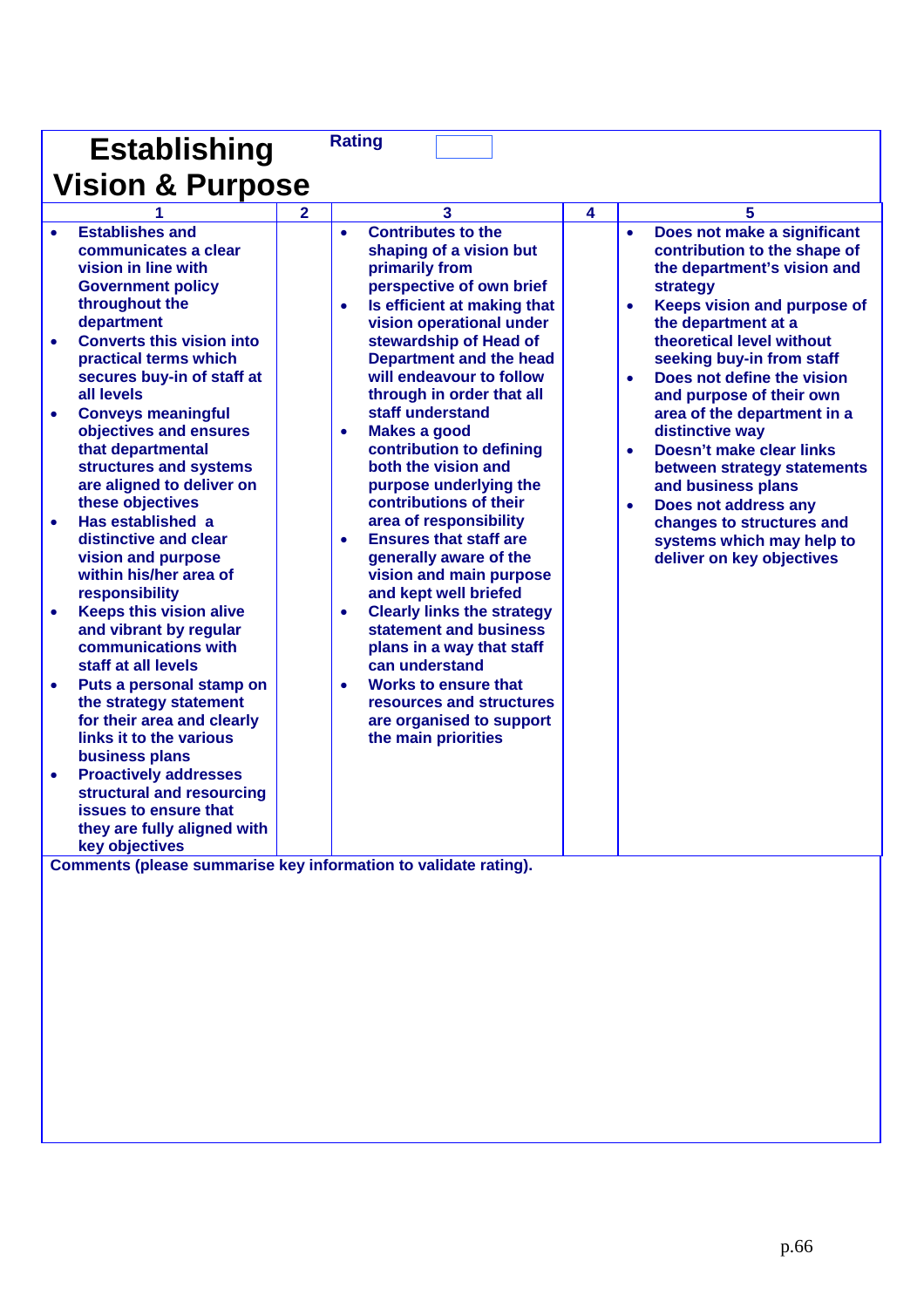| <b>Environmental Awareness</b>                                                                                                                                                                                                                                                                                                                                                                                                                                                                                                                                                                                                                                                                                                                                                            |                | <b>Rating</b>                                                                                                                                                                                                                                                                                                                                                                                                                                                                                                                                                                                                                                                                                                    |   |                                                                                                                                                                                                                                                                                                                                                                                                                                                                                                                                                                                                                                                                                                                                             |
|-------------------------------------------------------------------------------------------------------------------------------------------------------------------------------------------------------------------------------------------------------------------------------------------------------------------------------------------------------------------------------------------------------------------------------------------------------------------------------------------------------------------------------------------------------------------------------------------------------------------------------------------------------------------------------------------------------------------------------------------------------------------------------------------|----------------|------------------------------------------------------------------------------------------------------------------------------------------------------------------------------------------------------------------------------------------------------------------------------------------------------------------------------------------------------------------------------------------------------------------------------------------------------------------------------------------------------------------------------------------------------------------------------------------------------------------------------------------------------------------------------------------------------------------|---|---------------------------------------------------------------------------------------------------------------------------------------------------------------------------------------------------------------------------------------------------------------------------------------------------------------------------------------------------------------------------------------------------------------------------------------------------------------------------------------------------------------------------------------------------------------------------------------------------------------------------------------------------------------------------------------------------------------------------------------------|
| 1                                                                                                                                                                                                                                                                                                                                                                                                                                                                                                                                                                                                                                                                                                                                                                                         | $\overline{2}$ | 3                                                                                                                                                                                                                                                                                                                                                                                                                                                                                                                                                                                                                                                                                                                | 4 | 5                                                                                                                                                                                                                                                                                                                                                                                                                                                                                                                                                                                                                                                                                                                                           |
| <b>Maintains a broad</b><br>$\bullet$<br>overview of policy issues<br>across the department<br>and the wider Civil<br><b>Service</b><br><b>Actively contributes to</b><br>$\bullet$<br>discussion of issues<br>across the department<br>and the wider civil<br>service<br><b>Scans the environment</b><br>$\bullet$<br>and anticipates how<br>future policies, practices<br>and issues could impact<br>on the department<br>Looks forward, taking a<br>$\bullet$<br>longer term view in order<br>to anticipate<br>development in their own<br>areas of responsibility.<br><b>Proactively establishes</b><br>options and positions in<br>anticipation of events<br>Is constantly engaged in<br>$\bullet$<br>evaluating and applying<br>emerging trends and best<br>practise in appropriate |                | <b>Shows a moderately</b><br>$\bullet$<br>broad perspective and a<br>wide knowledge base on<br>issues outside own brief<br>Is open and supportive in<br>discussion of policy<br>issues across the<br>department and the wider<br><b>Civil Service</b><br><b>Scans the environment</b><br>$\bullet$<br>and uses this<br>information on<br>occasions to anticipate<br>how future policies,<br>practices and issue<br>could impact on the<br>department<br><b>Works to anticipate</b><br>$\bullet$<br>trends and events in<br>their areas of<br>responsibility and<br>develops an early<br>response set<br><b>Shows evidence of</b><br>$\bullet$<br>having learned from<br>experience and events<br>elsewhere. Some |   | <b>Does not demonstrate</b><br>$\bullet$<br>sufficient interest or strategic<br>perspective on issues<br>outside own brief.<br><b>Focuses on a narrow range</b><br>$\bullet$<br>of issues specific to his/her<br>own area<br>Does not anticipate how<br>$\bullet$<br>future policies, practices and<br>issues could impact on the<br>department. Is reactive to<br>issues arising despite<br>evidence of early warning<br>signs<br>Anticipates some trends or<br>$\bullet$<br>issues that are emerging in<br>their area of responsibility<br>but without initiating a<br>response in good time<br><b>Tends to persevere with</b><br>$\bullet$<br>current practise and<br>procedures with less<br>consideration of<br>developments elsewhere |
| and relevant areas. Seeks<br>to learn from the                                                                                                                                                                                                                                                                                                                                                                                                                                                                                                                                                                                                                                                                                                                                            |                | evidence of applying<br>models of good practise                                                                                                                                                                                                                                                                                                                                                                                                                                                                                                                                                                                                                                                                  |   |                                                                                                                                                                                                                                                                                                                                                                                                                                                                                                                                                                                                                                                                                                                                             |
| experience of other<br>organisations                                                                                                                                                                                                                                                                                                                                                                                                                                                                                                                                                                                                                                                                                                                                                      |                |                                                                                                                                                                                                                                                                                                                                                                                                                                                                                                                                                                                                                                                                                                                  |   |                                                                                                                                                                                                                                                                                                                                                                                                                                                                                                                                                                                                                                                                                                                                             |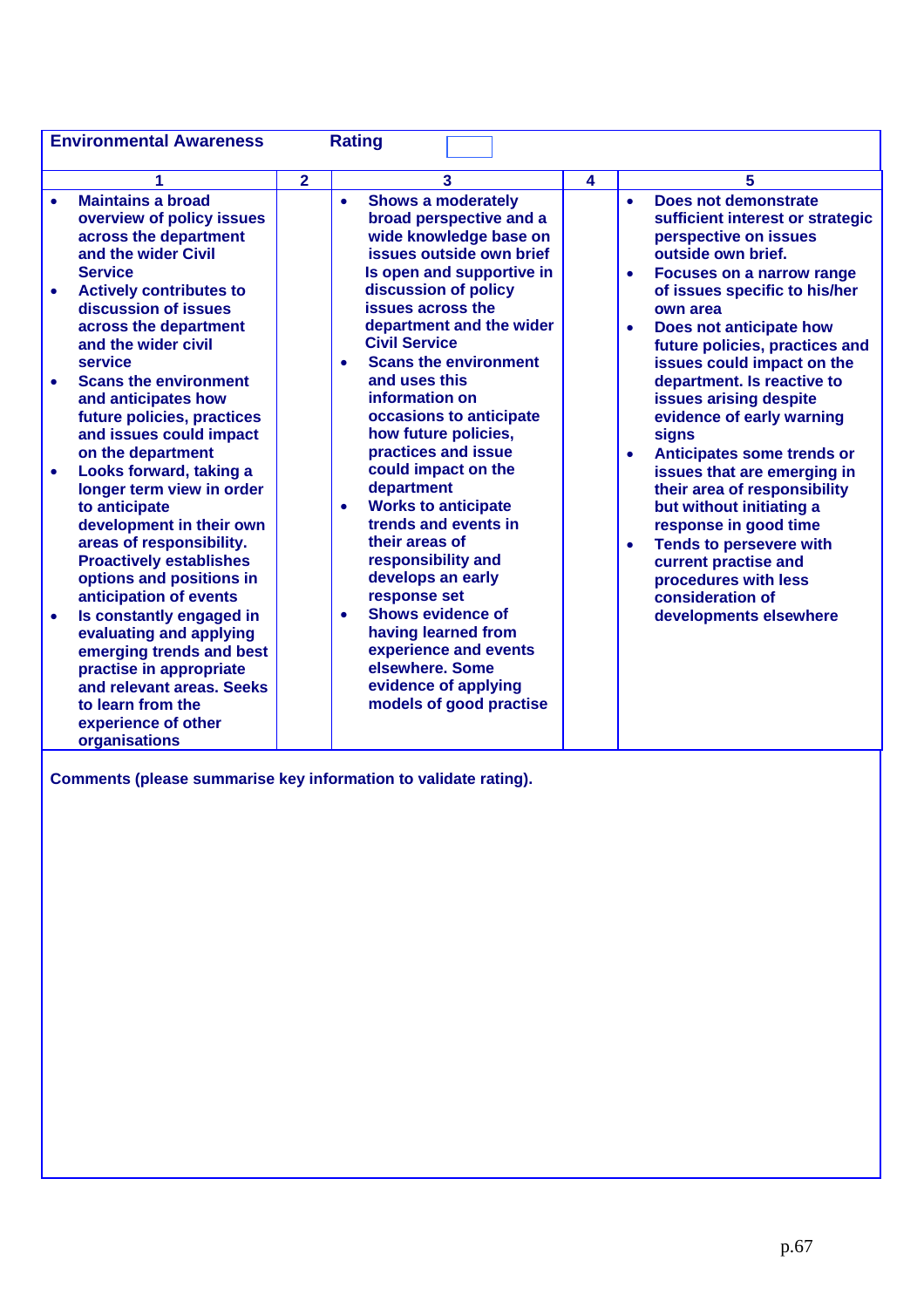| <b>Managing for Results</b>                                                                                                                                                                                                                                                                                                                                                                                                                                                                                                                                                                                                                                                                                                                                |                | <b>Rating</b>                                                                                                                                                                                                                                                                                                                                                                                                                                                                                                                                                                                                                                                                                                                  |   |                                                                                                                                                                                                                                                                                                                                                                                                                                                                                                                                                                                                                                                        |
|------------------------------------------------------------------------------------------------------------------------------------------------------------------------------------------------------------------------------------------------------------------------------------------------------------------------------------------------------------------------------------------------------------------------------------------------------------------------------------------------------------------------------------------------------------------------------------------------------------------------------------------------------------------------------------------------------------------------------------------------------------|----------------|--------------------------------------------------------------------------------------------------------------------------------------------------------------------------------------------------------------------------------------------------------------------------------------------------------------------------------------------------------------------------------------------------------------------------------------------------------------------------------------------------------------------------------------------------------------------------------------------------------------------------------------------------------------------------------------------------------------------------------|---|--------------------------------------------------------------------------------------------------------------------------------------------------------------------------------------------------------------------------------------------------------------------------------------------------------------------------------------------------------------------------------------------------------------------------------------------------------------------------------------------------------------------------------------------------------------------------------------------------------------------------------------------------------|
|                                                                                                                                                                                                                                                                                                                                                                                                                                                                                                                                                                                                                                                                                                                                                            | $\overline{2}$ | 3                                                                                                                                                                                                                                                                                                                                                                                                                                                                                                                                                                                                                                                                                                                              | 4 | 5                                                                                                                                                                                                                                                                                                                                                                                                                                                                                                                                                                                                                                                      |
| <b>Shows a strong bias</b><br>towards effective action<br><b>Translates strategies</b><br>$\bullet$<br>and business plans into<br>prioritised objectives<br>and specific work plans<br>Has a track record of<br>overseeing major<br>business plan delivery<br>to the highest<br>standards and on time<br>and budget<br><b>Proactively shifts</b><br>resources to ensure<br>maximum productivity<br>in business plan<br>delivery. Is creative in<br>this regard<br><b>Operates a robust work</b><br>tracking and evaluation<br>process to ensure both<br>delivery and value for<br>money<br><b>Intervenes assertively</b><br>when major work plans<br>go off track and<br>ensures that managers<br>take appropriate<br>remedial action on a<br>timely basis |                | <b>Willing to work effectively</b><br>$\bullet$<br>towards goals<br><b>Ensures that business</b><br>$\bullet$<br>plans are clearly broken<br>down into key objectives<br>and defined work plans<br>Has delivered major work<br>$\bullet$<br>plans within an<br>appropriate time and<br>quality standard<br><b>Generally allocates</b><br>$\bullet$<br>resources to meet the<br>main business plan<br>delivery demands. Looks<br>for efficiencies<br>opportunistically<br><b>Tracks major work plan</b><br>$\bullet$<br>delivery in a systematic<br>way. Encourages<br>efficiency and productivity<br>in doing this<br><b>Looks to address</b><br>$\bullet$<br>significant work problems<br>in a constructive and<br>timely way |   | <b>Doesn't convert business</b><br>$\bullet$<br>plans into clear work plans.<br><b>Presides over a mainly</b><br>reactive style of activity<br>management<br><b>Has had difficulties</b><br>delivering major work plans<br>to time or quality standards<br>Allocates resources on a<br>steady state basis. Looks for<br>extra resources without<br>challenging current work<br>allocations<br><b>Looks for managers to report</b><br>in on progress and is less<br>focussed on efficiency and<br>productivity<br>Is slow to address work<br>$\bullet$<br>problems and under<br>performances. May be to<br>slow to spot and respond to<br>work analysis |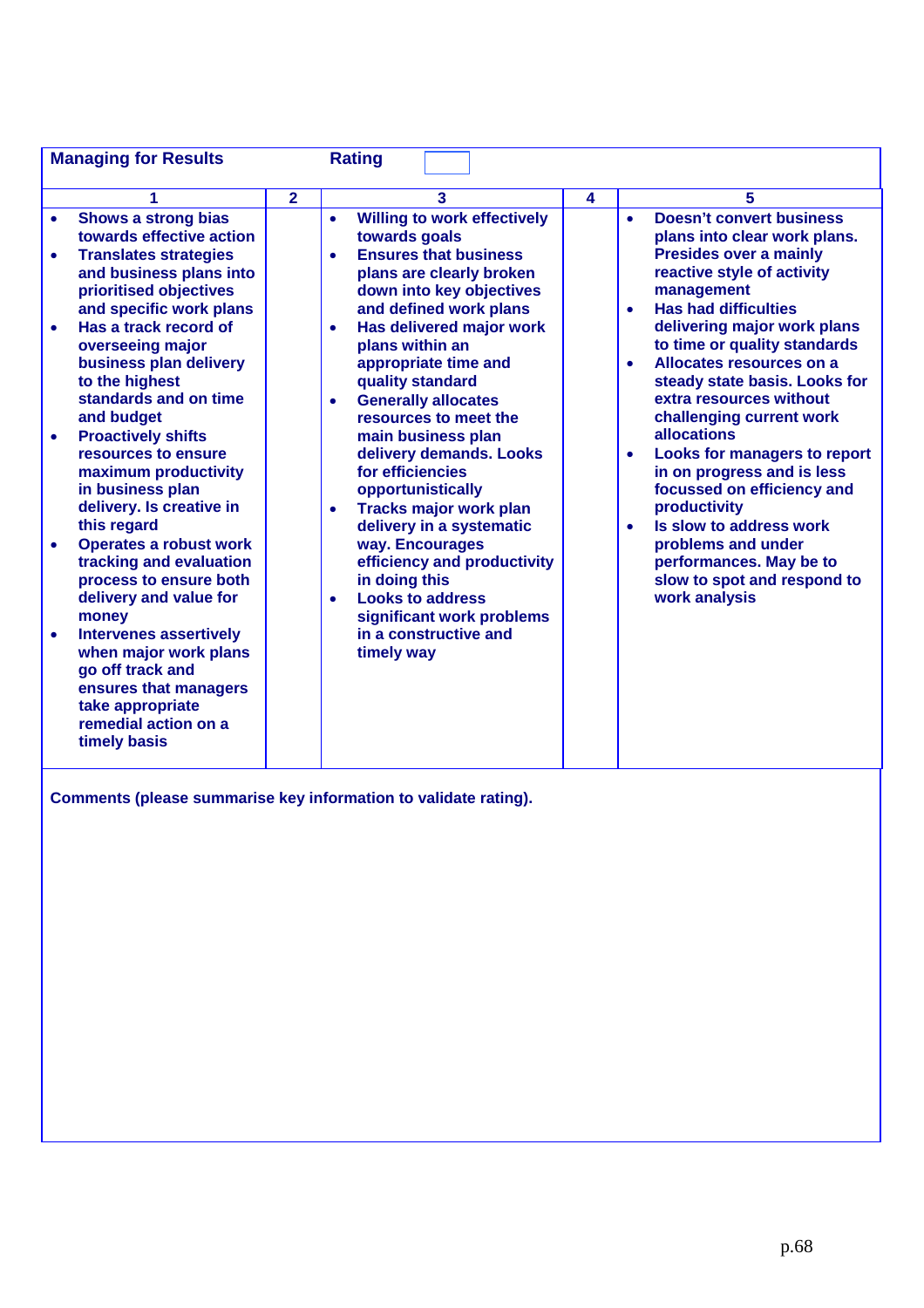| <b>Judgement and Systemic</b><br><b>Perspective</b>                                                                                                                                                                                                                                                                                                                                                                                                                                                                                                                                                                                                                                                                                                                                                                                                                                                                                          |                                                                            | <b>Rating</b>                                                                                                                                                                                                                                                                                                                                                                                                                                                                                                                                                                                                                                                                                                                                                                         |   |                                                                                                                                                                                                                                                                                                                                                                                                                                                                                                                                                                                                                                                                                                                                                 |
|----------------------------------------------------------------------------------------------------------------------------------------------------------------------------------------------------------------------------------------------------------------------------------------------------------------------------------------------------------------------------------------------------------------------------------------------------------------------------------------------------------------------------------------------------------------------------------------------------------------------------------------------------------------------------------------------------------------------------------------------------------------------------------------------------------------------------------------------------------------------------------------------------------------------------------------------|----------------------------------------------------------------------------|---------------------------------------------------------------------------------------------------------------------------------------------------------------------------------------------------------------------------------------------------------------------------------------------------------------------------------------------------------------------------------------------------------------------------------------------------------------------------------------------------------------------------------------------------------------------------------------------------------------------------------------------------------------------------------------------------------------------------------------------------------------------------------------|---|-------------------------------------------------------------------------------------------------------------------------------------------------------------------------------------------------------------------------------------------------------------------------------------------------------------------------------------------------------------------------------------------------------------------------------------------------------------------------------------------------------------------------------------------------------------------------------------------------------------------------------------------------------------------------------------------------------------------------------------------------|
|                                                                                                                                                                                                                                                                                                                                                                                                                                                                                                                                                                                                                                                                                                                                                                                                                                                                                                                                              | $\overline{2}$                                                             | 3                                                                                                                                                                                                                                                                                                                                                                                                                                                                                                                                                                                                                                                                                                                                                                                     | 4 | 5                                                                                                                                                                                                                                                                                                                                                                                                                                                                                                                                                                                                                                                                                                                                               |
| <b>Takes a systemic</b><br>$\bullet$<br>thinking overview of<br>issues and evaluates<br>them comprehensively<br>in the context of the<br>broader socio-political<br>and legal environment<br>Will develop a number<br>$\bullet$<br>of options and is open<br>to innovative<br>approaches when<br>tracking issues<br><b>Has an excellent track</b><br>$\bullet$<br>record of making sound<br>decisions/<br>recommendations<br><b>Makes the link between</b><br>$\bullet$<br>seemingly unrelated<br>issues and builds a "big<br>picture" understanding<br>of complex issues<br>which aids effective<br>decision making<br><b>Takes a systemic</b><br>$\bullet$<br>approach to complex<br>issues and identifies<br>the consequential and<br>knock-on effects from<br>taking specific actions<br><b>Commits to a decision</b><br>$\bullet$<br>or recommendation on<br>a complex issue after<br>balanced consideration<br>of the alternatives and | $\bullet$<br>$\bullet$<br>$\bullet$<br>$\bullet$<br>$\bullet$<br>$\bullet$ | Is relatively systematic in<br>the approach taken to an<br>issue and places most<br>decisions in the context of<br>the relevant political and<br>legal environment<br>Has made a number of<br>innovative decisions and<br><b>Recommendations which</b><br>proved successful<br>Sees the need to take an<br>overview approach to<br>complex issues and to<br>frame them within the<br>broader socio-politicial<br>context<br>Sees how separate issues<br>may be linked and looks<br>to identify the higher<br>order principle<br><b>Has anticipated the</b><br>consequences of<br>particular courses of<br>action including<br>unintended or adverse<br>outcomes<br>Will make a decision or<br>recommendation in a<br>situation of ambiguity<br>after teasing out the<br><b>issues</b> |   | <b>Uncomfortable assimilating</b><br>$\bullet$<br>information from a wide<br>number of sources.<br>preferring to focus on<br>information within the<br>department. Has made<br>relatively few innovative<br>recommendations or<br>decisions on issues.<br>Takes a too simple or direct<br>$\bullet$<br>an approach to complex<br><b>issues</b><br><b>Fails to see the links</b><br>$\bullet$<br>between different issues.<br>Tends to tackle issues on a<br>one by one basis without<br>looking for linkages<br>Does not spot the potential<br>$\bullet$<br>knock on consequences of<br>decisions<br>Is liable to avoid making a<br>$\bullet$<br>recommendation and<br>decision in a complex<br>situation where there isn't<br>full information |
| options available<br>Comments (please summarise key information to validate rating).                                                                                                                                                                                                                                                                                                                                                                                                                                                                                                                                                                                                                                                                                                                                                                                                                                                         |                                                                            |                                                                                                                                                                                                                                                                                                                                                                                                                                                                                                                                                                                                                                                                                                                                                                                       |   |                                                                                                                                                                                                                                                                                                                                                                                                                                                                                                                                                                                                                                                                                                                                                 |
|                                                                                                                                                                                                                                                                                                                                                                                                                                                                                                                                                                                                                                                                                                                                                                                                                                                                                                                                              |                                                                            |                                                                                                                                                                                                                                                                                                                                                                                                                                                                                                                                                                                                                                                                                                                                                                                       |   |                                                                                                                                                                                                                                                                                                                                                                                                                                                                                                                                                                                                                                                                                                                                                 |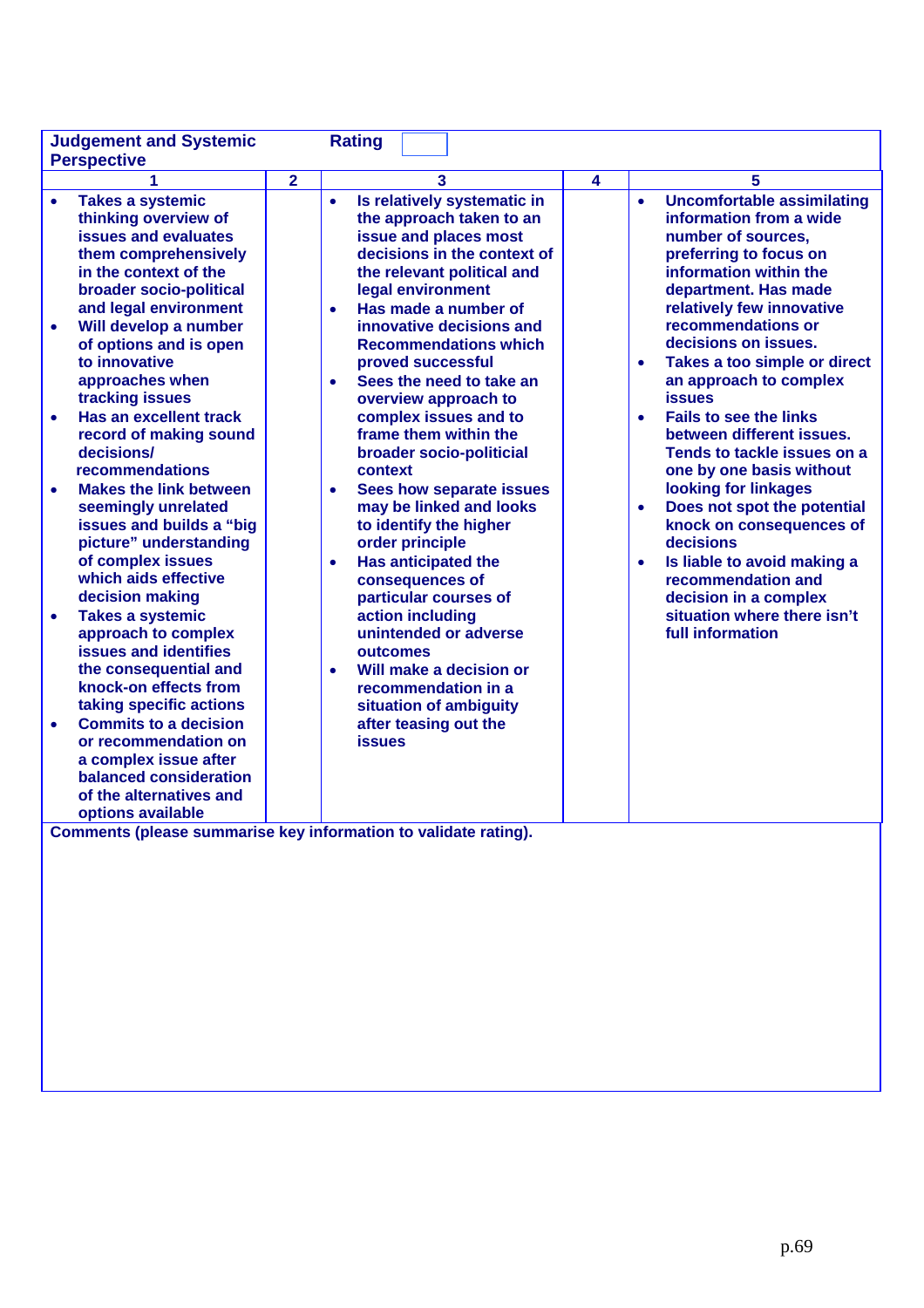| <b>Managing</b>                                                                                                                                                                                                                                                                 |                | <b>Rating</b>                                                                                                                                                                                                                                                 |                         |                                                                                                                                                                                                                           |  |
|---------------------------------------------------------------------------------------------------------------------------------------------------------------------------------------------------------------------------------------------------------------------------------|----------------|---------------------------------------------------------------------------------------------------------------------------------------------------------------------------------------------------------------------------------------------------------------|-------------------------|---------------------------------------------------------------------------------------------------------------------------------------------------------------------------------------------------------------------------|--|
| <b>Relationships</b>                                                                                                                                                                                                                                                            |                |                                                                                                                                                                                                                                                               |                         |                                                                                                                                                                                                                           |  |
|                                                                                                                                                                                                                                                                                 | $\overline{2}$ | 3                                                                                                                                                                                                                                                             | $\overline{\mathbf{3}}$ | 5                                                                                                                                                                                                                         |  |
| <b>Builds the team and is</b><br>proactive at developing<br>relationships and<br>networking with others<br>both within and outside<br>the organisation<br><b>Excels in building,</b><br>$\bullet$<br>cultivating and maintaining                                                |                | Perceived as a team player<br>$\bullet$<br>and is skilled at relating<br>with others<br><b>Builds up a reasonably</b><br>$\bullet$<br>strong network of contacts<br>both external to and within<br>the civil service<br>Has worked well with key<br>$\bullet$ |                         | Not a team player and<br>$\bullet$<br>less effective in dealing<br>with people within and<br>outside the service<br><b>Has a limited network</b><br>$\bullet$<br>and may not cultivate<br>contacts outside the<br>service |  |
| a strong network both<br>external to and within the<br>civil service<br><b>Proactively contacts and</b><br>$\bullet$                                                                                                                                                            |                | stakeholder groups,<br>showing a good<br>understanding of their<br>position and agenda                                                                                                                                                                        |                         | Tends to be reactive to<br>$\bullet$<br>stakeholder groups<br>rather than building<br>contact. May not see                                                                                                                |  |
| seeks to build positive<br>working relationships with<br>key stakeholder groups.<br><b>Looks to fully understand</b><br>their agenda and anticipate<br>it.                                                                                                                      |                | <b>Has communicated the</b><br>$\bullet$<br><b>Department's views</b><br>successfully to stakeholder<br>groups using informal and<br>formal channels<br>Is approached by<br>$\bullet$                                                                         |                         | things from their view or<br>anticipate their position<br><b>Has had limited success</b><br>$\bullet$<br>in communicating the<br><b>Department view on</b><br>issues to stakeholders,                                     |  |
| <b>Ensures that he/she</b><br>$\bullet$<br>promotes and<br>communicates the<br><b>Department's views by</b><br>regular contact and<br>exchange with stakeholder<br>groups                                                                                                       |                | colleagues for support and<br>advice. Has formed positive<br>alliances across sectors<br>and departments<br>Has contributed to and led<br>$\bullet$<br>interdepartmental groups<br>with a good level of tact and                                              |                         | particularly at an informal<br>level<br><b>Rarely approached by</b><br>$\bullet$<br>colleagues for advice or<br>support outside of the<br>reporting relationships<br><b>Has had limited success</b><br>$\bullet$          |  |
| <b>Proactively offers and</b><br>$\bullet$<br>receives support from<br>colleagues at a senior<br>level. Seeks to build<br>common cause and<br>alliances with other<br>sectors and departments.<br><b>Leads sensitive</b><br>interdepartmental groups<br>to a successful outcome |                | sensitivity<br><b>Has managed difficult</b><br>$\bullet$<br>situations and conflict and<br>come to a reasonably<br>successful resolution of the<br>issues involved                                                                                            |                         | or experience in leading<br>interdepartmental<br>groups.<br>Has had limited or no real<br>$\bullet$<br>success in handling<br>difficult negotiations or<br>conflict situations                                            |  |
| Has managed critical and<br>$\bullet$<br>difficult negotiation<br>situations with fact and<br>fairness as appropriate<br>and achieved excellent<br>outcomes<br>Comments (please summarise key information to validate rating).                                                  |                |                                                                                                                                                                                                                                                               |                         |                                                                                                                                                                                                                           |  |
|                                                                                                                                                                                                                                                                                 |                |                                                                                                                                                                                                                                                               |                         |                                                                                                                                                                                                                           |  |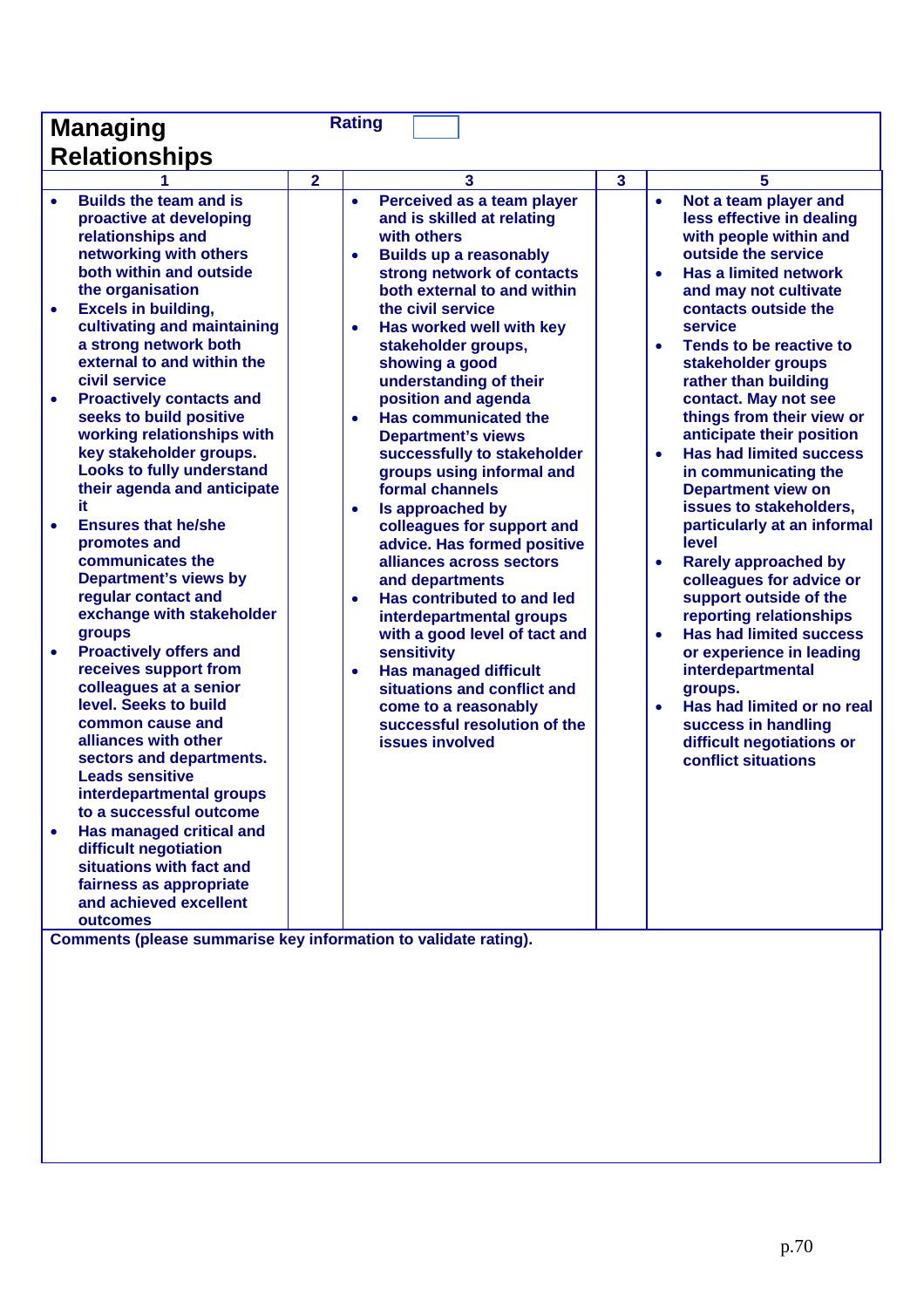| <b>Steering through the Political</b><br><b>Environment</b>                                                                                                                                                                                                                                                                                                                                                                                                                                                                                                                                                                                                     |                                                               | <b>Rating</b>                                                                                                                                                                                                                                                                                                                                                                                                                                                                                                                                                                                                                              |   |                                                                                                                                                                                                                                                                                                                                                                                                                                                                                                                                                                                                                                                                                                                            |
|-----------------------------------------------------------------------------------------------------------------------------------------------------------------------------------------------------------------------------------------------------------------------------------------------------------------------------------------------------------------------------------------------------------------------------------------------------------------------------------------------------------------------------------------------------------------------------------------------------------------------------------------------------------------|---------------------------------------------------------------|--------------------------------------------------------------------------------------------------------------------------------------------------------------------------------------------------------------------------------------------------------------------------------------------------------------------------------------------------------------------------------------------------------------------------------------------------------------------------------------------------------------------------------------------------------------------------------------------------------------------------------------------|---|----------------------------------------------------------------------------------------------------------------------------------------------------------------------------------------------------------------------------------------------------------------------------------------------------------------------------------------------------------------------------------------------------------------------------------------------------------------------------------------------------------------------------------------------------------------------------------------------------------------------------------------------------------------------------------------------------------------------------|
|                                                                                                                                                                                                                                                                                                                                                                                                                                                                                                                                                                                                                                                                 | $\mathbf{2}$                                                  | 3                                                                                                                                                                                                                                                                                                                                                                                                                                                                                                                                                                                                                                          | 4 | 5                                                                                                                                                                                                                                                                                                                                                                                                                                                                                                                                                                                                                                                                                                                          |
| <b>Very good understanding</b><br>of the political process<br><b>Shows excellent</b><br>anticipation in identifying<br>where sensitive issues<br>may arise and plans<br>his/her approach<br>appropriately. Regularly<br>gives guidance to staff<br>on these issues<br><b>Represents the</b><br><b>Department or service</b><br>view with high integrity<br>while still working to find<br>an acceptable outcome<br>where tensions arise<br><b>Excels in laying out the</b><br>$\bullet$<br>framework of discretion<br>and accountability for the<br><b>Minister in a positive</b><br>manner. Provides<br>guidance in a tactful well<br>judged but assertive way | $\bullet$<br>$\bullet$<br>$\bullet$<br>$\bullet$<br>$\bullet$ | Has a good understanding<br>of the political process<br><b>Often identifies where</b><br>sensitive issues may<br>arise. Shapes his/her<br>approach accordingly and<br>also guides other staff as<br>appropriate<br><b>Presents the department</b><br>or service view with<br>integrity and works to find<br>an appropriate solution or<br>outcome<br><b>Assists the Minister in</b><br>clarifying discretion and<br>accountability issues in a<br>complex situation.<br>Provides guidance in a<br>tactful but clear way.<br>Has been able to help find<br>a solution to situations<br>where a potential conflict<br>or tension has emerged |   | Has a more limited sense of<br>$\bullet$<br>the political process and tends<br>to take a one sided view of<br>issues that may arise<br>Does not usually anticipate in<br>good time where sensitive<br>issues may arise. May still wait<br>to form a response after the<br>situation breaks<br>Does not present the<br>department or service view in<br>a clear or open manner. May<br>give an opinion without<br>looking to help take things<br>forward from it<br>Is quite hands off in advising<br>the Minister in discretion and<br>accountability issues. Is not<br>decisive and does not give a<br>clear message<br><b>Generally avoids situations</b><br>where conflict or tension<br>emerges. May look to others to |
| <b>Identifies ways to resolve</b><br>$\bullet$<br>situations of conflict and<br>tension and achieve<br>win:win outcome                                                                                                                                                                                                                                                                                                                                                                                                                                                                                                                                          |                                                               |                                                                                                                                                                                                                                                                                                                                                                                                                                                                                                                                                                                                                                            |   | facilitate or find a solution                                                                                                                                                                                                                                                                                                                                                                                                                                                                                                                                                                                                                                                                                              |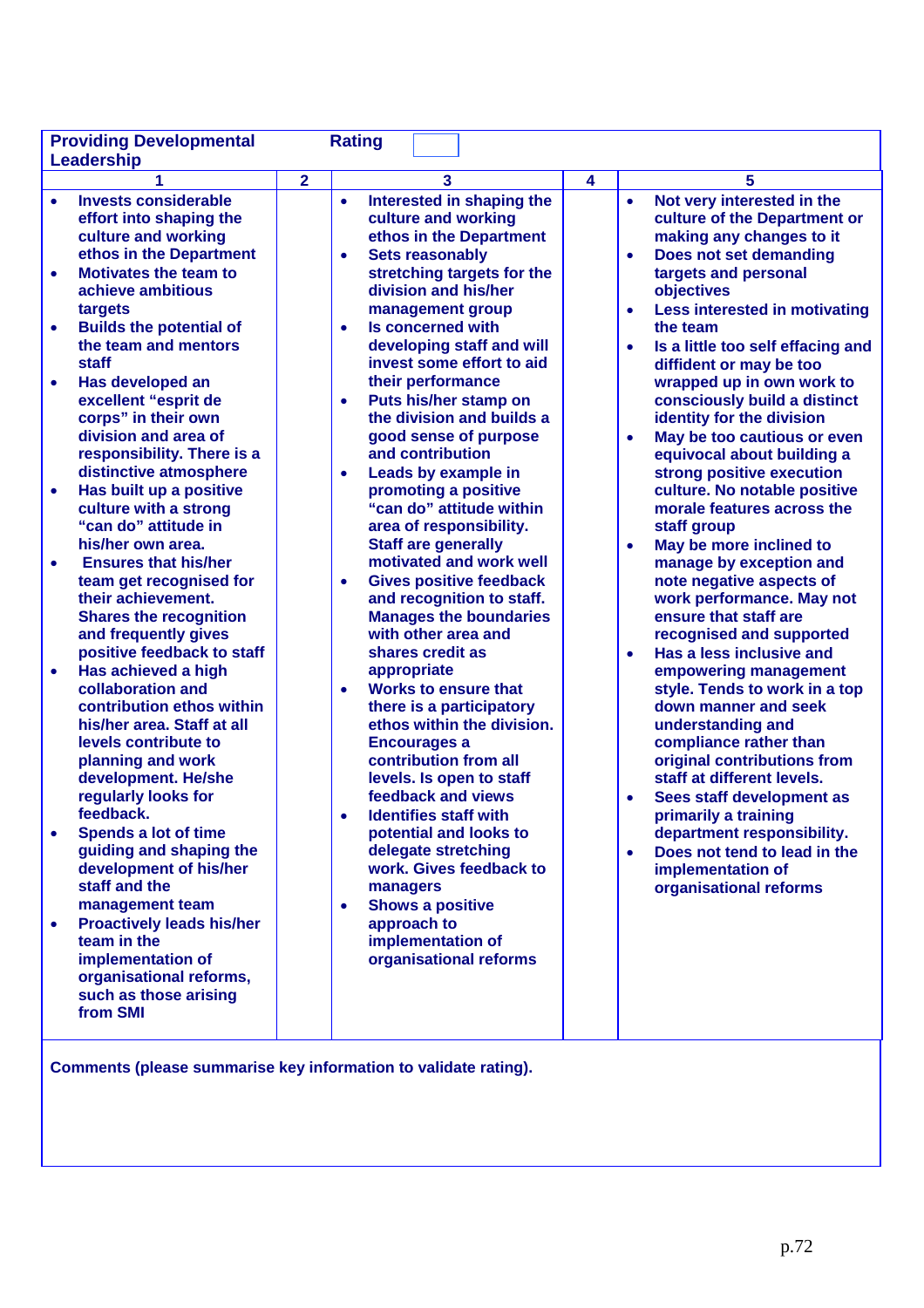| <b>Drive and Accountability</b>                                                                                                                                                                                                                                                                                                                          |                | <b>Rating</b>                                                                                                                                                                                                                                                                                                                                              |   |                                                                                                                                                                                                                                                                                                                              |
|----------------------------------------------------------------------------------------------------------------------------------------------------------------------------------------------------------------------------------------------------------------------------------------------------------------------------------------------------------|----------------|------------------------------------------------------------------------------------------------------------------------------------------------------------------------------------------------------------------------------------------------------------------------------------------------------------------------------------------------------------|---|------------------------------------------------------------------------------------------------------------------------------------------------------------------------------------------------------------------------------------------------------------------------------------------------------------------------------|
| 1<br><b>Positively embraces</b><br>$\bullet$<br>accountability for the<br>performance of own<br>areas and will seek to<br>add to brief<br><b>Relishes leading and</b><br>taking responsibility for<br>decisions and<br>representing these                                                                                                                | $\overline{2}$ | 3<br>Is willing to take<br>$\bullet$<br>accountability for the<br>performance of own area<br><b>Takes a positive and</b><br>$\bullet$<br>confident approach to<br>carrying responsibilities<br><b>Maintains performance</b><br>$\bullet$<br>under pressure<br><b>Takes responsibility for</b><br>$\bullet$                                                 | 4 | 5<br>Is not comfortable with<br>$\bullet$<br>aspects of accountability in<br>the role<br>Is less confident or<br>$\bullet$<br>enthusiastic about the<br>responsibilities of their role<br>Is less inclined to take<br>$\bullet$<br>personal responsibility for<br>the performance of their                                   |
| confidently to others<br><b>Positively steps forward</b><br>$\bullet$<br>in terms of taking<br>personal responsibility<br>for the performance of<br>their areas of<br>responsibility both<br>positive and negative<br><b>Relishes taking</b><br>$\bullet$<br>responsibility for leading<br>on critical issues and will<br>not shirk from                 |                | the performance of their<br>area and is comfortable<br>representing this to others<br>Is comfortable taking the<br>$\bullet$<br>lead on significant issues<br>and will take on difficult<br>briefs with a positive<br>outlook<br><b>Manages difficult and</b><br>$\bullet$<br>demanding issues with a<br>reasonable degree of<br>composure and discipline. |   | area when there are<br>significant constraints or<br>difficulties. Deflects<br>responsibility down the<br>system<br><b>Reluctant to take on extra</b><br>$\bullet$<br>demands or to engage<br>positively with a very<br>difficult brief. Keeps head<br>down at times.<br><b>Tends to become less</b><br>composed or coherent |
| demanding briefs.<br><b>Engages positively with</b><br>particularly difficult<br>issues, showing<br>calmness and resilience<br>under pressure. Is looked<br>to as a reference point<br>and anchor in a crisis<br><b>Carries a high workload</b><br>demand and intensity<br>and still performs and<br>executes to a<br>consistently excellent<br>standard |                | <b>Keeps things on track</b><br><b>Generally copes positively</b><br>$\bullet$<br>with a significant<br>workload and performs<br>reliably under pressure                                                                                                                                                                                                   |   | under significantly<br>pressurising situations. Is<br>not seen as a leader in<br>crisis situations.<br><b>Performance may fluctuate</b><br>$\bullet$<br>under workload demand or<br>may be inconsistent under<br>situational pressures.                                                                                      |

**Comments (please summarise key information to validate rating).**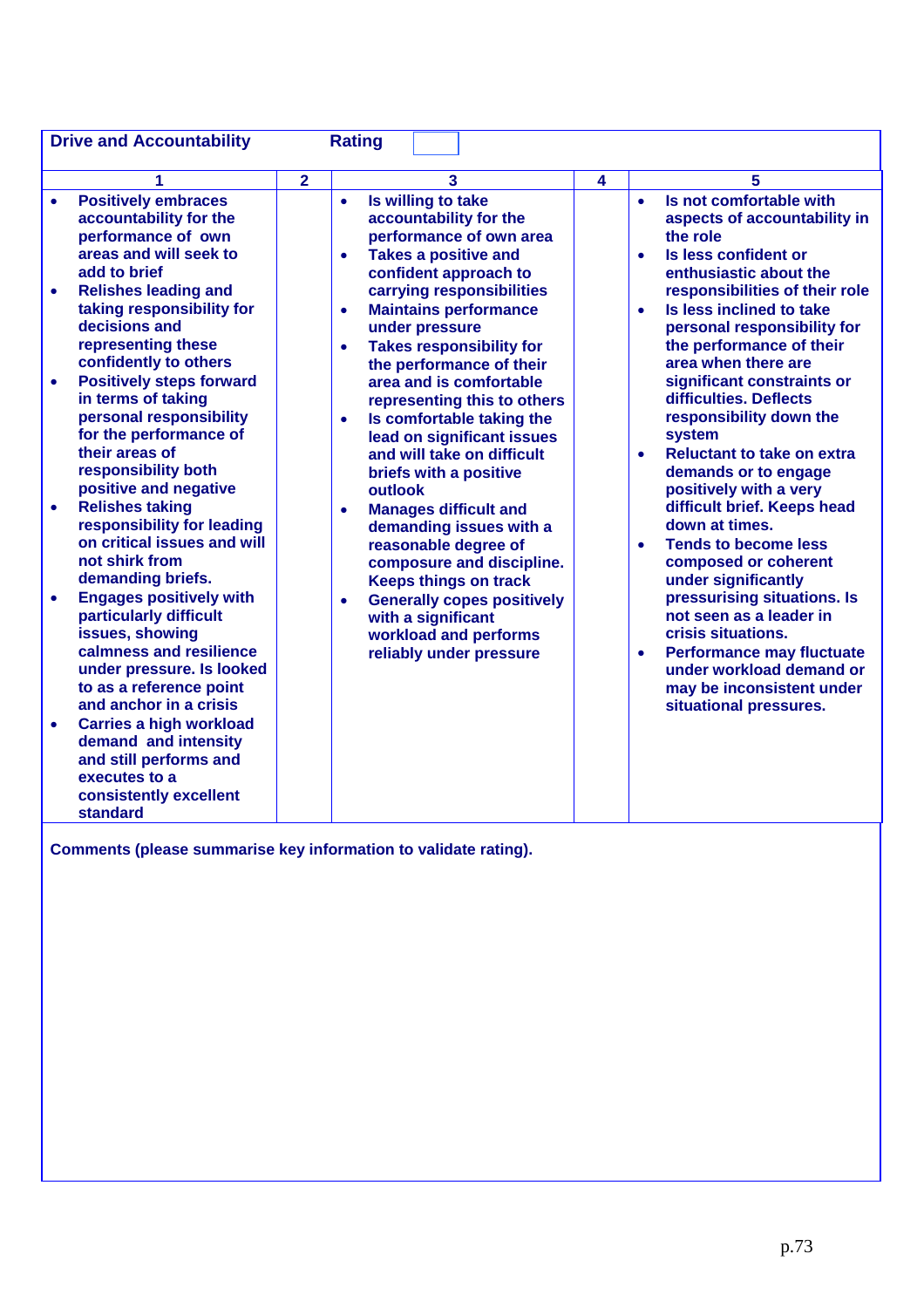|           | <b>Communication</b><br><b>Rating</b>                                                                                                                                                 |                |                                                                                                                                                                                                             |   |                                                                                                                                                                                                                                |  |
|-----------|---------------------------------------------------------------------------------------------------------------------------------------------------------------------------------------|----------------|-------------------------------------------------------------------------------------------------------------------------------------------------------------------------------------------------------------|---|--------------------------------------------------------------------------------------------------------------------------------------------------------------------------------------------------------------------------------|--|
|           | 1                                                                                                                                                                                     | $\overline{2}$ | 3                                                                                                                                                                                                           | 4 | 5                                                                                                                                                                                                                              |  |
| $\bullet$ | Projects high levels of<br>personal credibility and<br>expertise to others                                                                                                            |                | <b>Displays personal</b><br>$\bullet$<br>credibility and expertise to<br>others                                                                                                                             |   | Does not display personal<br>$\bullet$<br>credibility and expertise to<br>others                                                                                                                                               |  |
|           | <b>Has successfully</b><br>represented the<br>department at significant<br>media and stakeholder<br>briefings. Projected high<br>levels of credibility and<br>expertise in doing this |                | Has conducted press and<br>$\bullet$<br>stakeholder briefings<br>successfully. Has<br>projected an image of<br>credibility and mastery of<br>the subject in doing so<br><b>Comfortable and</b><br>$\bullet$ |   | Is less comfortable leading<br>$\bullet$<br>press or stakeholder<br>briefings. May come across<br>as unsure or defensive. May<br>not project a credible or<br>masterful image<br><b>Delivers information in a</b><br>$\bullet$ |  |
| $\bullet$ | <b>Excels in presenting</b><br>information in a well<br>structured, focussed,<br>high-impact manner<br><b>Excels at dealing with</b>                                                  |                | competent in delivering<br>information in a clear and<br>well structured manner<br>Is competent at handling<br>$\bullet$<br>questions and issues on                                                         |   | way which lacks impact,<br>either at a rational or<br>emotional level. May lack<br>structure or incisiveness in<br>presentation style                                                                                          |  |
|           | issues and handling<br>questions on his/her feet.<br><b>Checks meaning and</b><br>clarity and gives concise<br>and appropriate<br>responses                                           |                | his/her feet. Ensures that<br>the queries are<br>understood and clearly<br>responded to<br><b>Marshals information well</b><br>٠<br>and prepares a                                                          |   | <b>Less comfortable handling</b><br>$\bullet$<br>inpromptu or unexpected<br>questions or queries. Not<br>so quick on his/her feet.<br><b>Doesn't check</b><br>understanding of the query                                       |  |
|           | Uses information in a<br>targeted way and shapes<br>communication<br>strategies to achieve<br>maximum impact on<br><b>critical issues</b>                                             |                | communication strategy<br>for significant issues<br><b>Makes a credible and</b><br>$\bullet$<br>influential case to senior<br>stakeholders on a                                                             |   | intent fully<br>Tends to be reactive in<br>shaping communication on<br>issues. Presents factually<br>rather than tactically<br><b>Lacks rational and</b><br>$\bullet$                                                          |  |
| $\bullet$ | <b>Has excelled in making</b><br>an influential case to<br>senior stakeholders on<br>complex or difficult<br><b>issues</b>                                                            |                | frequent basis                                                                                                                                                                                              |   | emotional impact when<br>making a case to others.<br>The case may fail due to<br>lack of personal impact in<br>communication                                                                                                   |  |

**Comments (please summarise key information to validate rating).**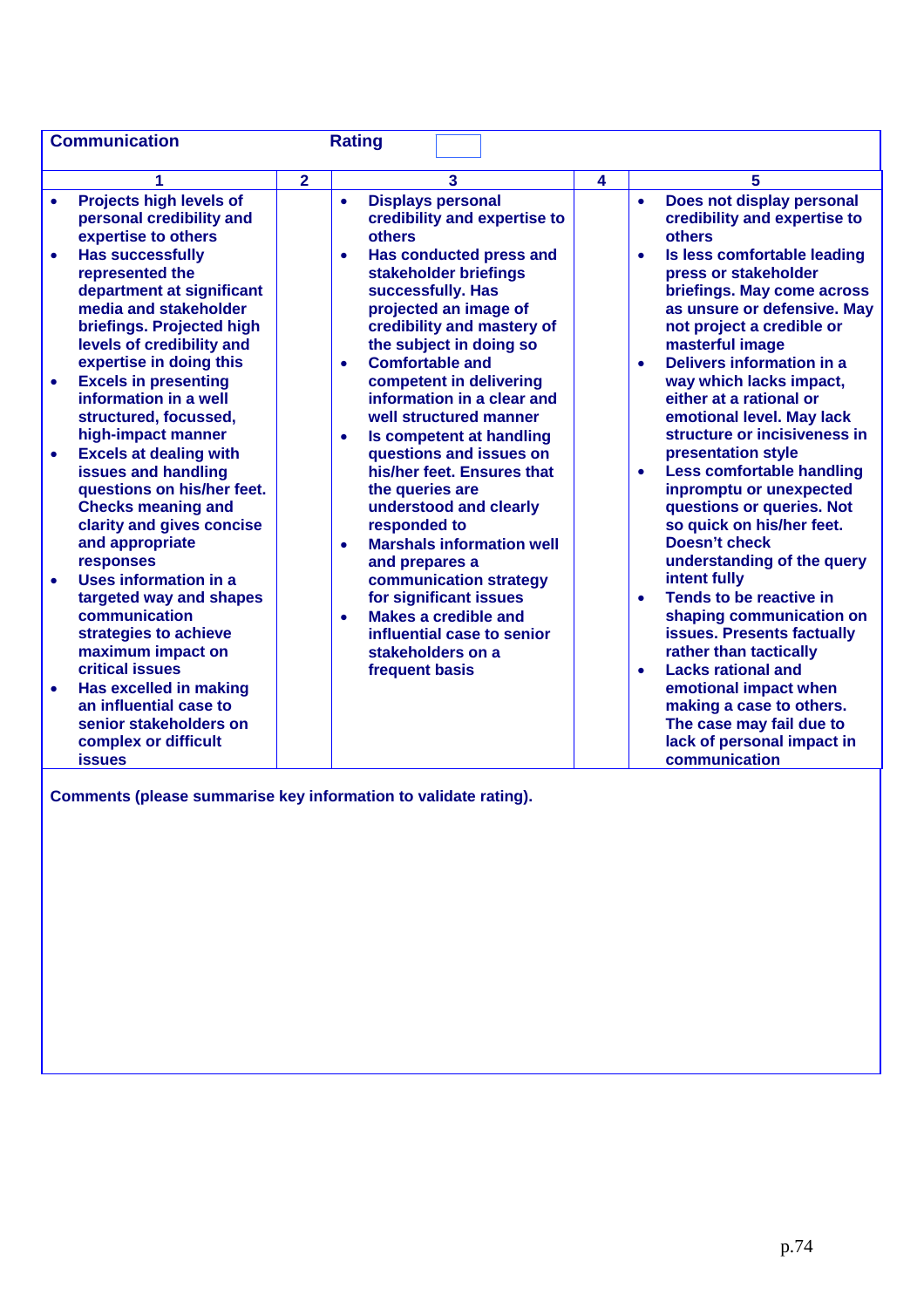| 1. | He/she is clearly ready for promotion to Assistant Secretary. Such promotion is the next most appropriate<br>career move. |
|----|---------------------------------------------------------------------------------------------------------------------------|
| 2. | Makes a strong contribution and shows the potential to work at<br><b>Secretary General Level in the future.</b>           |
| 3. | Is unlikely to be ready for promotion within the next three years.                                                        |

| Name of immediate manager: |       |  |
|----------------------------|-------|--|
| Signature:                 | Date: |  |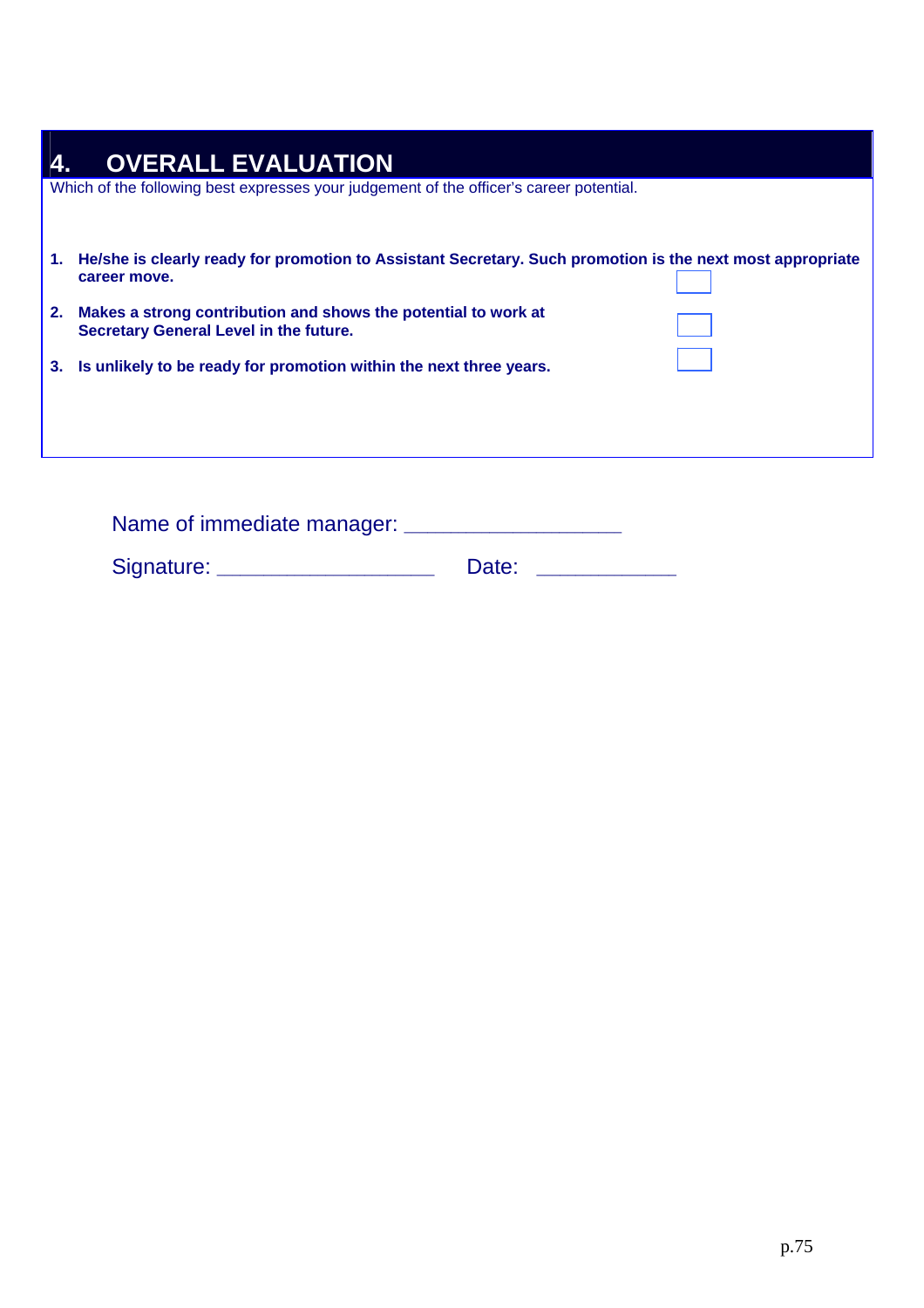### **APPENDIX 3**

### **FORMS TO BE COMPLETED BY HEADS OF DEPARTMENT/OFFICE IN RELATION TO APPLICATIONS TO TLAC BY MEMBERS OF THEIR STAFF**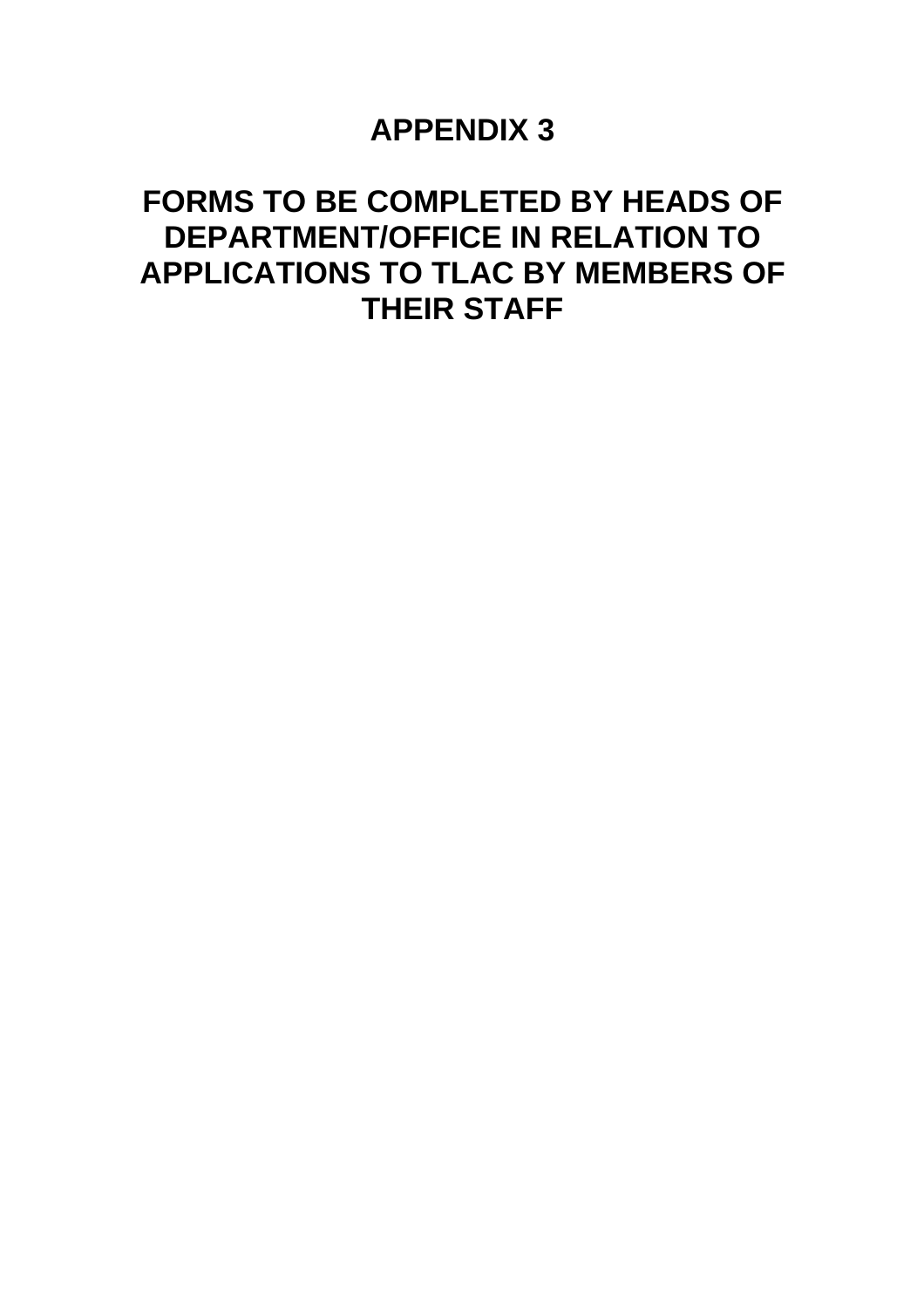## **FORM FOR COMPLETION BY HEAD OF DEPARTMENT/OFFICE**

### Top Level Appointments **Committee**

**CANDIDATE DETAILS** 

**Forenames Forenames Surname (Mr., Mrs., Miss, Ms.,) Surname (Mr., Mrs., Miss, Ms.,)** 

**Department or Office** 

#### **ASSESSMENT BY HEAD OF DEPARTMENT OR OFFICE**

**Do you agree with the assessment of the candidate's immediate superior, which has been submitted to you?** 

**Yes No** 

**If the answer was "No", please give your overall evaluation of the candidate and specify, in concise terms, the main reasons for your opinion** 

**Please indicate here any other relevant information.** 

Name of Head of Department/Office \_\_\_\_\_\_\_\_\_\_\_\_\_\_\_\_\_Signature \_\_\_\_\_\_\_\_\_\_\_\_\_\_\_\_\_\_\_

**Date \_\_\_\_\_\_\_\_\_\_\_\_\_\_**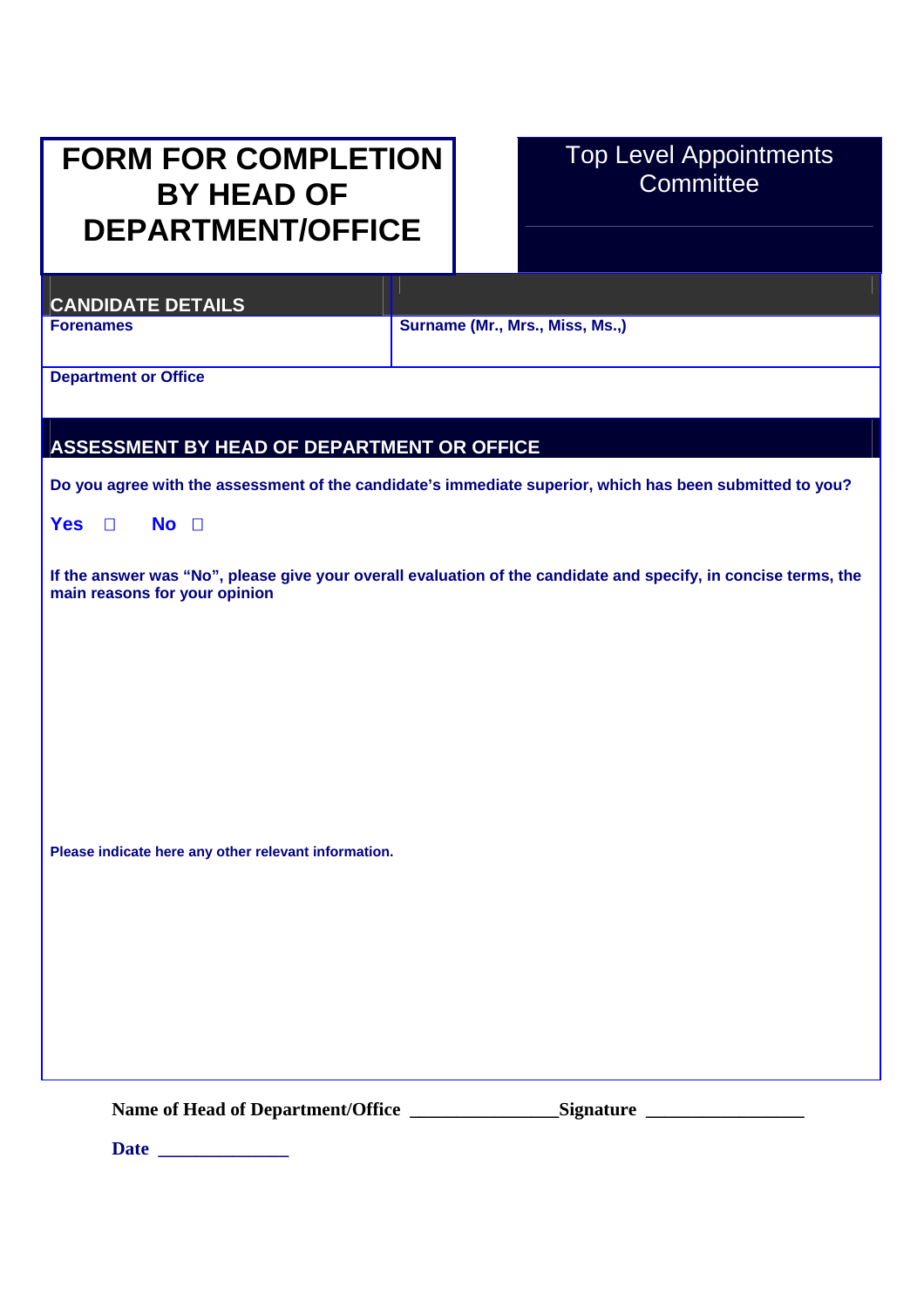## **APPENDIX 4**

# **RATING GUIDE FOR TLAC**